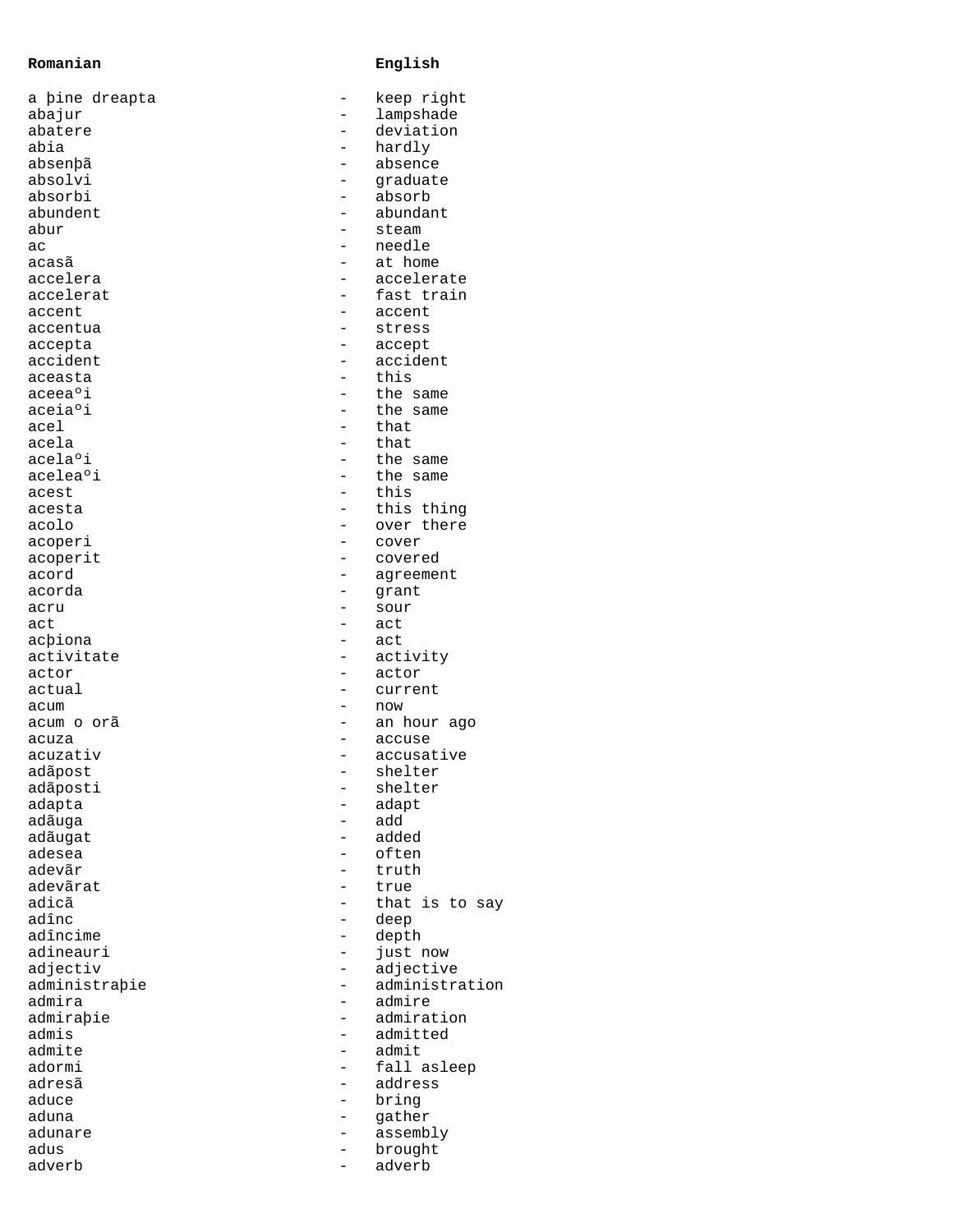aer - air aeroport - airport afacere - business afarã - outside afirma - assert - assert - assert - assert - assert - assert - assert - assert - assert - assert - assert - assert - assert - assert - assert - assert - assert - assert - assert - assert - assert - assert - assert - assert afiº - poster afla - find<br>afluent - find - tribu afluent - tributary<br>Africa - - Africa - Africa Africa<br>Africa de Sud<br>
- South *i* Africa de Sud - South Africa afumat - smoked - plunge agale - slowly agasa - worry agãþa - hang up agendã - diary agent - agent agenþie - agency<br>agenþie de turism - travel - travel agency agita<br>aglomerat - agitate<br>- crowded - crowded aglomerat - crowded<br>agricol - agricult agricol - agricultural - agricultural - agricultural - agricultural - agricultural - vou have ai - you have - you have aici aici - here<br>aiurit - scatt - scatter brained ajunge - arrive at ajuns - arrived ajuta - help ajutor - help al cincilea<br>al doilea al doilea  $\begin{array}{ccc} - & \text{second} \\ - & \text{eighth} \end{array}$ - eighth<br>- fourth al patrulea  $\begin{array}{ccc} - & + & - \\ - & - & - \\ - & - & - \end{array}$ al treilea<br>al una sutãlea al una sutãlea - one hundreth al zecelea - tenth - tenth alaltãieri - day be alaltãieri - day before yesterday - beside alb - white Albania - Albania - blue<br>- bee albinã - bee album - album alcãtui - formal en alcool - formal en alcool - formal en alcool - formal en alcool - formal en alcool - forma<br>The formal end alcool - formal end alcool - formal end alcool - formal end alcohol - formal end alcohol - forma alcool - alcohol alee - lane - lane - lane - lane - lane - lane - lane - lane - lane - lane - lane - lane - lane - lane - lane - lane - lane - lane - lane - lane - lane - lane - lane - lane - lane - lane - lane - lane - lane - lane - lane - choose alerga - run<br>ales - run - run ales - chosen - allied aliment - food alimentarã - grocer's alinta - caress alo - hello on telephone - Alps<br>- alpi alpin - alpine - alpine - alpine - alpine - alpine - alpine - alpine - alpine - alpine - alpine - alpine - alp alpinism - climbing<br>alt - another - another alt - another altãdatã - some other time<br>altar - altar - altar altar - altar altceva - something else<br>altcineva - somebody else altcineva - somebody else<br>altfel - otherwise - otherwise altminteri - otherwise<br>aluat - dough - dough aluat - dough - dough alunã - hazelnut aluneca - slip am de la component de la component de la component de la component de la component de la component de la compo<br>De la component de la component de la component de la component de la component de la component de la componen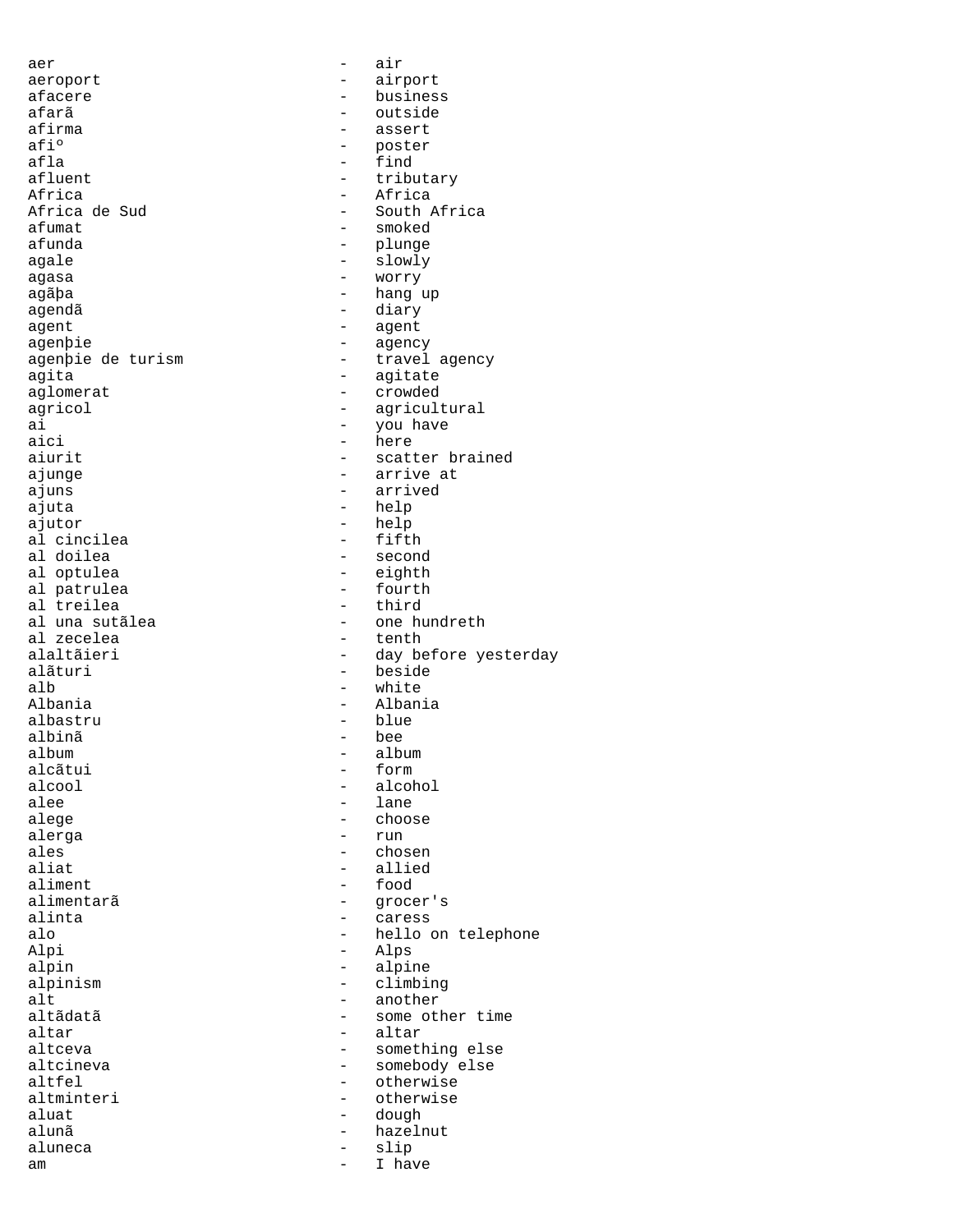am chef sã - I feel like amabil - amiable amar - bitten amãrît - downcast ambasadã - embassy ambii - both<br>ambibios - ambit ambiþios - ambitious<br>ame nucleare - nuclear we amenda - to fine amendã - a fine ameninþa - threaten America de Nord<br>
- North America America de Sud - South America american - American amesteca - mix amfiteatru - amphitheatre - amphitheatre - amphitheatre - amphitheatre - amphitheatre - amphitheatre - amphitheatre - amphitheatre - amphitheatre - amphitheatre - amphitheatre - amphitheatre - amphitheatre - amphitheatre amiazã - noon amic - friend amîndoi - both<br>aminti - remir aminti - remind amor - love affair amurg based on twilight an - year - year an bisect  $\qquad \qquad -$  leap year anapoda - topsy-turvy Anglia - England animal - animal - animal - animal - aniversare aniversare - anniversary anotimp - season antic - ancient antinevralgic extension antinevralgic control of the headache pill anume - namely<br>anumit - a certain anunþa - announce apã - water apã mineralã  $-$  mineral water<br>apãra  $-$  defend apãra - defend aparat de fotografiat<br>apãrea apãrea - appear apartament -<br>aparþine - belong to apãrut - appeared apãsa - press - press<br>apoi - then apoi - then aprecia entre appreciate aprilie - April - April<br>aprinde - turn d aprins<br>aproape aproape de - near apropiere apropo - by the way apuca - seize apune - set (the sun) apus - set ara  $-$  to plough aramã - copper aranja - arrange aranjament - arrangement<br>arãta - show arãta - show - show

- detail ame nucleare  $\overline{a}$  = nuclear weapons<br>amenda - to fine America - America - memory anecdotã - anecdote - second-hand bookshop - a certain - device<br>- camera - publication<br>- flat apreciat  $\qquad \qquad -$  highly regarded - turn on<br>- lit - nearby<br>- near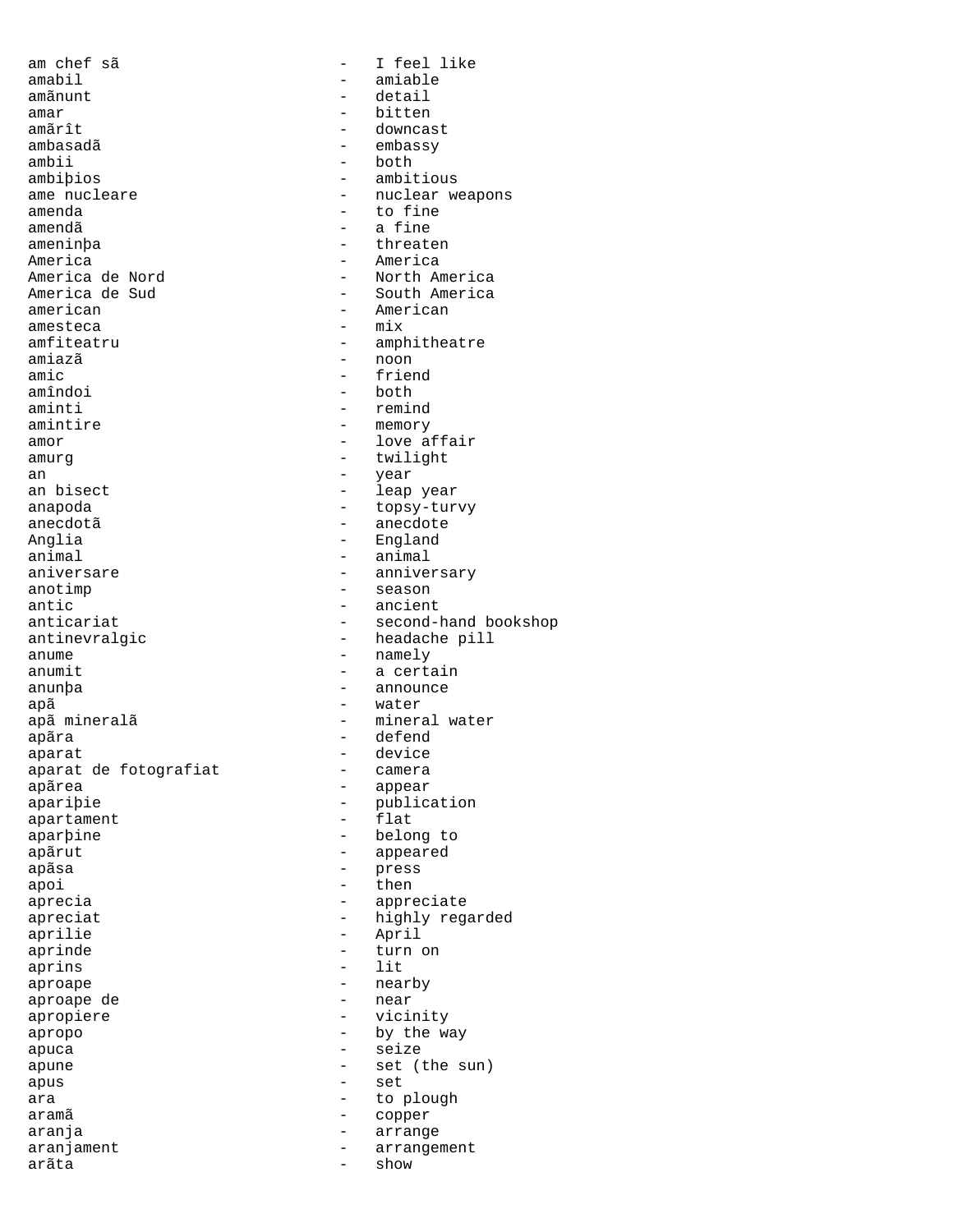arbone - tree arde - burn - burn - burn - burn - burn - burn - burn - burn - burn - burn - burn - burn - burn - burn - burn ardei - pepper are  $\overline{a}$  are  $\overline{a}$  are  $\overline{a}$  argentina argint - silver<br>arhitecturã - archite aripã - wing armã entre entre entre entre entre entre entre entre entre entre entre entre entre entre entre entre entre en armatã - army ars - burnt artã - art articol de fond<br>artist artist - artist  $a^{\circ}a$  - throw  $a^{\circ}a$  - throw  $a^{\circ}a$  $a^0a$  - so<br> $a^0a$  - so<br> $a^0a$  - so aºa ºi aºa<br>aºadar ascensiune ascunde - hide ascuns - hidden ascuþit - sharp asemenea - such a<sup>o</sup>eza - such a<sup>o</sup>eza - such aoeza - such aoeza - such aoeza - such aoeza - such aoeza - such a aºeza - lay<br>asfinbit - sun: Asia - Asia<br>asiqura - Asia - Asia aspect - aspect aspru - rough aºtepta - waited and an analysis of the state of the state of the state of the state of the state of the state of the state of the state of the state of the state of the state of the state of the state of the state of the astfel - thus asupra - thus - thus - thus - thus - thus - thus - thus - thus - thus - thus - thus - thus - thus - thus - thus - thus - thus - thus - thus - thus - thus - thus - thus - thus - thus - thus - thus - thus - thu asupra ataca - attack - attack atare  $-$  such ateriza - land atinge  $\overline{t}$  atîrna - hang<br>atît - so m atom - atom atrãgãtor  $-$  attractive

Ardealul - Transylvania<br>ardei - Transylvania<br>- Pepper ardei gras - green pepper - chilli pepper Argentina - Argentina - architecture - arithmetic - article<br>- editorial artizanat - handicraft<br>arunca - handicraft<br>- throw - so that<br>- so so - therefore<br>- climb asculta - listen to ascuþi - sharpen asemãnare  $-$  resemblance - sunset - assure asigurare  $-$  insurance asociaþie - association aspirator  $-$  vacuum cleaner aspirinã - aspirin - today<br>- wait a<sup>o</sup>ternut - bedspread ata<sup>o</sup> - side car atent - attentive<br>atentat - attempt - attempt - attempt<br>- attentio atenþie - attention<br>atenua - attenuate atenua - attenuate atins - touched - doze atît - so much - so much - so much - so much - so much - so much - so much - so much - so much - so much - so much - so much - so much - so much - so much - so much - so much - so much - so much - so much - so much - so mu atitudine entry the matrix of the attitude atlas atlas atlas atlas atlas atlas atlas atlas atlas atlas atlas a atlas - atlas atlet - athlete atomic - atomic atracþie - attraction<br>atrãoãtor - attractive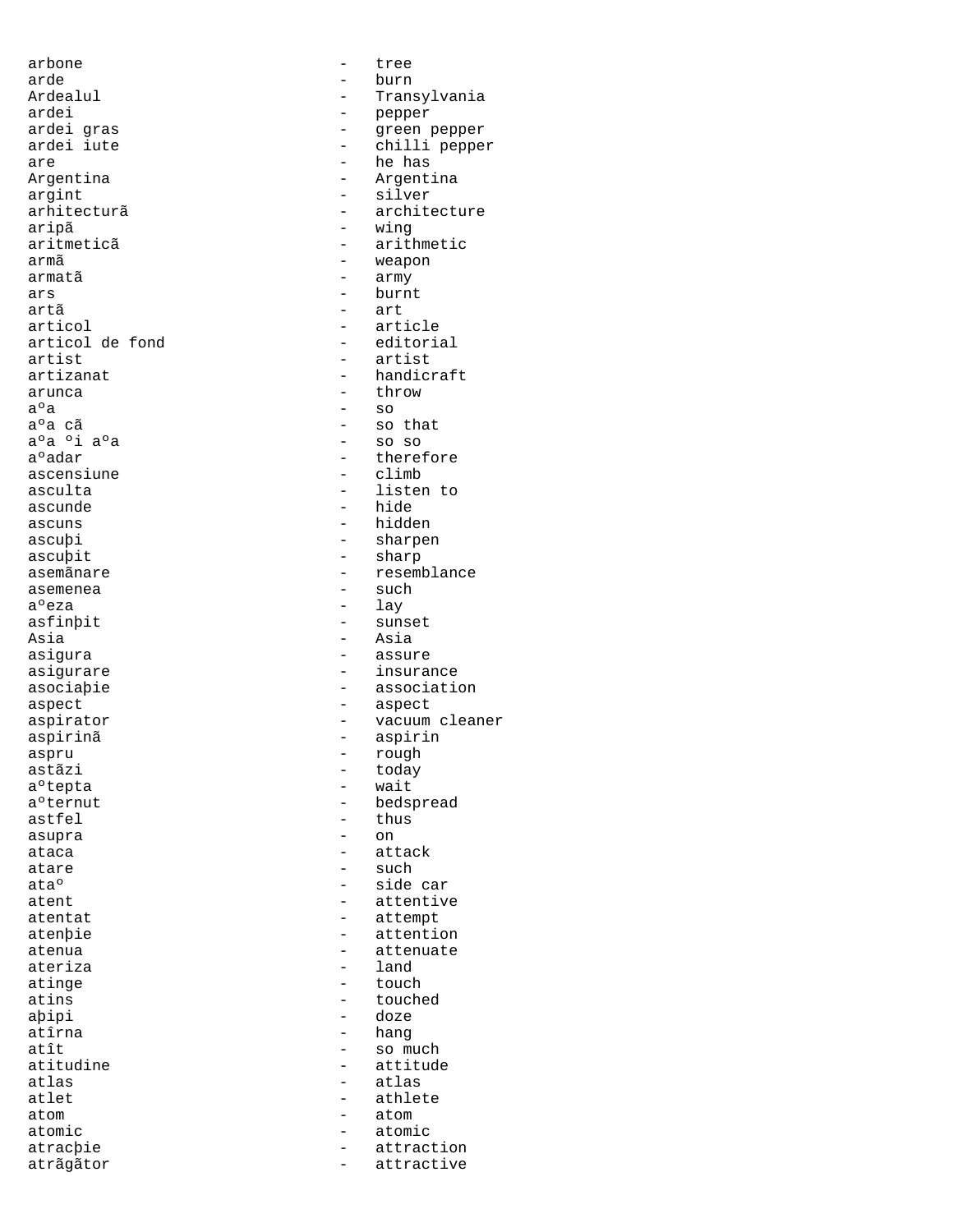atrage  $\overline{\phantom{a}}$  attract atras - attracted atroce - atrocious atu - trump atunci  $\qquad \qquad -$  at that time au - they have auditiv - they have auditive - they have auditive - they have and the set of the set of the set of the set of the set of the set of the set of the set of the set of the set of the set of the set of the set o auditiv - auditory auditoriu - audience<br>
august - August - August august - August aulã d'animatic de lecture hall aur - gold - halo aurit - gilded auriu - gold-coloured aurorã - dawn austeritate - austerity austral - southern Australia - Australia Austria - Austria autentic  $\begin{array}{ccc} - & \text{authentic} \\ - & \text{bus} \end{array}$ autobuz - bus - native  $\overline{\phantom{a}}$  autor  $\overline{\phantom{a}}$  -  $\overline{\phantom{a}}$  author autoritate - authority<br>autoservire - self servi - self service auzi - hear avea - have - be right avea grijã de - take care of avea gust de avea noroc - be lucky - have a grudge against avem - we have avere - wealth - you have avion - plane avocat - lawyer  $\overline{a}$ vut  $\overline{a}$ azi  $-$  today babã - old woman bãga - put in bagaj - luggage bãiat - boy baie - bathroom - bathroom - bathroom - bathroom - bathroom - bathroom - bathroom - bathroom - bathroom - bathroom - bathroom - bathroom - bathroom - bathroom - bathroom - bathroom - bathroom - bathroom - bathroom - bathro balcon - balcony baltã - pool<br>ban - one i ban - one hundreth of a leu bananã - banana Banatul - Banat banc - banc - joke bancã <br/>  $\hfill$  - bench bancnotã <br/>  $\qquad \qquad -$  banknote bandã - tape bani - money bãnui - suspect bar - suspect bar - suspect bar - suspect - suspect - suspect - suspect - suspect - suspect bar - bar - bar - bar - bar - bar - bar - bar - bar - bar - bar - bar - bar - bar - bar - bar - bar - bar - bar - bar - bar - bar - bar - bar - bar - bar - bar - bar - bar - bar - bar - bar - bar - bar - bar - bar - bar barbã - beard bãrbat - man - man - man - man - man - man - man - man - man - man - man - man - man - man - man - man - man - man - man - man - man - man - man - man - man - man - man - man - man - man - man - man - man - man - man - man bãrbie bãrbier - barber barcã - boat - kerchief bãb - stick bãtaie - beating bate - knock bãtrîn - club - club - club - club - club - club - club - club - club - club - club - club - club bãtrîn - old bătrîn - old bătrîn - old bătr - drunk<br>- drink bãuturã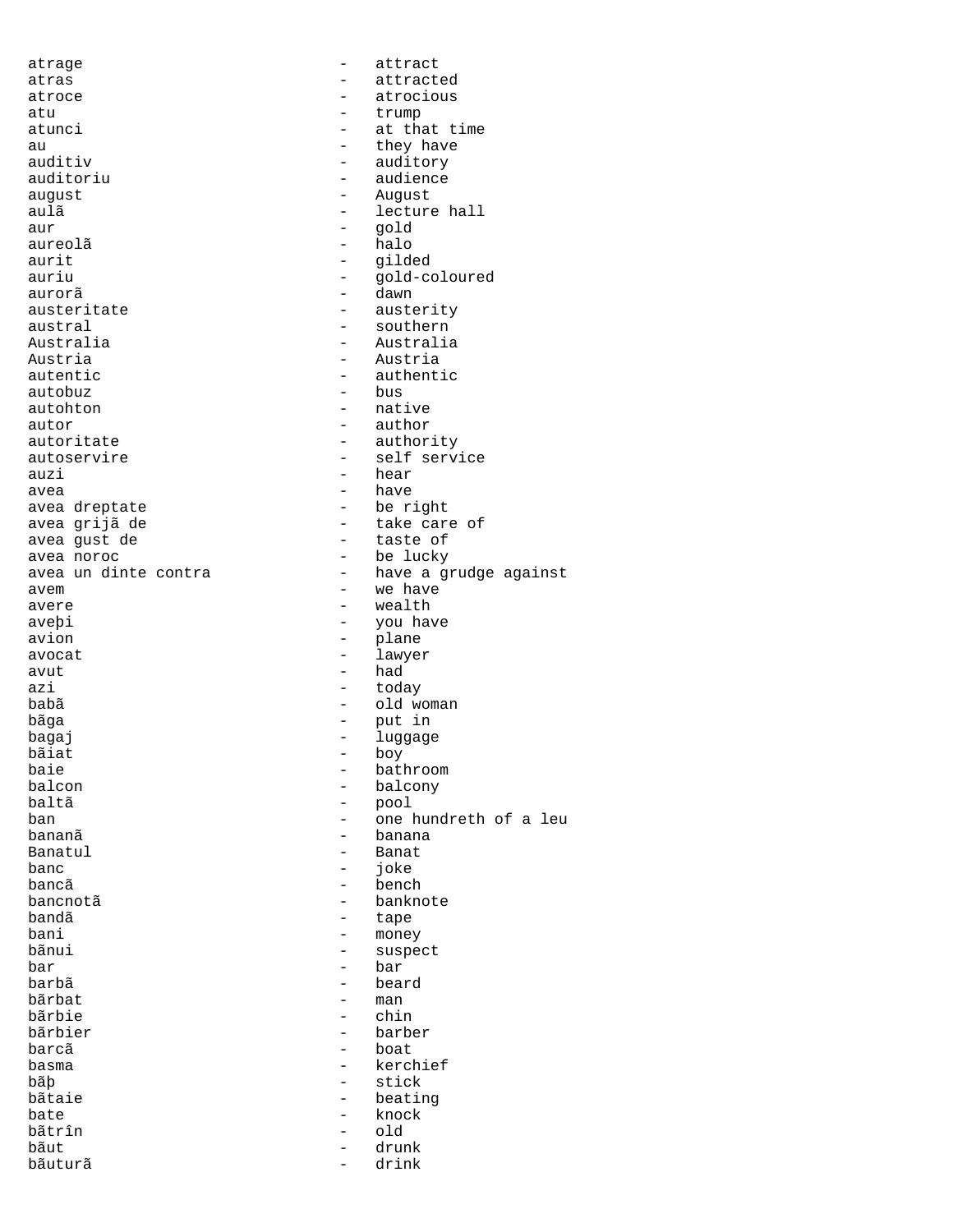baza - base bazã - base bea - drink<br>bec - light bej - beige bere - beer bestie - beast<br>beton - concre biblie - bible biet - poor - poor - poor - poor - poor - poor - poor - poor - poor - poor - poor - poor - poor - poor - poor biftec - steak bijuterie - jewel<br>bilet - ticke bilet - ticket<br>bine - qood bine aþi venit<br>bine cã birou - study biruinþã<br>bisect bisect - leap<br>bisericã - chur bisericã - church blanã - fur<br>blestema - curs  $b$ lestema - curse  $b$ lînd - curse  $b$ lînd - centle blînd - gentle<br>bloc - block de - block de blond - fair boabã - berry bogat - rich bogãþie - wealth<br>boi - wealth boi - oxen boier - boyar - boyar<br>bolnav - sick bomboanã - sweet bon - ticket<br>borcan - time - ticket bordurã - curb bot - snout bou - ox braþ - arm - arm - arm - arm - arm - arm - arm - arm - arm - arm - arm - arm - arm - arm - arm - arm - arm - arm - arm - arm - arm - arm - arm - arm - arm - arm - arm - arm - arm - arm - arm - arm - arm - arm - arm - arm -Brazilia - Brazil brînzã - cheese bro°ã - brooch - brooch - brooch - brooch - brooch - brooch - brooch - brooch - brooch - brooch - brooch - bro brusc - sudden bruse - sudden brut - raw

- swimming pool bec - light bulb<br>bej - light bulb<br>- beige Belgia - Belgium - Belgium - Belgium - Belgium - Belgium - Belgium - Belgium - Belgium - Belgium - Belgium - Belgium - Belgium - Belgium - Belgium - Belgium - Belgium - Belgium - Belgium - Belgium - Belgium - Belgium - Bel bel<sup>o</sup>ug - abundance<br>benzinã - petrol - petrol - petrol beton - concrete - dark bibliotecã - library bicicletã - bicycle<br>biet - bicycle<br>- poor - good<br>- welcome bine ai venit - welcome bine cã<br>binecuvîntare de la pood thing that<br>binecuvîntare de la pool - blessing binecuvîntare - blessing - charity bineînþeles - of course binevenit - welcome<br>bini°or - fairly v bini°or - fairly well<br>birou - study - study - defeat<br>- victory - block of flats blugi - blue jeans - illness<br>- rich - sick - jar boteza - baptise - baptise<br>bou - ox - ox brad  $-$  fir tree<br>brab  $-$  arm bravo - well done brãzda - to furrow brichetã - lighter<br>brînzã - cheese britanic - British<br>broascã - Froq - frog - booklet<br>- sudden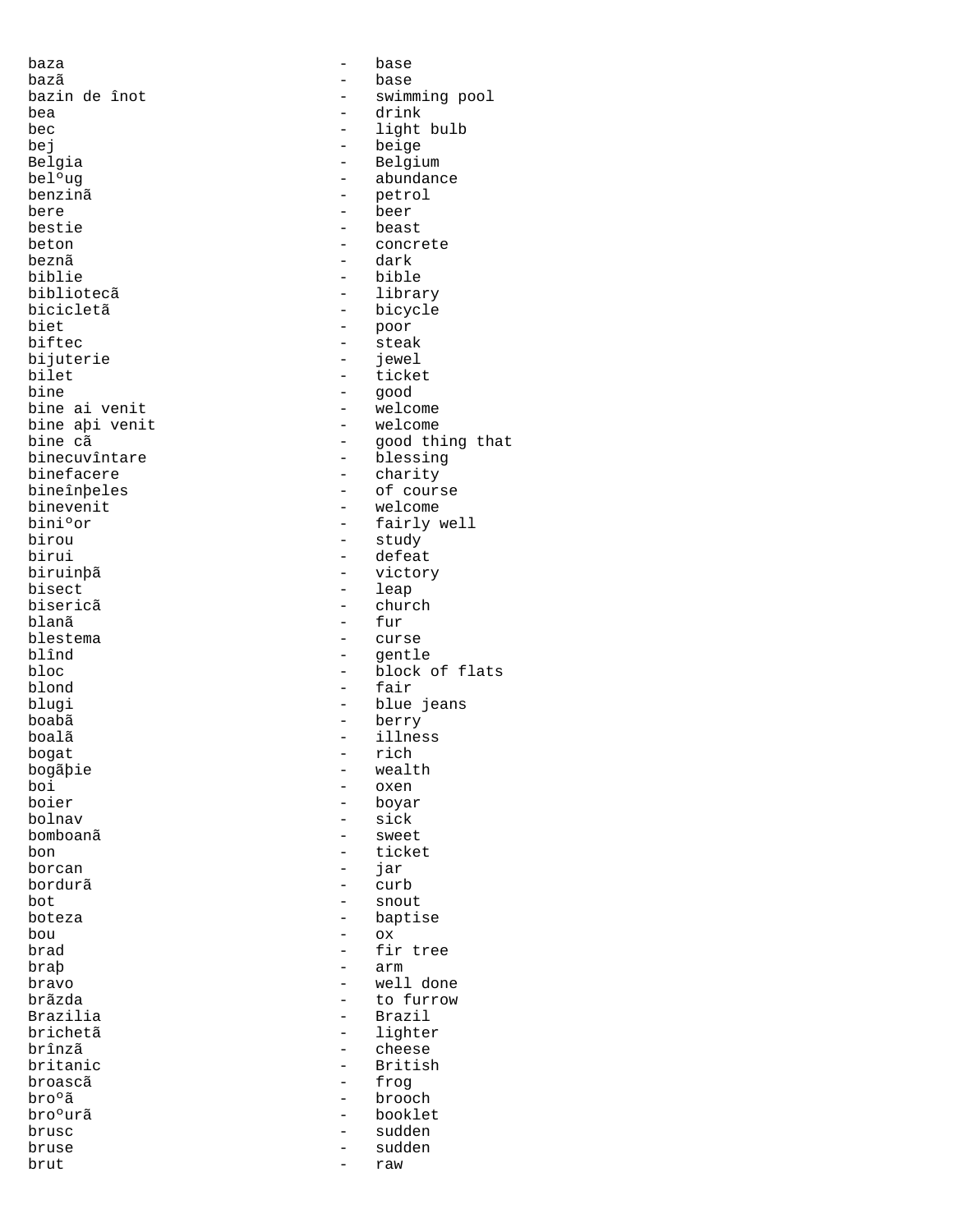brutãrie - bakery bubui - thunder<br>buburuzã - thunder - thunder buburuzã - ladybird bucatã - piece bucãtãreasã - female cook bucãtãrie - kitchen<br>bucate - food - food bucate - food buchet - bouquet bucla - curl buclã - curl bucluc<br>bucurie - trouble<br>- iov bucuros - glad bufni - bang bufon - fool buget - budget buimac - dizzy buletin<br>buletin de °tiri - identity card<br>- news bulletin buletin de °tiri - news bulletin<br>bulevard - boulevard bulevard<br>Bulgaria - boulevard<br>Bulgaria - Bulgaria Bulgaria - Bulgaria bun - good bun venit - welcome bunã dimineaþa - good morning bunã seara - good evening bunãtate  $-$  kindness bunic - grandfather bunicã component de la component de la grandmother burete - sponge burtã - belly<br>butelie - bottl butelie - bottle - bottle<br>butoi - cask butoi - cask butuc - log buzã - lip ca - than - than - than - than - than - than - than - than - than - than - than - than - than - than - than - than - than - than - than - than - than - than - than - than - than - than - than - than - than - than - than ca sã - so as to cabanã - chalet cabinet - surgery<br>
cãci - căci - căci - căci - căci - căci - căci - căci - căci - căci - căci - căci - căci - căci - căci - căci cãci - because - cãciulã<br>cãciulã - because - fur cap cãciulã - fur cap cãdea - fall - fall<br>cadou - - rese cadou - present cadru - frame - frame - frame - frame - frame - frame - frame - frame - frame - frame - frame - frame - frame - frame - frame - frame - frame - frame - frame - frame - frame - frame - frame - frame - frame - frame - frame cafea - coffee - coffee - coffee - coffee - coffee - coffee - coffee - coffee - coffee - coffee - coffee - coffee - coffee - coffee - coffee - coffee - coffee - coffee - coffee - coffee - coffee - coffee - coffee - coffee caiet - note book<br>caisã - apricot  $cal$  - horse cãlãtor - traveller cãlãtori - travel cãlãtorie - journey - journey<br>calculator - calculator - calculator calculator - calculator cald - warmth - warmth - warmth - warmth - warmth - warmth - warmth - warmth - warmth - warmth - warmth - warmth - warmth - warmth - warmth - warmth - warmth - warmth - warmth - warmth - warmth - warmth - warmth - warmth cãldurã - heat cale - calibrate - street<br>
calitate - calibrate - calibrate - calibrate - calibrate - calibrate - calibrate - calibrate - calibrate - ca calitate - qualitz<br>calorifer - caloridate - calorifer cam - rather cãmarã - cupboard camerã - room cãmin - hostel canã internacional de la construction de la construction de la construction de la construction de la constructio Canada - Canada canal - channel

- joy - hello - cuff-link - pocket - than - apricot - radiator - shirt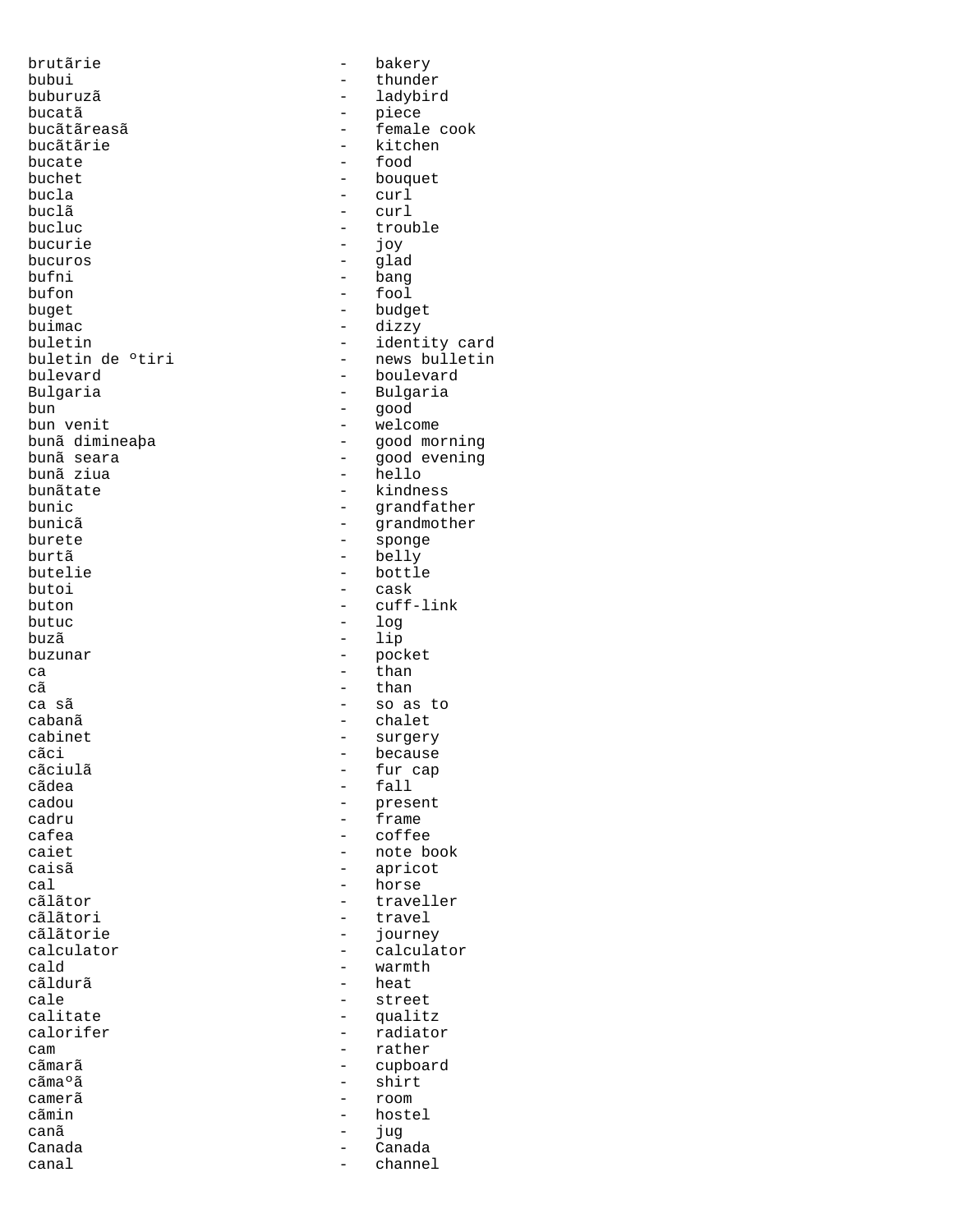cantinã entre entre entre entre entre entre entre entre entre entre entre entre entre entre entre entre entre cantitate  $\begin{array}{ccc} & - & \text{ quantity} \\ \text{can} & - & \text{ head} \end{array}$ cap - head capãt - endean - endean - endean - endean - endean - endean - endean - endean - endean - endean - en<br>Endean - endean - endean - endean - endean - endean - endean - endean - endean - endean - endean - endean - en cãpãta - obtain capitalã - capital<br>capitol - chapter capitol - chapter<br>
caprã - chapter<br>
- qoat caprã - goat cãprui - brown<br>cãp<sup>o</sup>unã - strawl - strawl - strawberry capta - catch car - cart - path cãrbune - coal care  $-$  which carne - flesh carnet - book of tickets carte - book carte po°talã de la postcard<br>cartier - porough - porough cartier - borough<br>
cartof - borough<br>
- potato cartof - potato cardboard casã - house - house - house - house - house - house - house - house - house - house - house - house - house -- marriage casetã - cassette<br>casetofon - cassette - cassette - cassette player casier - cashier casieriþã - cashier (female) casnic - domestic<br>
castan - chestnut<br>
- chestnut castan - chestnut tree<br>
castaniu castaniu - chestnut - chestnut castel - castle castravete - cucumber - categorical cãtre - towards - towards<br>cãuta - towards - towards - look for cãutare - search cauzã - cause caz extensive case that the case of the case of the case of the case of the case of the case of the case of the case of the case of the case of the case of the case of the case of the case of the case of the case of the ca cazan - cauldron - cauldron ce conteazã de la contează de la contează de la contează de la contează de la contează de la contează de la contează de la contează de la contează de la contează de la contează de la contează de la contează de la contează ce conteazã  $\begin{array}{ccc} - & \text{what does it matter} \\ - & \text{what kind of} \end{array}$ ce fel de  $\overline{c}$  - what kind of ce mai ce mai  $\begin{array}{ccc} \text{ce} & \text{mai} \\ \text{ce} & \text{mai} \end{array}$  facebi - how are you? ce mai faceþi - how are you<br>
ce mai faci? - how are you ce mai faci? - how are you?<br>
ceai - tea - tea ceapã - onion cearã  $-$  wax ceartã - quarrel ceas - watch ceaºcã - cup<br>ceabã - cup ceaþã - fog cec - cheque - cheque<br>ceda - cheque - cheque ceda - give up<br>ceh - give up - give up - czech - czech - czech - czech - czech - czech - czech - czech - czech - czech - czech ceh - Czech - Czech - Czech - Czech - Czech - Czech - Czech - Czech - Czech - Czech - Czech - Czech - Czech - Czech - Czech - Czech - Czech - Czech - Czech - Czech - Czech - Czech - Czech - Czech - Czech - Czech - Czech - Cehia - Czech Republic<br>cel - Czech Republic<br>- the cel the set of the set of the set of the set of the set of the set of the set of the set of the set of the set o cel mai bine  $\begin{array}{ccc} - & - & - \\ - & - & - \end{array}$  best of all cel mai bun cel mai bun - the best<br>celãialt - other - other celãlalt - other<br>celebra - celebra - celebra - celebrate<br>- fame celebritate celebru - famous celest - heavenly celiatar - bachelor celibatarã - spinster celulã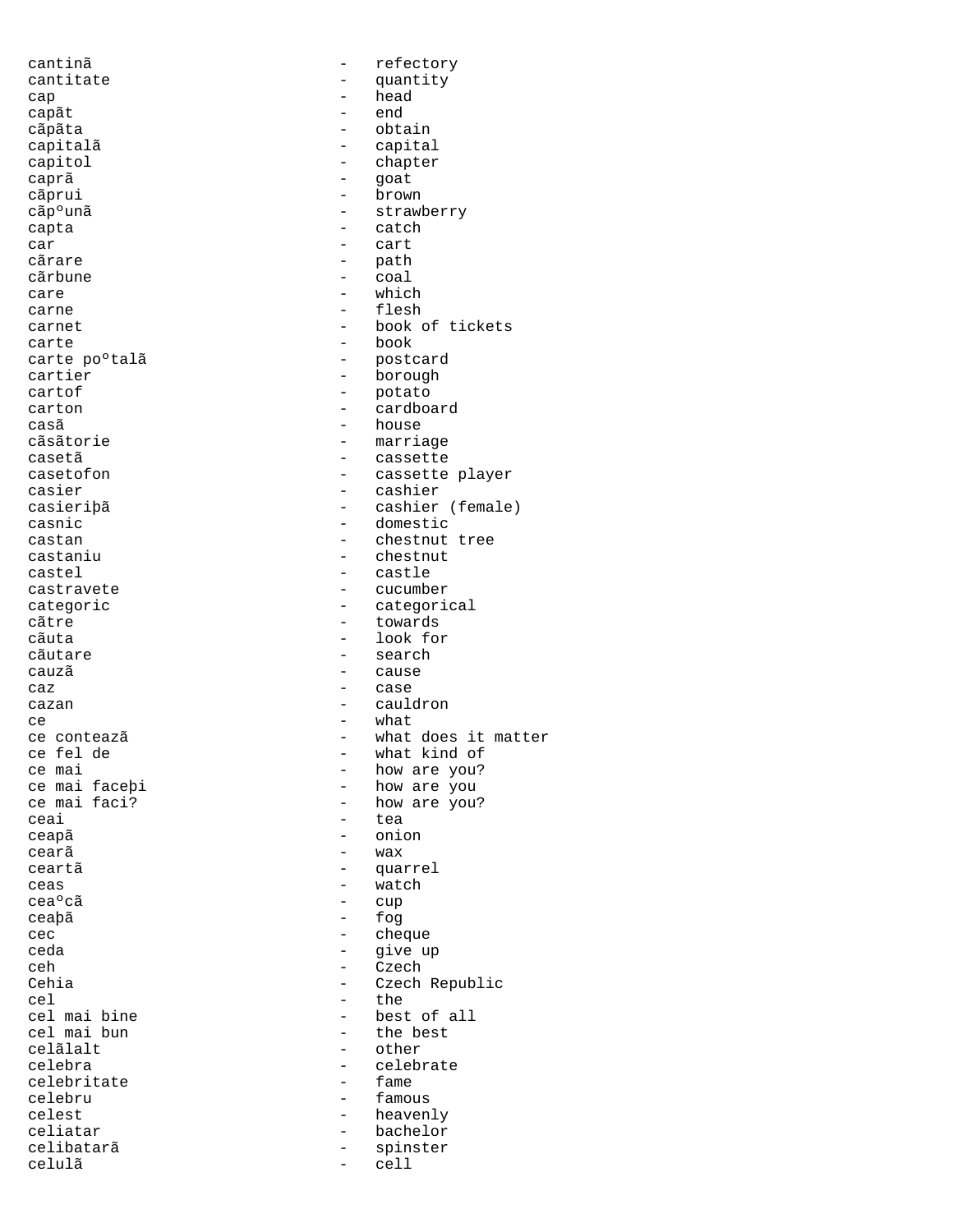| central                 |                          | central              |
|-------------------------|--------------------------|----------------------|
| centru                  |                          | centre               |
| centurã                 |                          | belt                 |
| cenu°ã                  | -                        | ashes                |
| cep                     |                          | plug                 |
| cer                     | -                        | sky                  |
| ceramicã                | $\qquad \qquad -$        | pottery              |
| cerb                    | $\qquad \qquad -$        | stag                 |
| cerc                    | $\overline{\phantom{0}}$ | circle               |
| cerc polar              |                          | polar circle         |
| cerceta                 |                          | examine              |
| cere                    | $\overline{\phantom{0}}$ | ask for              |
| cerealã                 | -                        | cereal               |
| cerere                  | -                        | request              |
| ceresc                  | $\overline{\phantom{0}}$ | heavenly             |
| cerinþa                 | $\overline{\phantom{m}}$ | need                 |
| cerne                   | $\overline{\phantom{0}}$ | sift                 |
| cernealã                | $\overline{\phantom{0}}$ | ink                  |
| cer <sup>o</sup> etoare | $\overline{\phantom{0}}$ | beggar               |
| cerºetor                | $\overline{\phantom{0}}$ | beggar               |
| cer°i                   | $\qquad \qquad -$        | beg                  |
| cert                    | $\overline{\phantom{0}}$ | sure                 |
|                         |                          |                      |
| certa                   |                          | rebuke               |
| certifica               | $\qquad \qquad -$        | certify              |
| cerui                   | $\qquad \qquad -$        | wax                  |
| cerut                   | $\qquad \qquad -$        | requested            |
| cetate                  |                          | citadel              |
| cetãþean                | $\overline{\phantom{0}}$ | citizen              |
| cebos                   | $\qquad \qquad -$        | misty                |
| ceva                    |                          | something            |
| chef                    | -                        | party                |
| chei                    | $\overline{\phantom{0}}$ | quay                 |
| cheie                   | $\qquad \qquad -$        | key                  |
| chelner                 |                          | waiter               |
| cheltui                 | -                        | spend                |
| chema                   | $\overline{\phantom{0}}$ | call                 |
| chestiune               | $\overline{\phantom{m}}$ | problem              |
| chiar                   | $\overline{\phantom{0}}$ | even                 |
| chibrit                 | -                        | match                |
| chiflã                  | $\overline{\phantom{0}}$ | roll                 |
| chimie                  | $\qquad \qquad -$        | chemistry            |
| China                   | $\qquad \qquad -$        | China                |
| chinui                  |                          | torture              |
| chioºc                  |                          | kiosk                |
| chip                    | $\overline{\phantom{0}}$ | image                |
| chitanþã                |                          | receipt              |
| сi                      | $\overline{\phantom{0}}$ | but (after negative) |
| cifrã                   |                          | figure               |
| cîine                   | $\qquad \qquad -$        | dog                  |
| cîmp                    | $\qquad \qquad -$        | field                |
| cîmpie                  | $\qquad \qquad -$        | plain                |
| cincea                  |                          | fifth                |
| cinci                   | $-$                      | five                 |
| cinci sute              | $-$                      | five hundred         |
| cincilea                |                          | fifth                |
| cincime                 |                          | fifth                |
| cincisprezece           | $-$                      | fifteen              |
| cincisprezecea          | $\overline{\phantom{0}}$ | fifteenth            |
| cincisprezecelea        | $-$                      | fifteenth            |
| cincizecea              |                          | fiftieth             |
| cincizeci               | $\overline{\phantom{0}}$ | fifty                |
| cincizecilea            | $\overline{\phantom{0}}$ | fiftieth             |
| cînd                    | $\overline{\phantom{0}}$ | when                 |
| cine                    | -                        | who                  |
| cinema                  |                          | cinema               |
| cinematograf            | -                        | cinema               |
| cineva                  | $\qquad \qquad -$        | somebody             |
| cinste                  | $\qquad \qquad -$        | honour               |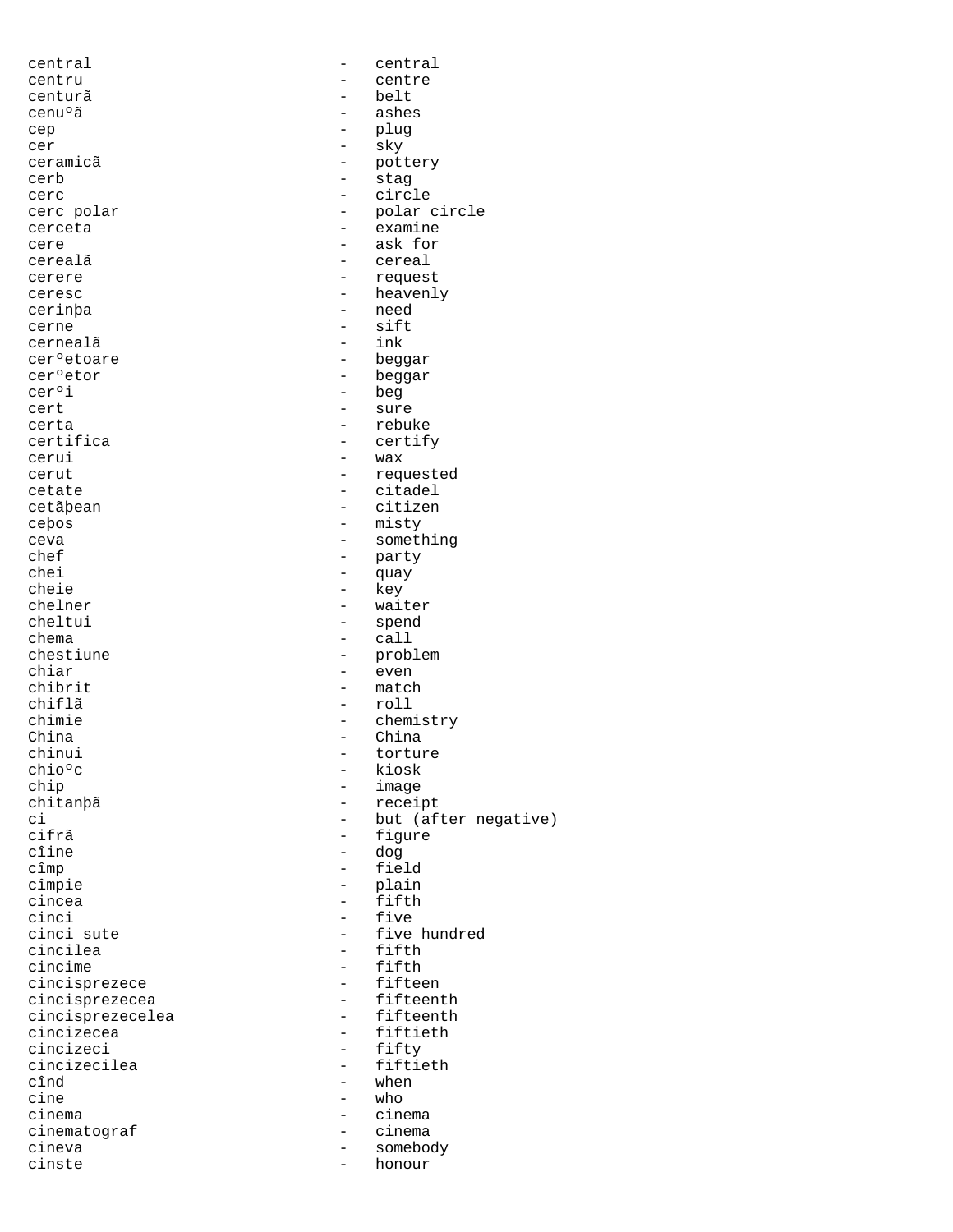| cinstit              |                          | honest                 |
|----------------------|--------------------------|------------------------|
| cînta                |                          | sing                   |
| cîntar               |                          | scales                 |
| cîntec               |                          | song                   |
| cioban               |                          | shepherd               |
| cioc                 | $\overline{\phantom{0}}$ | beak                   |
| ciocîrlie            | $\overline{\phantom{0}}$ | skylark                |
| ciocolatã<br>ciorbã  |                          | chocolate<br>borsch    |
| circ                 | $\overline{\phantom{0}}$ | circus                 |
| circula              | -                        | move about             |
| circulabie           | $\overline{\phantom{0}}$ | traffic                |
| cireaºã              |                          | cherry                 |
| cîrnat               |                          | sausage                |
| cî°tiga              | -                        | earn                   |
| cît                  | $\overline{\phantom{0}}$ | how much               |
| cît e ceasul         |                          | what is the time       |
| cît e ora            |                          | what is the time       |
| cîteodata            | $\overline{\phantom{0}}$ | sometimes              |
| citi                 |                          | read                   |
| cîþi                 | $\overline{\phantom{0}}$ | how many               |
| cititor              | $\overline{a}$           | reader                 |
| cîþiva               | -                        | some                   |
| citronadã            | -                        | lemonade               |
| ciudã                | -                        | anger                  |
| ciudat               |                          | strange                |
| ciupercã             | $\overline{\phantom{0}}$ | mushroom               |
| cizmã                | -                        | boot                   |
| clar                 |                          | clear                  |
| clasã                |                          | classroom              |
| client               | $\overline{\phantom{0}}$ | client                 |
| climã                | $\overline{\phantom{0}}$ | climate                |
| clipã                |                          | moment<br>bell         |
| clopot<br>coace      | $\overline{\phantom{0}}$ | cook                   |
| coadã                | -                        | queue                  |
| coafa                | $\overline{\phantom{0}}$ | have one's hair styled |
| coafor               | $\overline{\phantom{0}}$ | ladies' hairdresser    |
| coajã                | -                        | peel                   |
| coapsã               | -                        | thigh                  |
| coasã                | -                        | scythe                 |
| coase                | $\overline{\phantom{0}}$ | sew                    |
| coastã               |                          | coast                  |
| coborî               | -                        | alight                 |
| cocor                |                          | crane                  |
| coco <sup>o</sup>    | $\overline{\phantom{0}}$ | cock                   |
| codru                |                          | thick forest           |
| cofetãrie            | $\overline{\phantom{0}}$ | coffee shop            |
| cojoc                | -                        | sheepskin coat         |
| coleg                | -                        | colleague              |
| colet                | -                        | parcel                 |
| colind               | $\overline{\phantom{0}}$ | carol                  |
| colp                 | -                        | corner                 |
| comanda<br>comedic   |                          | order<br>comedy        |
| comenta              | $\overline{\phantom{0}}$ | comment upon           |
| comerb               | $\overline{\phantom{0}}$ | trade                  |
| comitet              |                          | committee              |
| comoarã              |                          | treasure               |
| companie             | $\overline{\phantom{0}}$ | company                |
| compara              | -                        | compare                |
| compartiment         |                          |                        |
| completa             | -                        | compartment            |
|                      | -                        | fill in                |
| comportare           | $\overline{\phantom{0}}$ | behaviour              |
| compot               | $\overline{\phantom{0}}$ | tinned fruit           |
| concediu             | $\overline{\phantom{0}}$ | leave                  |
| concert<br>concluzie | $\overline{\phantom{0}}$ | concert<br>conclusion  |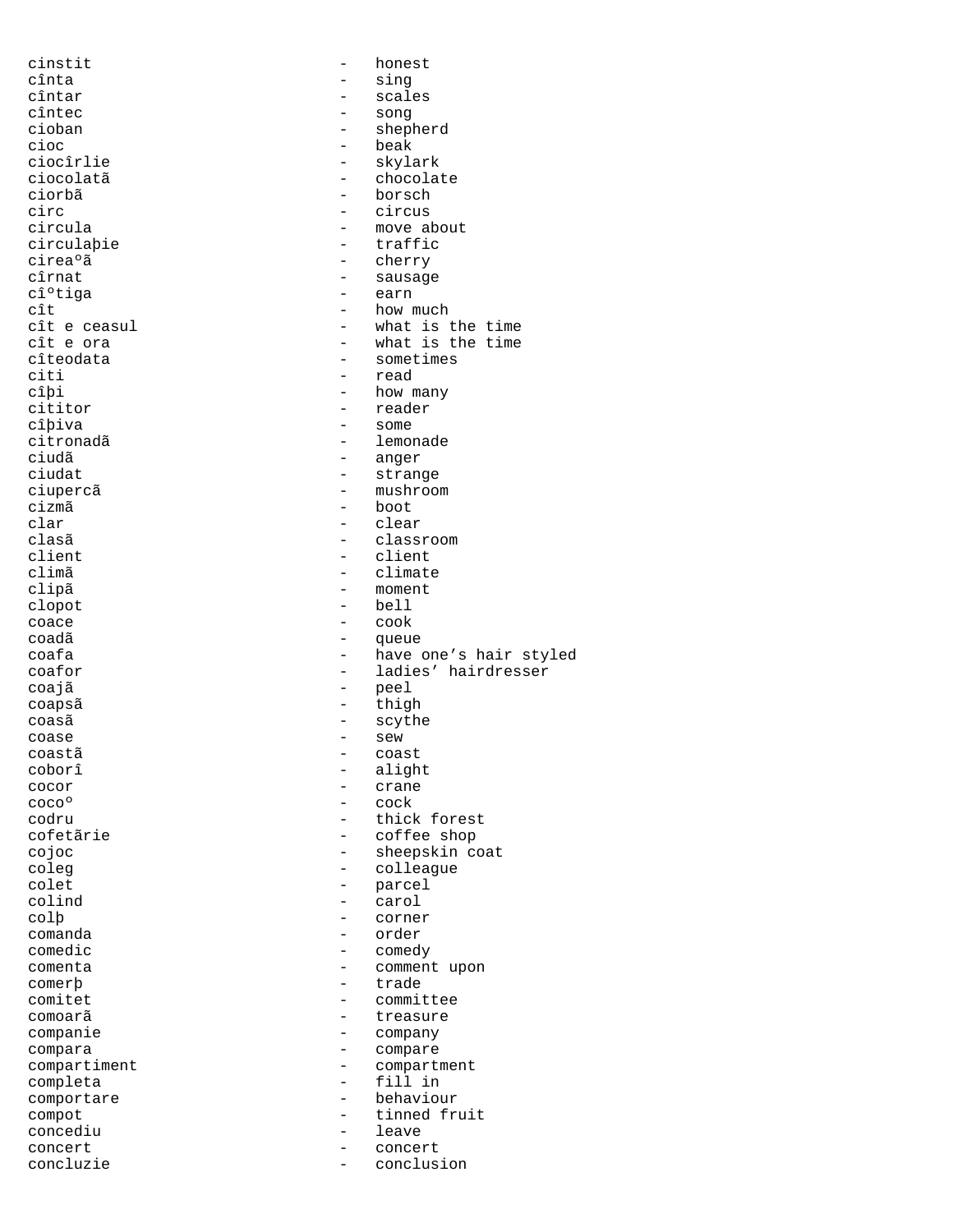conduce<br>condus condus - driven<br>
confectii - confection - confection - confection - confection - context - context - context - context - context<br>
- confection - context - context - context - context - context - context - context - context coniac - cognac constata - notice conveni - suit convorbire copac - tree copie - copy copil - child copt - ripe<br>cor - choir cor - choir corb - raven corn - horn corp - body cort - tent costã - costs costum - suit  $\cot$  - elbow covor - carpet crea - create creangã entre entre entre entre entre entre entre entre entre entre entre entre entre entre entre entre entre creastã - ridge crede  $-$  think credinþã - belief creier - brain creion - pencil crescut - grown

concurenþã - rivalry concurs - competition condamna - condemn condiþie - condition<br>
condipional - condition - conditional<br>- drive confecþii - ready-made clothes<br>
congres<br>
- congress congres - congress conjuncþie - conjunction conopidã - cauliflower - council consola - comfort consolida - strengthen con°tient - conscious<br>con°tiincios - conscient - conscientious conºtiinþã - conscience - construct cont - account conta pe - count on - accountant contemporan - contemporary continua - continue - continue continua - continue - contents contra - against contrast - contrast contrazice - contradict contrazis - contradicted controla - inspect conversaþie - conversation convinge - persuade - persuaded<br>- talk copii - children copilãrie - childhood - sailing ship corect - correct coridor - corridor - basket cotizaþie - subscription - Christmas cratiþã - saucepan - tie - cream<br>- cream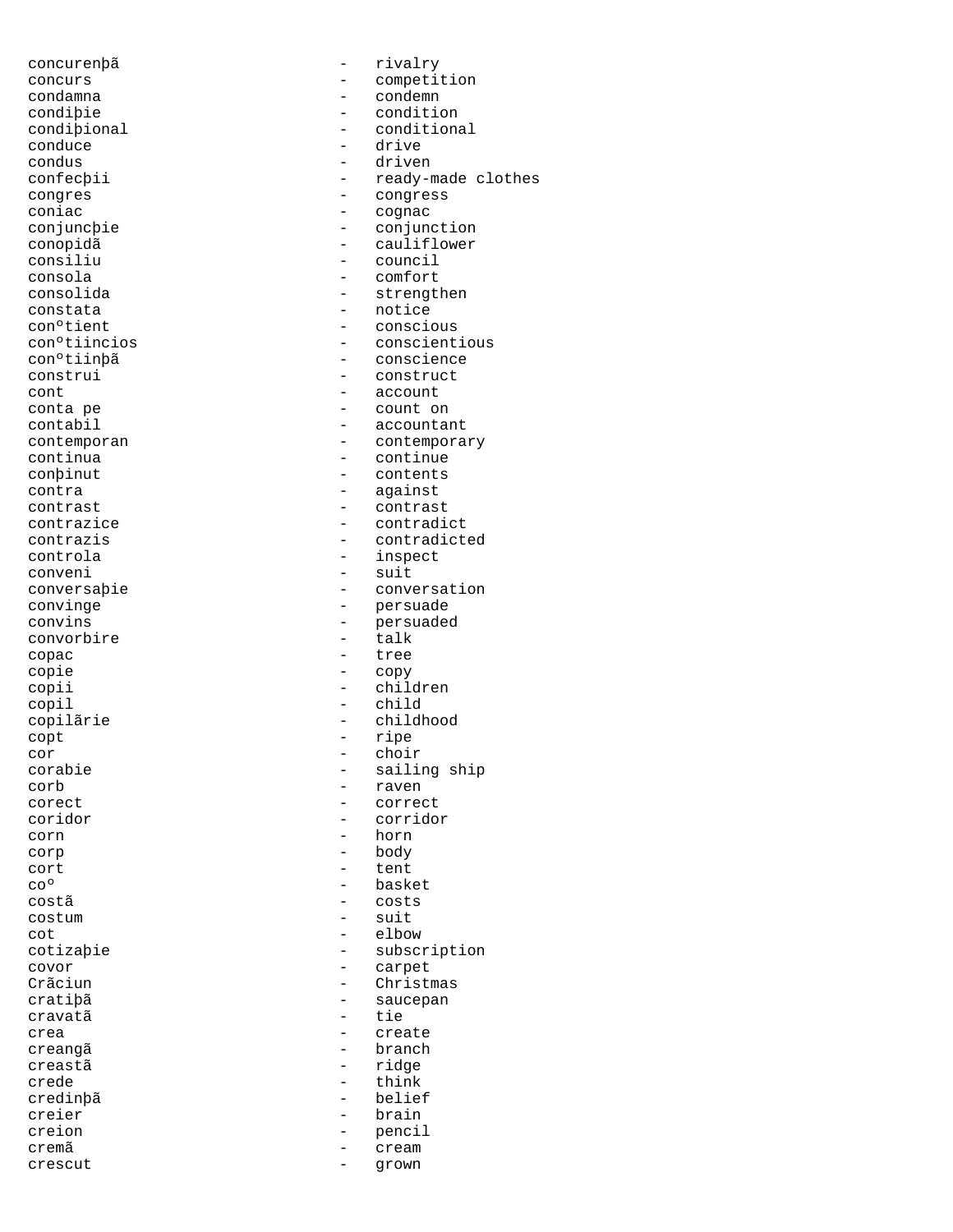| cre°te                    | $\qquad \qquad -$        | grow                       |
|---------------------------|--------------------------|----------------------------|
| cre°tin                   | $-$                      | Christian                  |
| cretin                    | $\overline{\phantom{0}}$ | idiot                      |
| crezut                    |                          | believed                   |
| cric                      | $\overline{\phantom{0}}$ | winch                      |
|                           |                          | serious crime              |
| crimã                     | $\overline{\phantom{a}}$ |                            |
| crin                      | $\qquad \qquad -$        | lily                       |
| crispa                    | $\qquad \qquad -$        | contract                   |
| criticã                   |                          | criticism                  |
| crizã                     | $\overline{\phantom{0}}$ | crisis                     |
| cronicã                   |                          | chronicle                  |
| cronologie                | $\qquad \qquad -$        | chronology                 |
| cronometra                | $\overline{\phantom{0}}$ | time                       |
|                           | $\qquad \qquad -$        |                            |
| cruce                     |                          | Cross                      |
| crud                      | $\qquad \qquad -$        | cruel                      |
| crunt                     | $\qquad \qquad -$        | savage                     |
| cruba                     | -                        | spare                      |
| cruzime                   | $\qquad \qquad -$        | cruelty                    |
| cu                        | -                        | with                       |
| cu bucata                 | $\overline{\phantom{0}}$ | by the piece               |
| cu grijã                  | -                        | carefully                  |
|                           |                          |                            |
| cu voce scãzutã           | $\qquad \qquad -$        | in a low voice             |
| cub                       | $\qquad \qquad -$        | cube                       |
| cuc                       | $\overline{\phantom{0}}$ | cuckoo                     |
| cuceri                    |                          | conquer                    |
| cucoanã                   | $\overline{\phantom{a}}$ | lady                       |
| cui                       | $\overline{\phantom{0}}$ | nail                       |
|                           | $\overline{\phantom{0}}$ |                            |
| cuib                      |                          | nest                       |
| culca                     | -                        | put to bed                 |
| culcat                    | $\qquad \qquad -$        | lying (down)               |
| culege                    | $\overline{\phantom{a}}$ | pick                       |
| cules                     | -                        | picked                     |
| culme                     | $\qquad \qquad -$        | summit                     |
| culoare                   | $\overline{\phantom{0}}$ | colour                     |
|                           |                          |                            |
| cultiva                   | $\overline{\phantom{m}}$ | cultivate                  |
| culturã                   | $\qquad \qquad -$        | culture                    |
| cultural                  | $\qquad \qquad -$        | cultural                   |
| cum                       | $\overline{\phantom{0}}$ | how                        |
| cum se spune pe române°te | $-$                      | how do you say in Romanian |
| cuminte                   | $\qquad \qquad -$        | well-behaved               |
| cumnat                    | $\overline{\phantom{0}}$ | brother-in-law             |
|                           |                          |                            |
| cumnatã                   | $\qquad \qquad -$        | sister-in-law.             |
| cumpãra                   |                          |                            |
| cumpãrãturã               | $ -$                     | buy                        |
| cumva                     | -                        | purchase                   |
|                           | -                        | by any chance              |
| cunoa°te                  |                          | know                       |
|                           |                          |                            |
| cuno°tinþã                | $\qquad \qquad -$        | knowledge                  |
| cununã                    | $\overline{\phantom{0}}$ | wreath                     |
| cuprinde                  | $\overline{\phantom{0}}$ | contain                    |
| cuprins                   |                          | contained                  |
| cuptor                    | $\overline{\phantom{0}}$ | oven                       |
| curaj                     | -                        | courage                    |
| curat                     | $\overline{\phantom{0}}$ | clean                      |
|                           |                          |                            |
| curãba                    | -                        | peel                       |
| curea                     | $\overline{\phantom{0}}$ | belt                       |
| curent                    | $\qquad \qquad -$        | current                    |
| curge                     | $\overline{\phantom{0}}$ | flow                       |
| curînd                    | $\overline{\phantom{0}}$ | soon                       |
| curios                    | $\overline{\phantom{0}}$ | odd                        |
| curs                      | $\overline{\phantom{0}}$ | lesson                     |
|                           |                          |                            |
| curte                     | $\qquad \qquad -$        | yard                       |
| cusur                     | $\qquad \qquad -$        | defect                     |
| cutare                    |                          | so and so                  |
| cutie                     | $\overline{\phantom{0}}$ | box                        |
| cutie po°talã             | $\overline{\phantom{0}}$ | post box                   |
| cubit                     | $\overline{\phantom{0}}$ | knife                      |
| cutremur                  | $\qquad \qquad -$        | earthquake                 |
| cuvenit                   | $\overline{\phantom{0}}$ | fitting                    |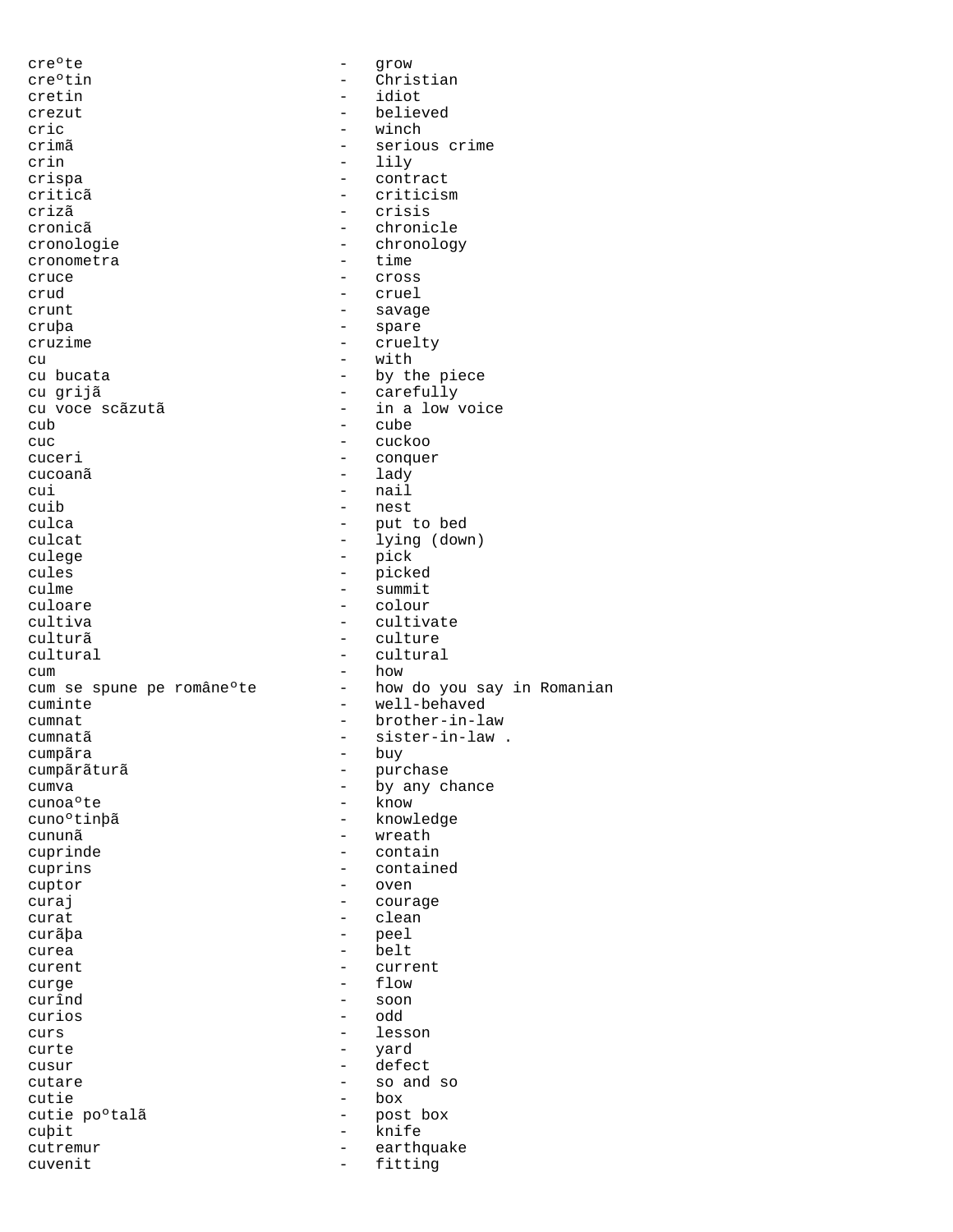cuvînt - word da - yes dã - gives da frîu liber - give rein to<br>da gre° - fail da un telefon - phone da voie<br>dacã dacã - if dactilografã dai - you give<br>dãm - we give dãm - we give dar - but dãrîma - demolish dat - given daþi - give dativ - dative datora - owe datorie - duty datoritã<br>dau de - of de-a lungul de aceea  $\begin{array}{ccc} - & \text{therefore} \\ - & \text{surface} \end{array}$ de atunci - since then de bun augur - favourable de cãtre  $\qquad$  - by  $\qquad$  de ce - why de cînd<br>de demult - since when<br>- former de dinapoi<br>de la de la - from de lemn - wooden de obicei  $-$  usually de rãu augur  $\frac{1}{10}$  - ominous<br>de unde - where fi de vînzare deal - hill deasupra - above Decembrie - December deci - so decide - decide decis - decided  $decît$  - than declara - declare - declare decor - setting<br>decret - decree decret - decree defect - defect<br>degeaba degeaba - in vain deget - finger deja - already delicat - delicate delicatesã en la contracte delicatessen deltã - delta<br>demnitate - dignity - dignity demnitate - dignity and demnitate demonstrate of  $\sim$ demola - demolish demonstra - prove demonstrativ - demonstrative

- fail<br>- phone - if you do not mind<br>- typist - Denmark - they give - sufficient de altfel  $-$  as a matter of fact<br>de asemenea - similarly - former<br>- hind - not at all de mult<br>
- for a long time de puþin timp  $-$  not very long - where from<br>- for sale debit de tutun - tobacconist's kiosk<br>decãdere - decadence decãdere - decadence demonstraþie - demonstration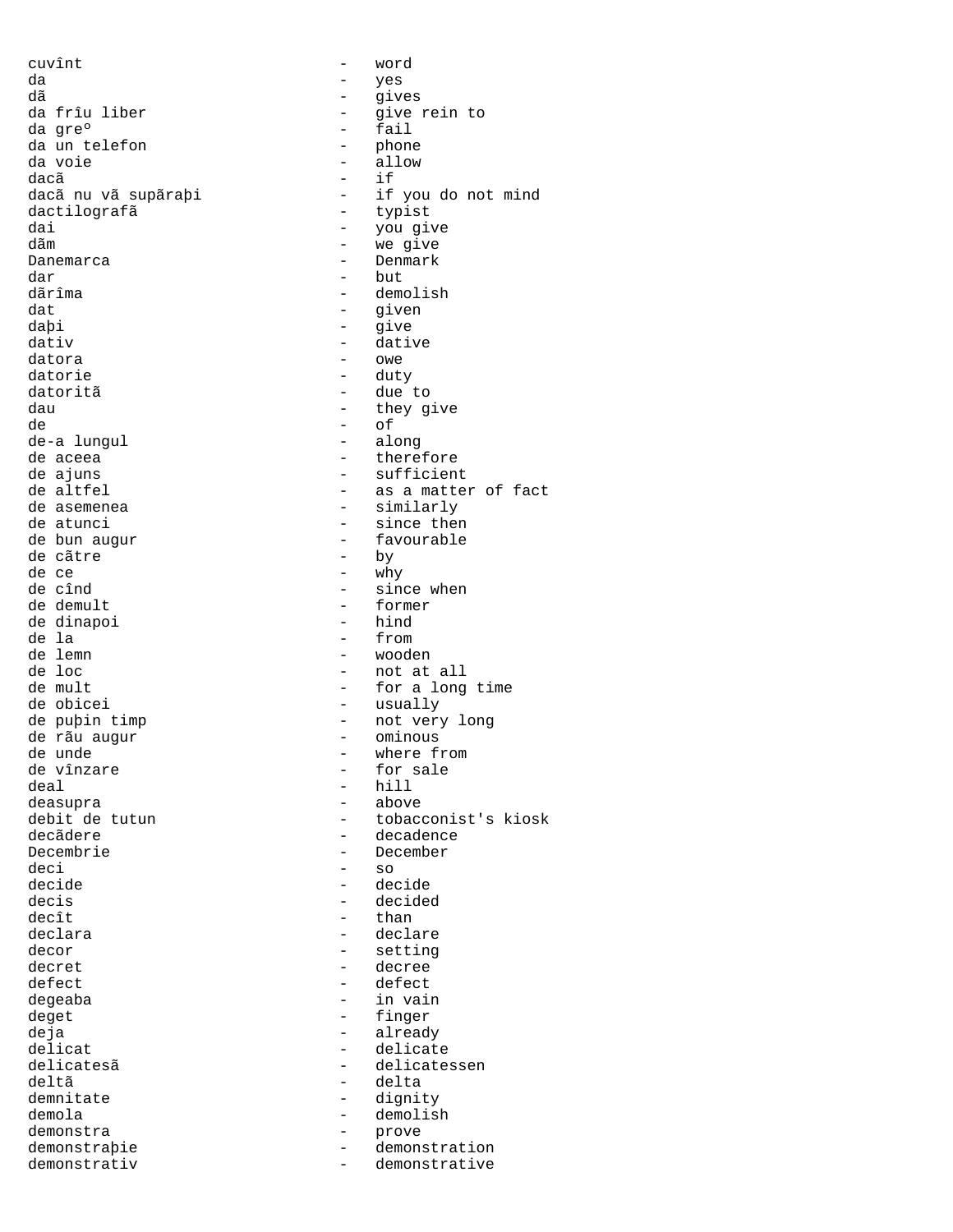deopotrivã<br>deosebi departe depozita - store descoperi - discoveri - discoveri - discoveri - discoveri - discoveri - discoveri - discoveri - discoveri - discoveri - discoveri - discoveri - discoveri - discoveri - discoveri - discoveri - discoveri - discoveri - discov desface

demonta - dismantle demult - long ago<br>denatura - distort - distort denatura - distort denigra - denigrate denota - denote dens densitate the contract of the contract of the contract of the contract of the contract of the contract of the contract of the contract of the contract of the contract of the contract of the contract of the contract of densitate - density dentar - dental dentist - dentist denumi - name<br>denunba - denou - denounce denunþãtor - denouncer deoarece - because deocamdatã <br />
- for the time being<br />
deodatã - suddenly deoparte - aside deosebi - distinguish<br>deosebire - difference deosebire - difference deosebit - special depãna - spin - remove depãrta - remove depãrtare  $-$  distance depãrtat - distant depa°i - outrun depãºi - outrun depãºire - outrun - outrun depãºire - overtal depãºire - overtaking<br>dependent - overtaking<br>dependent - dependent dependent - dependent dependenþã - dependence depinde de - depend on deplasa - displace - change of place deplasat - improper deplin - full deplînge - lament - lamentable deporta - deport depou - depot depozit - warehouse depoziþie - testimony depravare - coruption depravat - depraved deprecia depreciate depreciate<br>deprima - depress - depress depune - deposit depus - deposited deranja - upset des - often descãrca - unload deschide - open deschis - open descrie - describe descris - described desculþ - barefoot - disentangle desen - drawing deseori - often desert - dessert desfiinþa - abolish de°i - although - although - although - although - although - although - although - although - although - although - although - although - although - although - although - although - although - although - although - althou - certainly<br>- separate despãrþi - separate despica - split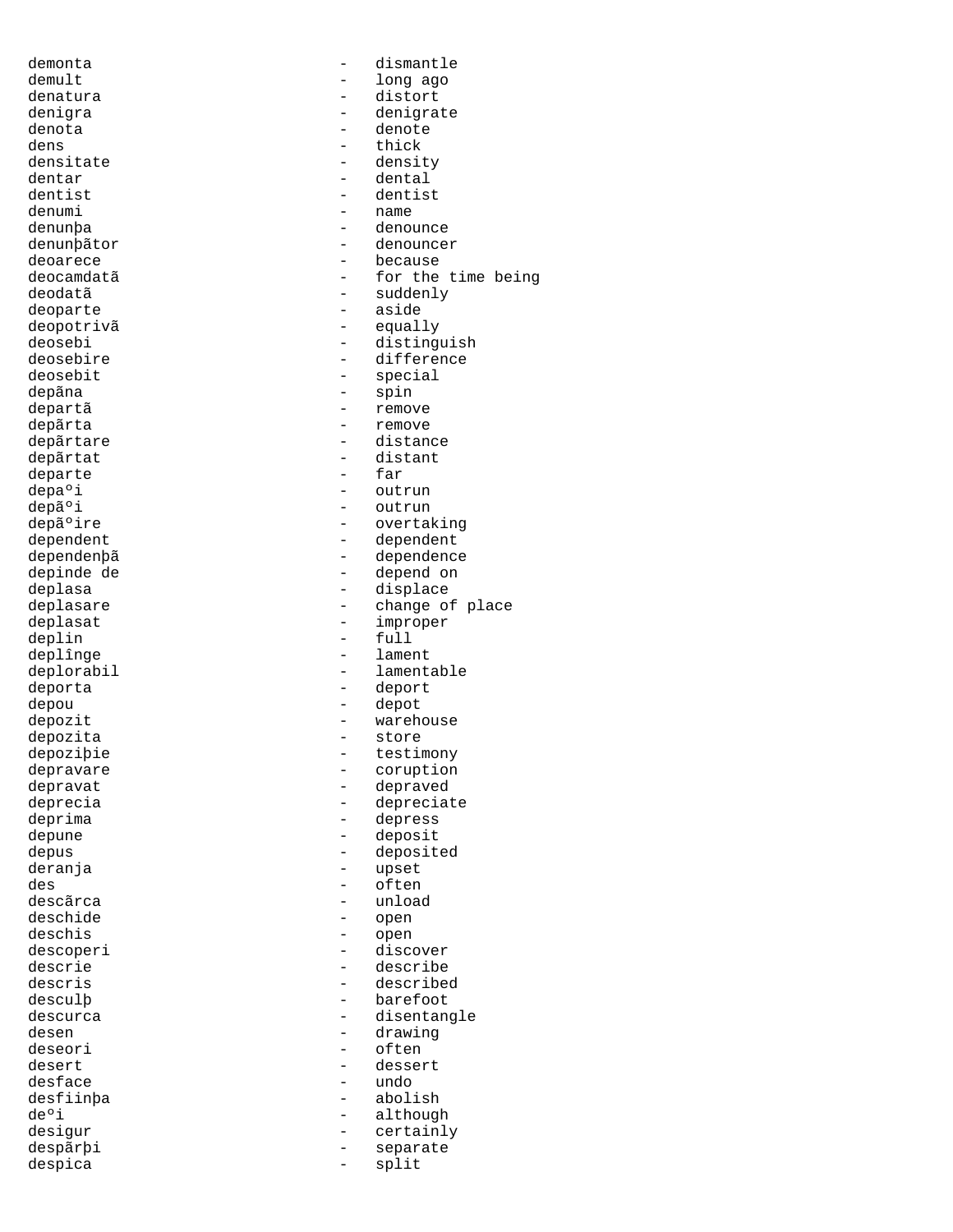despre - about de°tept - clever deºtepta - wake up de°teptãtor - alarm clock destul - enough detesta<br>detesta - detest detesta – detesta – detesta – detesta – detesta – detesta – detesta – detesta – detesta – detesta – detesta – d deunãzi - the other day<br>deveni - become devreme - early dezbinare - discord dezbrãca - undress dezbrãcat - undressed dezerta - desert dezertare - desertion dezertor - deserter dezgheþ - thaw dezgheþa - thaw dezgoli - uncover<br>dezgropa - dig dezgropa - dig dezgusta - disgust dezgustat - sick of dezice - deny<br>dezintegrare - disi dezinteres - lack of interest dezlega - untie dezvolta - develop dezvoltare  $\qquad \qquad -$  development dialog - dialogue diavol - devil dicþionar - dictionary<br>diferenhã - difference diferenþã - difference diferit - various<br>dificultate - difficu dificultate - difficulty din  $\frac{1}{\sin \theta}$  - from (in) (de + în)<br>din cînd in - from time to time din cînd in  $\frac{1}{2}$  - from time to time din gre $\frac{1}{2}$  - by mistake din greºeala - by mistake<br>din întîmplare - by chance din întîmplare  $\qquad \qquad -$  by chance din nou  $\qquad \qquad -$  again din pãcate  $\qquad \qquad -$  unfortunately din partea  $\qquad \qquad$  - on behalf of din senin  $-$  out of the blue<br>din tot sufletul  $-$  from the bottom dinadins - on purpose dinaintea - before dinamic<br>dinamicã dinamic - dynamic dinamitã - dynamite dinapoi - behind dinapoia - behind dinastie - dynasty dinãuntru - inside dincoace dincolo - there dincolo de - beyond dineu - dinner party<br>dinspre - dinner party<br>- from the dire dinte - tooth dinte de lapte - milk tooth dintre between diplomã - diploma diplomat - diplomat direct - direct direcþie - direction dirijor - conductor discordie  $-$ 

- become<br>- early - disintegration - morning - again din tot sufletul - from the bottom of one's heart<br>dinadins - on purpose - dynamics dinspre  $\qquad \qquad -$  from the direction of dinte - first - record<br>- discord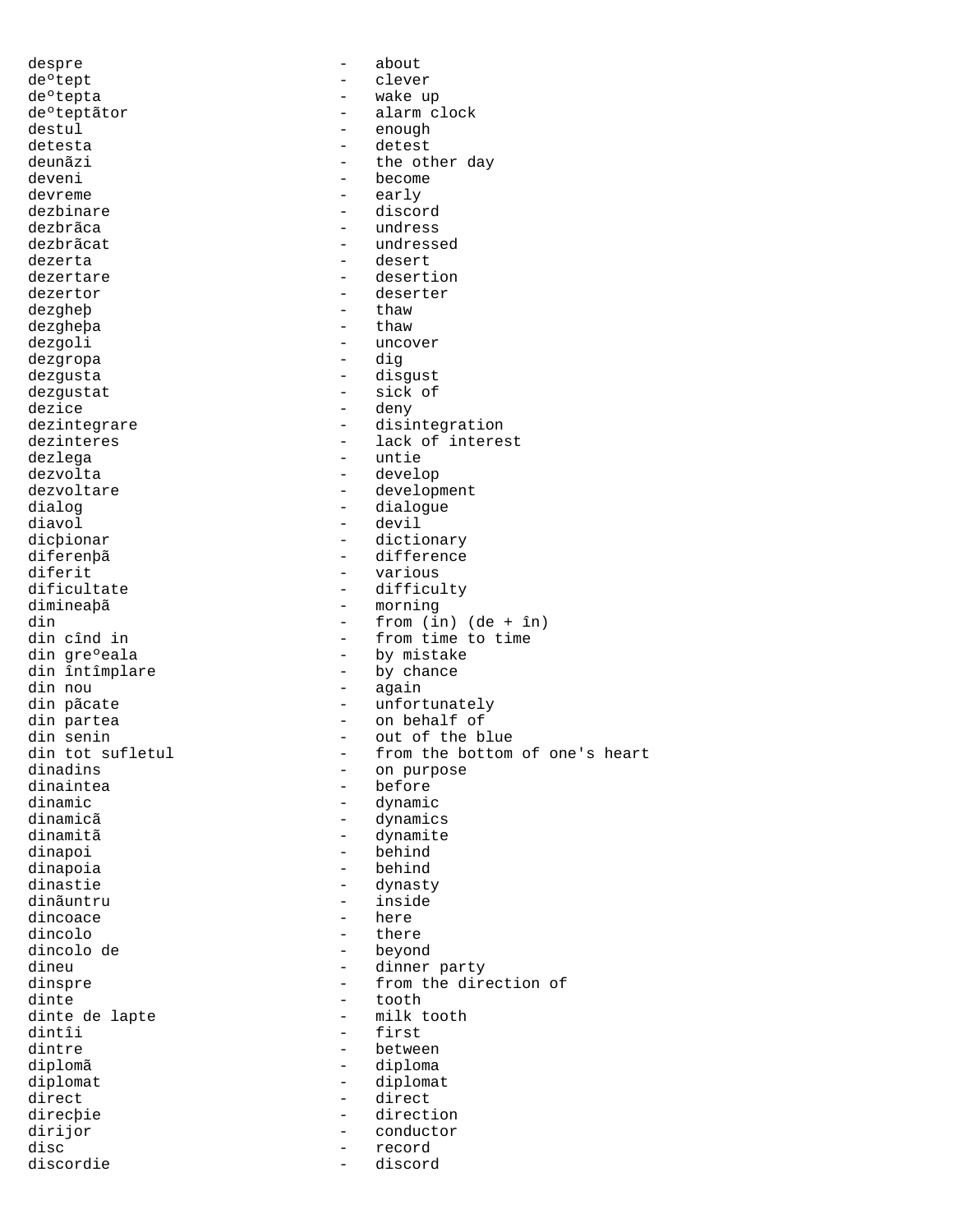discret - discrete discuta - discuss discuþie - discussion dispãrea - disappear - disappear<br>dispãrut - disappear dispãrut - disappeared<br>dispus - disappeared<br>- inclined dispus - inclined<br>distanbã - distance distanþã<br>distinge - distance<br>- distingu distinge  $\qquad \qquad \qquad -$  distinguish<br>distins  $\qquad \qquad -$  distinguish distruge - destroy distrus - destroyed<br>divan - sofa divan - sofa doamnã - lady doar - only dobîndã - only dobîndã - inte dobîndã - interest (money) dobîndi - acquire dobitoc - blockhead doctor - doctor doctorie - medicine doctoriþa - woman doctor doctoriþã<br>document - female doctor<br>document - document document - document<br>doi - two doi - two doilea - second doisprezece - twelve<br>doisprezecelea - twelfth doisprezecelea - twelfthands - twelfthands - twelfthands - twelfthands - twelfthands - twelfthands - twelfthan<br>- twelfthands - twelfthands - twelfthands - twelfthands - twelfthands - twelfthands - twelfthands - twelfthands dolar - dollar doliu - grief<br>domn - grief - grief domn - gentleman domni - rule domniºoarã<br>domnitor domnitor - ruler<br>Domnul - Lord dop - cork dori - wish dorinþã - wish dorm - I sleep dormi - sleep<br>dormitor - bedro dormitor - bedroom dos - back dosar - folder doua - second fem. douã - two - two - two - two - two - two - two - two - two - two - two - two - two - two - two - two - two - two - two - two - two - two - two - two - two - two - two - two - two - two - two - two - two - two - two - two douã mii  $\begin{array}{ccc} - & + \\ - & + \end{array}$  two thousand douã ori douã ori - twice douã treimi - two thirds<br>douãsprezece - - - twelve - - twelve douãsprezece douãsprezecea - twelfth fem.<br>douãzecea - twentieth fe douãzecea - twentieth fem.<br>douãzeci - twenty - twenty douãzeci - twenty douãzecilea - twentieth<br>dovadã - terminale - twentieth dovadã - proof dovedi - prove drac - devil drag - dear<br>drãgãlaº - dear - sweet drãgãlaº - sweet dragoste drãguþ - kind dramaturg - playwright dreapta - right dreaptã - right hand drege  $\qquad \qquad -$  put right

- distinguished divide - divide - elegiac folksong - reign<br>- miss - Lord - longing - two hundred - curse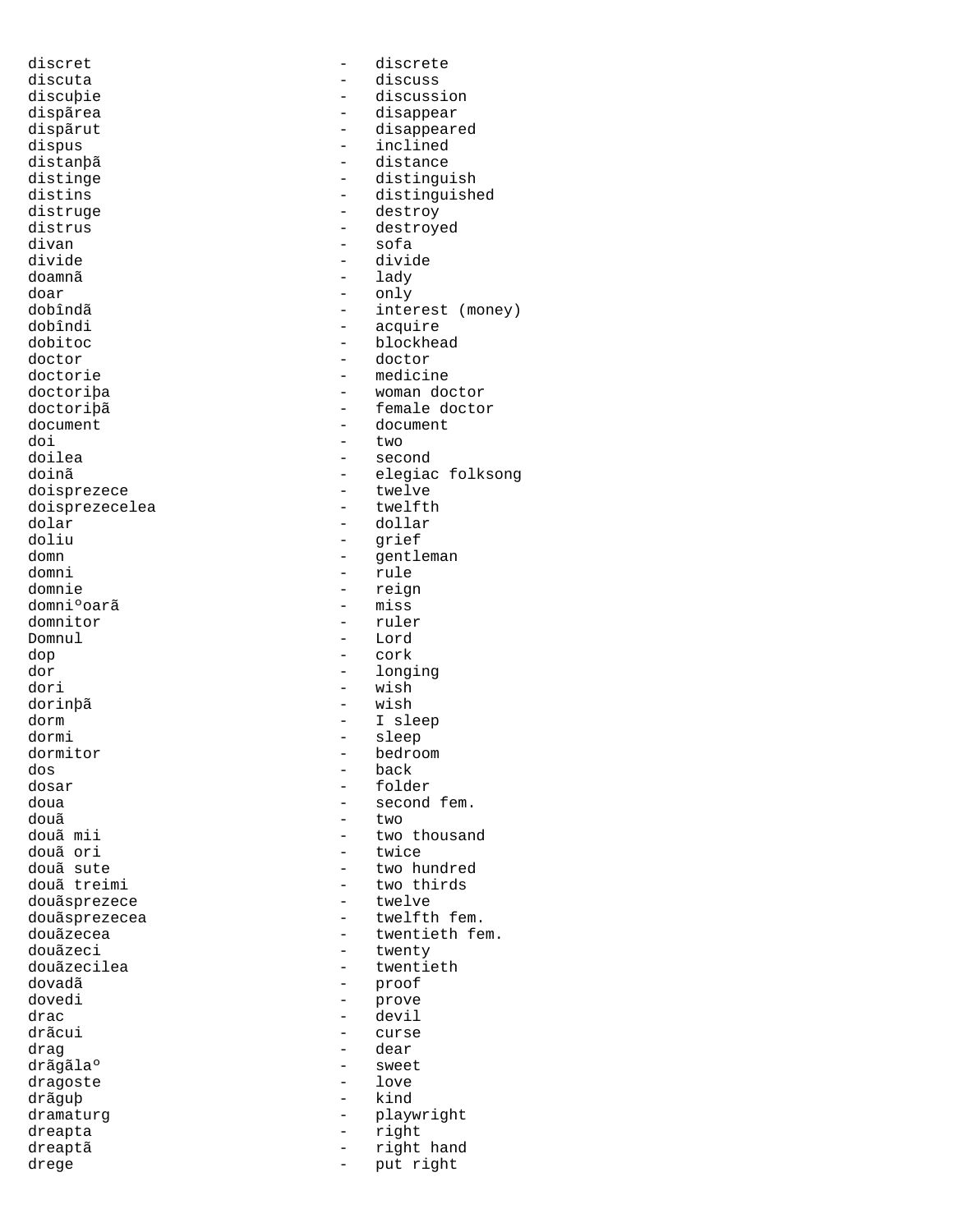drena - drain drept - straight<br>dreptate - iustice dreptate - justice - justice<br>dres - put rig dres - put right dresa - train<br>dresat - train dresat - trained<br>dresor - trainer - trainer dresor - trainer dric - hearse - hearse - hearse - hearse - hearse - hearse - hearse - hearse - hearse - hearse - hearse - hearse - hearse - hearste - hearste - hearste - hearste - hearste - hearste - hearste - hearste - hearste - hearste - undertaker drog - drug drogherie - chemist's droiae - crowd - dregs of society drojdie - yeast - yeast - yeast - yeast - year - year - year - year - year - year - year - year - year - year - year - year - year - year - year - year - year - year - year - year - year - year - year - year - year - year drum - journey - bon voyage<br>- traveller drumeþ - traveller<br>dubios - doubtful dubios - doubtful dubiu - doubt dubla - double dublu - double<br>dublurã - lining - lining duce  $-$  carry  $-$  carry  $-$  mulber dud - mulberry tree dudã – mulberry<br>duh – spirit - spirit duios - sorrowful dulap - wardrobe dulce - sweet - Sunday<br>- she dumneaei - she<br>dumnealor - they dumnealor - they dumnealui<br>dumneata dum<br>1 you<br>1 you dumneavoastrã - you Dumnezeu Dunãrea - Danube dungã - stripe dupã - after dupã-masã dupã-masã dupã-masã dupã-masã dupã-masã dupã-masã dupos dupos dupos dupos dupos dupos dupos dupos du dupã aceea - afterwards - afterwards - afterwards - afterwards - afterwards - afternoon dupã amiazã - afternoon dupã ce - after dura - last durea - hurt - hurt - hurt - hurt - hurt - hurt - hurt - hurt - hurt - hurt - hurt - hurt - hurt - hurt - hurt - hurt - hurt - hurt - hurt - hurt - hurt - hurt - hurt - hurt - hurt - hurt - hurt - hurt - hurt - hurt - hurt  $\begin{array}{ccc}\n\text{durere} & - & \text{pain} \\
\text{du}^{\circ} & - & \text{show}\n\end{array}$  $du<sup>o</sup>$  = shower du<sup>o</sup>man = shower du<sup>o</sup>man = shower  $du^{\circ}$ man - enemy  $du^{\circ}$ man - enemy - enemy duºmãni - hate - floor e - is - it is a long way to Bucharest ea - she<br>ebraic - she - she<br>- Hebr - Hebrew<br>- state ebrietate - state of intoxication<br>ecartement - state of intoxication ecartement - gauge<br>
echer - square echer - square echilateral - equilateral<br>echilibru - equilibrium - equilibrium echinocþiu - equinox echipa - equip<br>echipã - equip echipã - team echipaj - crew echipament - equipment ecou - echo ecran - screen ediþie - edition editurã - publishing house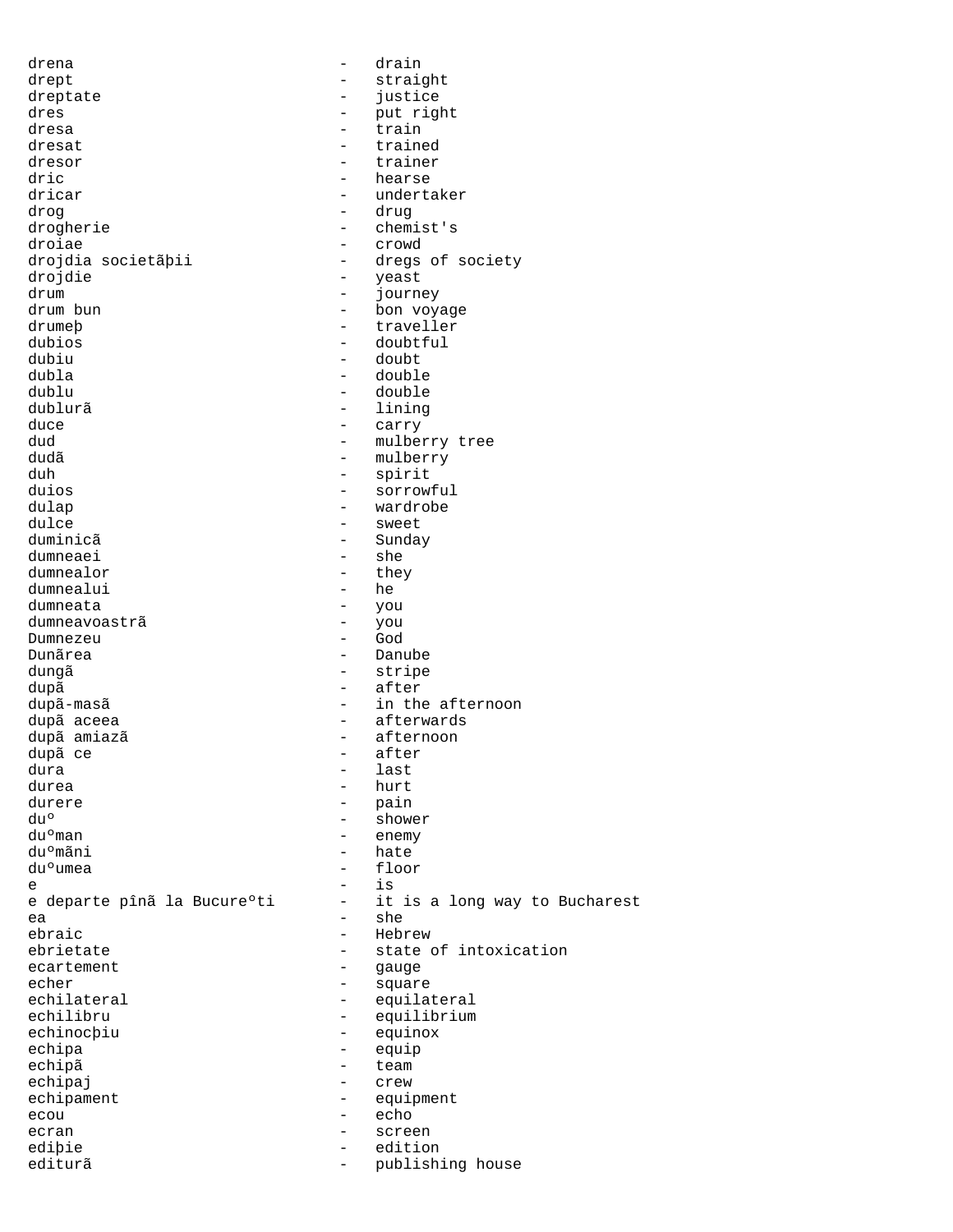efect  $-\qquad -$  effect efort - effort Egipt - Egypt ei - they - they - he el - he ele - they elegant - elegant - elegant - element - element - element - element - element - element - element - element -  $\frac{1}{2}$ element - element - element - element - element - element - element - element - element - element - element -  $\frac{1}{2}$ emoþionat - excited energie  $-$  energy englez - English englezesc - English<br>engleze°te - in Engli episcop - bishop epocã - epoch erã era erou - hero est est external extensive extensive extensive extensive extensive extensive extensive extensive extensive extensive extensive extensive extensive extensive extensive extensive extensive extensive extensive extensive exten este is a contract of  $\sim$  is  $\sim$ e<sup>o</sup>ti - you are etaj - floor eu - I Europa - Europe evada evada - escape eveniment - event evita - avoid evreu - Jew exact - exact exemplu - example - example<br>exercibiu - exercise expedia explica - explain extern - foreign<br>fabricã - factory fabricã - factory fac - I do face - do facem - we do facultate - faculty fãcut

egalitate - equality electrician - electrician<br>elegant - elegant - elegant elev - schoolboy<br>elevã - schoolgir elevã - schoolgirl<br>elibera - schoolgirl - free Elveþia - Switzerland emigra - emigrate emoþie - excitement engleze°te - in English<br>englezoaicã - Finalishwoma - Englishwoman enorm - enormous epuizat - out of stock etaj - la - upstairs - label<br>- I eu înbeleg europe europe europe europe en la angles en la provincia europe en la provincia en la provincia en eventual - possible examen - examination<br>excelent - excelent - excellent excelent - excellent - excellent - excursion excursie - excursion<br>exemplar - excursion<br>- copy - copy - exercise<br>- send experienþã - experience expresie  $\overline{\phantom{a}}$  - expression exterior - exterior - queue up face dreptate  $\begin{array}{ccc} 1 & - & - \\ - & - & \end{array}$  do justice face o cerere - make an application face o greºealã de esta constante - make a mistake face plata  $\begin{array}{ccc} - & - & - \\ - & - & \end{array}$  bave a shower have a shown in the bill - have a shower face un numãr<br>facem  $-$  dial a number<br> $-$  we do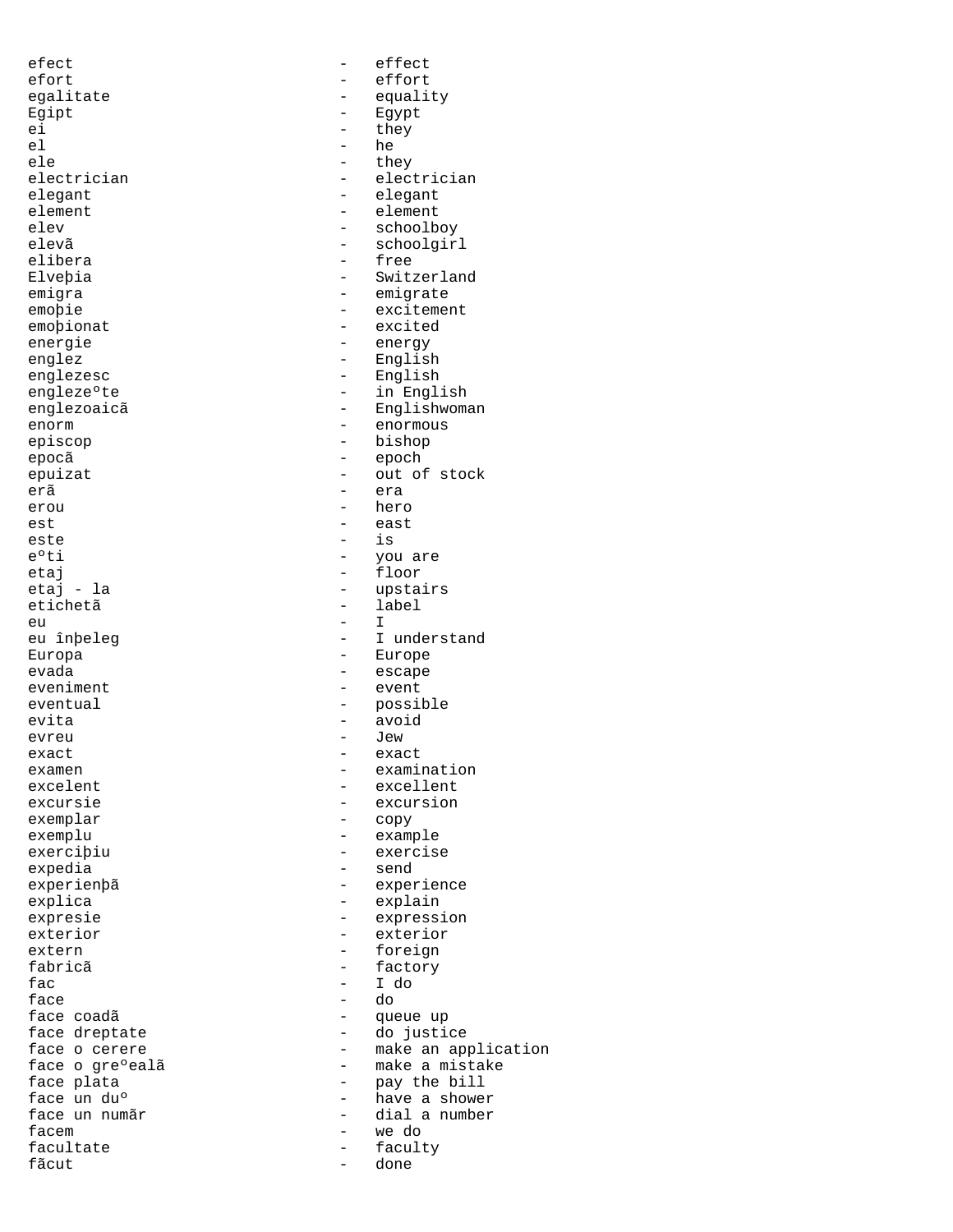fag - beech tree fãgãdui - promise<br>faimã - fame faimã - fame fãinã - flour familie - family fapt - fact<br>fantã - deed faptã - deed fapte diverse  $\begin{array}{ccc} - & \text{news in brief} \\ \text{far} & - & \text{lighthouse} \end{array}$ far - lighthouse - lighthouse - lighthouse - lighthouse - lighthouse - lighthouse - lighthouse - lighthouse fãrã - without - without - without - without - without - without - without - without - without - without - without - without - without - without - without - without - without - without - without - without - without - witho fãrã dinþi - toothless fãrã gre<sup>o</sup> - faultlessly<br>fãrã limitã - unlimited - unlimited farda - make oneslf up farfurie - plate farmacie  $-$  pharmacy farmacist - pharmacist farmacistã - female pharmacist farmec - charm - charm - charm - charm - charm - charm - charm - charm - charm - charm - charm - charm - charm - charm - charm - charm - charm - charm - charm - charm - charm - charm - charm - charm - charm - charm - charm fasole - beans fatã - girl faþã - face faþã de masã  $\begin{array}{ccc} - & table cloth \\ f\tilde{a}pi^o & - & openly \end{array}$ . fãþi<sup>o</sup> - openly .<br>fazan - oheasant. - pheasant Februarie  $-$  February fecior - boy fel - kind felicita - congratulate<br>felicitare - congratulate<br>- qreetings ca felicitare - greetings card<br>felie - greetings card felie - slice - slice<br>felinar - lamp - lamp felinar - lamp post<br>femeie - voman - voman femeie - woman<br>feminin - feminin - feminin - feminine fereastrã <br/>
- window<br/>
- window<br/>
feri - avoid - happiness fericit - happy ferigã - fern fermeca - enchant fertil - fertile fetiþã - little girl fi - be<br>fi de folos - be - be of use<br>- be done for fi frînt de obosealã<br>fi pe ducã - be ready to start<br>- be fed up of fi sãtul pînã îin gît de ficat  $\overline{\phantom{a}}$  - liver<br>fie... fie - either fie... fie - either... or (clauses)<br>fiecare - each - each fier - iron fierbe - boil fierbinte fiert - boiled<br>figurã - form - form figurã - form fiicã - daughter fiindcã - because - because - because - because - because - because - because - because - because - because fileu - net<br>film - film - film film - film - filtration finã - goddaughter<br>Finlanda - Finland Finlanda - Finland fountain fir thread  $-$  thread fire - nature firesc  $-$  natural fire°te - naturally firmã - firm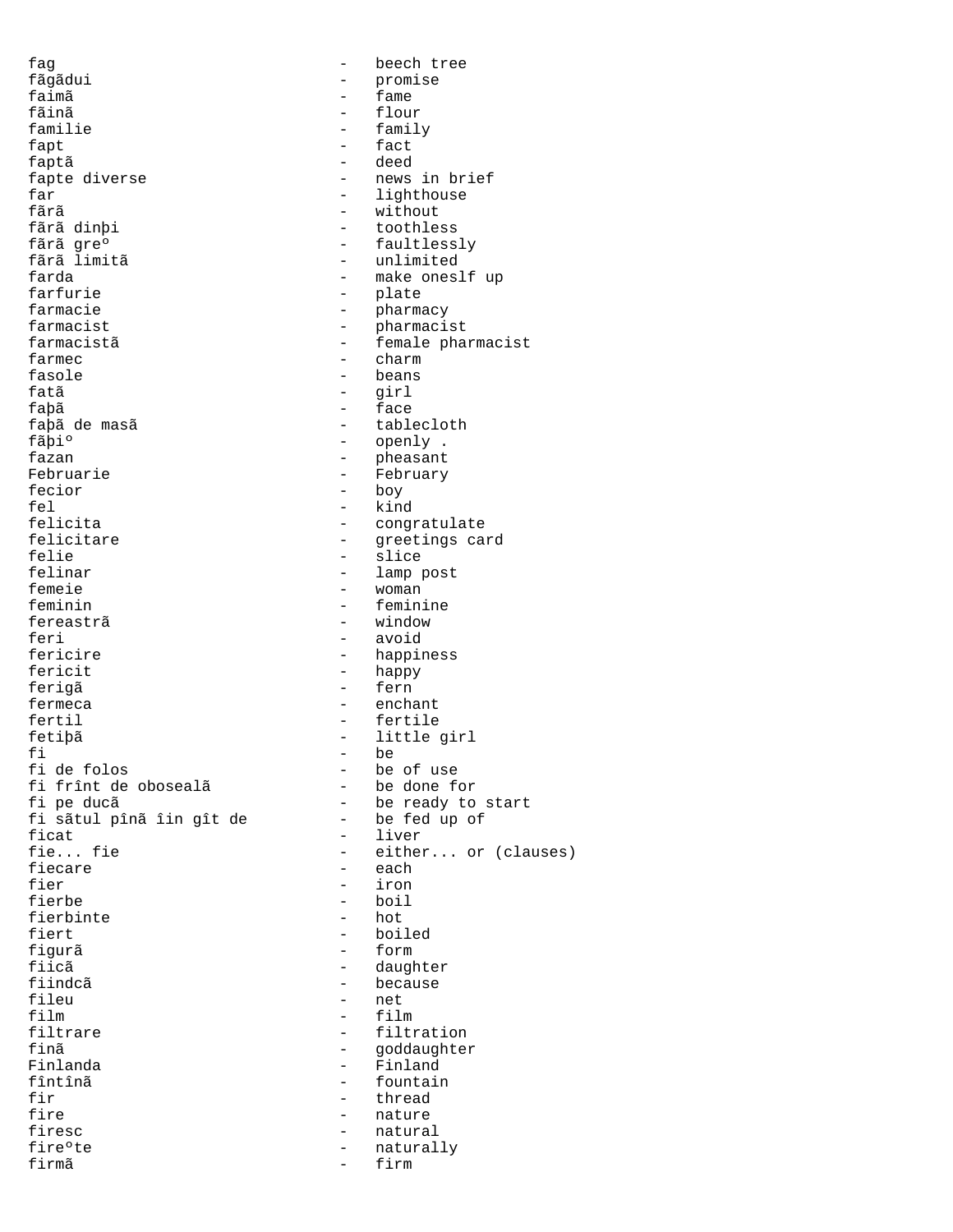| fiu              |                          | son                        |
|------------------|--------------------------|----------------------------|
| fix              |                          | exactly                    |
| flacãrã          |                          | flame                      |
| flãmînd          |                          | hungry                     |
| floare           |                          | flower                     |
| fluviu           | $\overline{\phantom{0}}$ | river                      |
| foaie            | $\overline{\phantom{0}}$ | leaf                       |
| foame            |                          | hunger                     |
| foarte           |                          | very                       |
| foc              |                          | fine                       |
| folos            |                          | use                        |
| folosi           |                          | use                        |
| folositor        |                          | useful                     |
| fond             |                          | background                 |
| fondul problemei | $\overline{\phantom{0}}$ | the essence of the problem |
| fonetic          | $\qquad \qquad$          | phonetic                   |
| foneticã         | $\overline{\phantom{0}}$ | phonetics                  |
| fora             |                          |                            |
|                  | $\overline{\phantom{a}}$ | to drill                   |
| foraj            |                          | drilling                   |
| forma            |                          | form                       |
| formã            | $\overline{\phantom{0}}$ | form                       |
| formal           |                          | formal                     |
| formabie         | $\overline{\phantom{m}}$ | group                      |
| formular         |                          | form                       |
| forþã            | $\overline{\phantom{0}}$ | force                      |
| fost             |                          | former                     |
| fotbal           | $\qquad \qquad -$        | football                   |
| fotografie       | $\qquad \qquad -$        | photograph                 |
| fotoliu          |                          | armchair                   |
| francez          |                          | French                     |
| Franþa           | $\overline{\phantom{0}}$ | France                     |
| franbuzesc       | $\overline{\phantom{0}}$ | French                     |
| franbuze°te      |                          | in French                  |
| frate            |                          | brother                    |
| frazã            |                          | phrase                     |
| freca            | $\overline{\phantom{a}}$ | rub                        |
|                  |                          |                            |
| frescã           |                          | fresco                     |
| fricã            |                          | fear                       |
| frig             | $\overline{\phantom{0}}$ | cold                       |
| frige            | $\overline{\phantom{0}}$ | roast                      |
| frigider         |                          | fridge                     |
| frîna            | $\overline{\phantom{0}}$ | brake                      |
| frînã            |                          | nrake                      |
| frînge           | $\qquad \qquad -$        | break                      |
| frînghie         |                          | rope                       |
| frînt            |                          | broken                     |
| fript            |                          | roast                      |
| fripturã         |                          | roast meat                 |
| frîu             |                          | rein                       |
| frizer           | $\qquad \qquad -$        | barber                     |
| frizerie         |                          | hairdresser's              |
| frontierã        | $\qquad \qquad -$        | frontier                   |
| fruct            |                          | fruit                      |
| frumos           |                          | beautiful                  |
| frumusebe        |                          | beauty                     |
| frunte           | $\overline{\phantom{0}}$ | forehead                   |
| frunzã           | $\overline{\phantom{0}}$ | leaf                       |
|                  |                          | flee .                     |
| fugi             |                          |                            |
| fular            |                          | scarf                      |
| fulg             |                          | flake                      |
| fum              | $\qquad \qquad -$        | smoke                      |
| fuma             |                          | smoke                      |
| funcbionar       |                          | civil servant              |
| funcþionarã      |                          | female civil servant       |
| fund             | $\overline{\phantom{0}}$ | bottom                     |
| funie            |                          | rope                       |
| fura             | $\overline{\phantom{0}}$ | steal                      |
| furculipã        | $\qquad \qquad -$        | fork                       |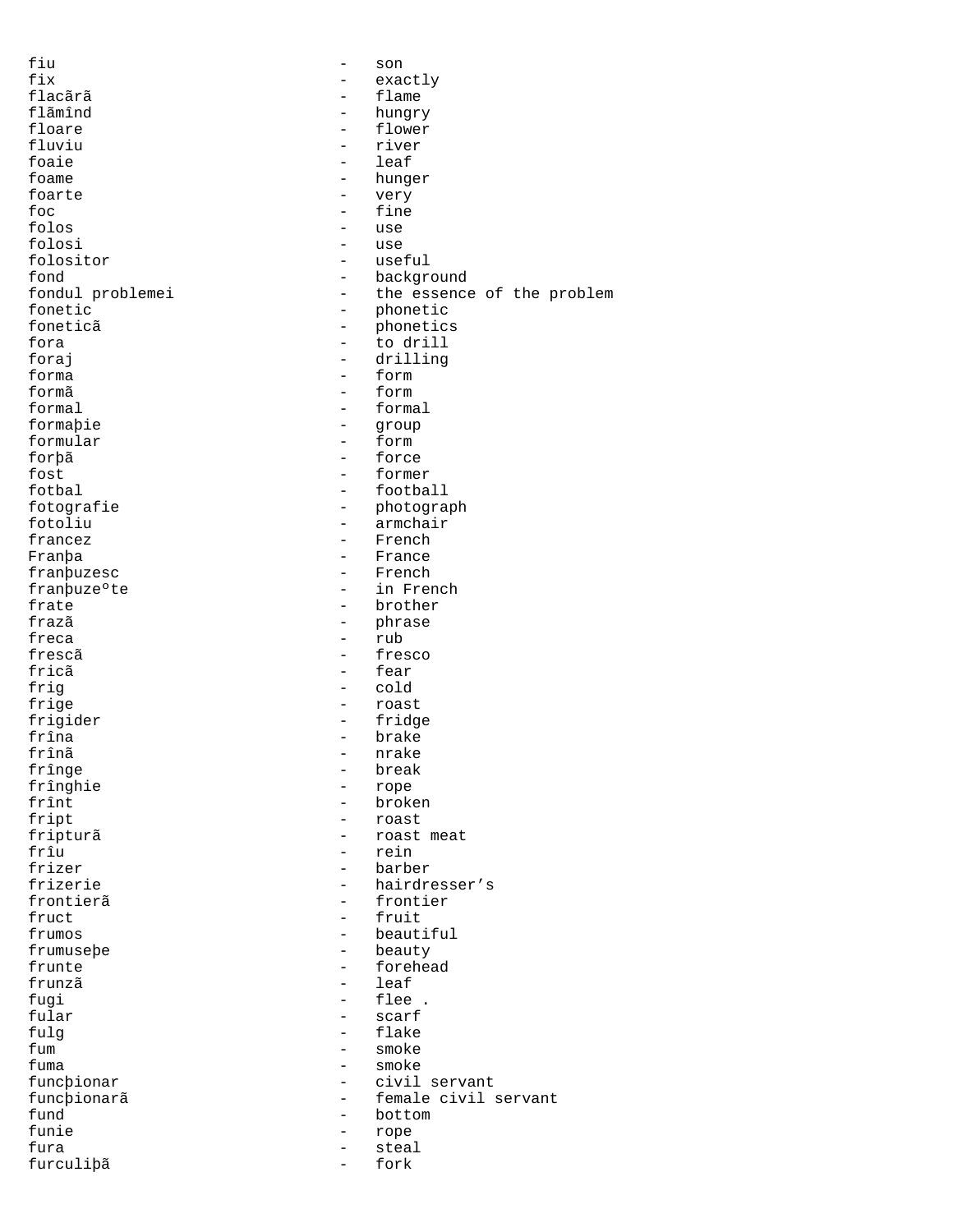gheaþã - ice grãdinã grãsime - fatisfation de la proposa de la proposa de la proposa de la proposa de la proposa de la proposa de<br>En 1980, estado de la proposa de la proposa de la proposa de la proposa de la proposa de la proposa de la propo grãtar - grill

furie  $-$  fury furnicã – ant<br>fustã – skil fustã - skirt galben - yellow gãleatã - bucket galerie - gallery garã - station garanþie - guarantee gard - fence - guard gãsi - find gata - ready gãti - cook gaz - gas gazdã - host geam  $\qquad \qquad -$  window pane<br>  $\qquad \qquad -$  suitcase geamantan - suitcase geanã - eyelash - eyelash - eyelash - eyelash - exercited and the set of the set of the set of the set of the s<br>
- iam gem - jam general - general<br>
genitiv - genitiv - genitiv genitiv - genitive - Germany genunchi - knee qeografic - geographic geografie - geography ger - frost ghearã - claw ghici - guess<br>ghid - guidel - guidel ghid - guidebook<br>ghinion - misfortune - misfortune ghiºeu - position<br>gîdila - tickle - tickle gîdila - tickle gînd - thought<br>gîndac - beetle gîndac - beetle gîndi - think<br>qîndire - though - though - thought gînditor - thinker ginere - son-in-law gînguri - babble gîscã - goose - goose - goose - goose - goose - goose - goose - goose - goose - goose - goose - goose - goose - goose - goose - goose - goose - goose - goose - goose - goose - goose - goose - goose - goose - goose - goose gît - neck<br>glas - voice glas - voice gloatã - crowd glob - globe global - global<br>glonp - bullet - bullet glorie - glory<br>glumã - glory<br>clumã - ioke glumã - joke - joke gogoaºã - doughnut gol - empty golf - gulf goli - empty goni - chase away grabã - haste grãbit  $-$  in a hurry -<br>| grad<br>| gradinã - garden grai - speech qram - gram - gram - gram - gram - gram - gram - gram - gram - gram - gram - gram - gram - gram - gram - gram - gram - gram - gram - gram - gram - gram - gram - gram - gram - gram - gram - gram - gram - gram - gram - gram qrãmadã - heap gramaticã - grammar grãnicer - passport officer<br>
granibã - frontier graniþã - frontier<br>gras - fat gras - fat<br>qrãsime - fat - fat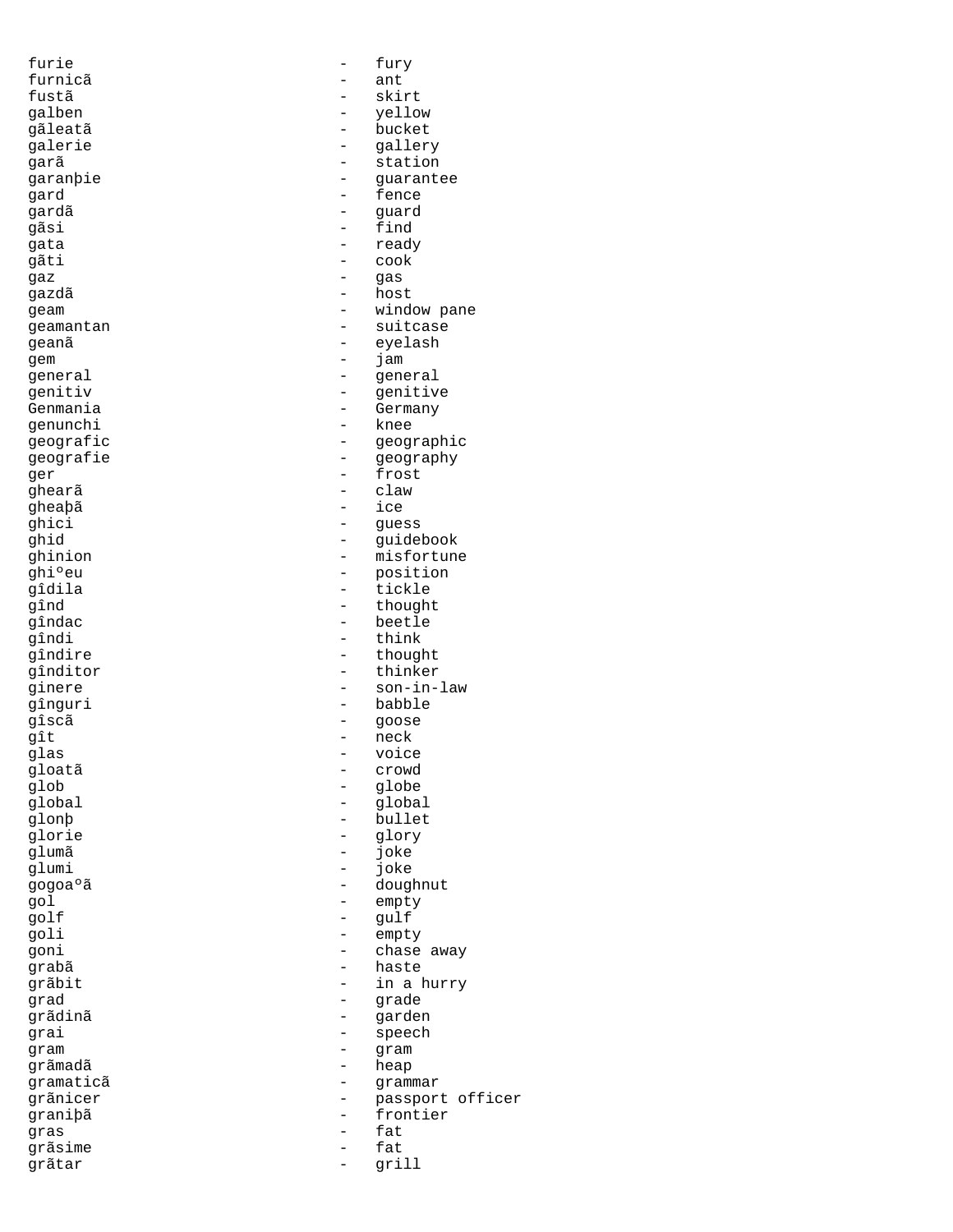gratie - bar graþiere - pardon - pardon - pardon - pardon - pardon - pardon - pardon - pardon - pardon - pardon - pardon gratifacaþie - bonus gratuit greacã - Greek grebla - rake greblã – rake de la provincia de la provincia de la provincia de la provincia de la provincia de la provincia<br>De la provincia de la provincia de la provincia de la provincia de la provincia de la provincia de la provinci grec - Greek Grecia - Greece -<br>grefa - graft - graft greoi - heavy gresa - oil greu - heavy greutate - weight gri - grey grijã - care grindã - beam grîu - wheat groapã - ditch groazã – fear – fear – fear – fear – fear – fear – fear – fear – fear – fear – fear – fear – fear – fear – fear – fear – fear – fear – fear – fear – fear – fear – fear – fear – fear – fear – fear – fear – fear – fear – fea gros - thick<br>grosime - thick<br>- thick grozãvie - horror grumaz - neck grup - group grupã - group guler - collar<br>gunoi - dirt gunoi - dirt gurã - mouth gust - taste<br>qusta - taste gusta - taste<br>qustare - taste - taste gustare - snack gustos - tasty hain - wicked hainã coata a coata a coata a coata a coata a coata a coata a coata a coata a coata a coata a coata a coata a c hal - plight

graþia - pardon graþie - thanks to gratis  $\begin{array}{ccc} - & \text{free of charge} \\ - & \text{free} \end{array}$ graur - starling grav - serious grava - engrave gravidã<br>graviditate en energies de la pregnant<br>pregnanc - pregnancy gravita - gravitate gravitate - gravity gravitaþie - gravity - greaþã<br>greaþā - disgust<br>grebla - rake grecoaicã entre entre de la Greek woman grenadã e contra de la presencia de la presencia de la presencia de la presencia de la presencia de la presenc grepfrut - grapefruit gre°ealã - mistake gre°i  $\begin{array}{ccc} - & \text{make a mistake} \\ \text{gre}^{\circ} & \text{drumul} \\ \end{array}$  - take the wrong gre°i drumul - take the wrong road<br>gre°i binta - miss the target - miss the target qrimasã entre entre entre entre entre entre entre entre entre entre entre entre entre entre entre entre entre gripã - influenza griº - semolina groaznic - terrible<br>gros - thick<br>- thick grosime - thickness grozav - terrific - terribly guturai - runny nose guvern - government<br>hai - government<br>- come on hai - come on<br>haide - come on - come on<br>- come on haidem  $-$  come on haideþi - come on

dressing gown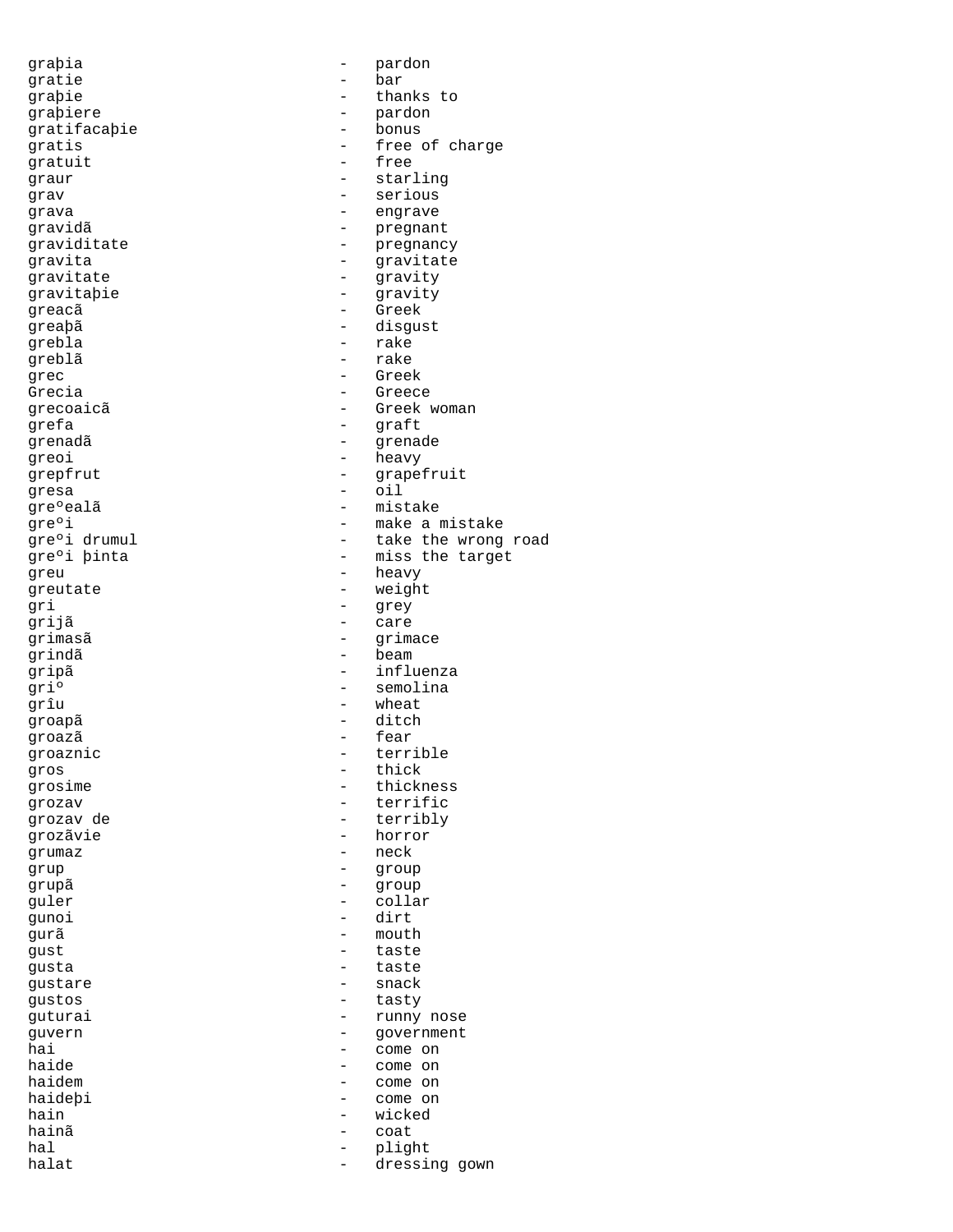| hamal         |                          | porter                         |
|---------------|--------------------------|--------------------------------|
| hambar        | $\qquad \qquad$          | barn                           |
| han           |                          | inn                            |
| haos          | $\overline{\phantom{0}}$ | chaos                          |
|               | $\equiv$                 | chaotic                        |
| haotic        |                          |                                |
| harnic        | $-$                      | industrious                    |
| hartã         | -                        | map                            |
| haz           | $\qquad \qquad -$        | joy                            |
| hîrtie        | $\overline{\phantom{m}}$ | paper                          |
| hohot         | $\overline{\phantom{0}}$ | loud burst (laughter or tears) |
| hol           | $-$                      | hall                           |
| horã          | $\qquad \qquad -$        | round dance                    |
|               |                          |                                |
| hop           |                          | thief                          |
| hotar         | $\overline{\phantom{0}}$ | border                         |
| hotãrî        | -                        | decide                         |
| hotãrîre      | $\overline{\phantom{0}}$ | decision                       |
| hotel         |                          | hotel                          |
| hranã         | $-$                      | food                           |
|               |                          |                                |
| hrãni         | $-$                      | feed                           |
| ia            | $\overline{\phantom{0}}$ | takes                          |
| iad           | $-$                      | hell                           |
| iahnie        | $-$                      | ragout                         |
| ianuarie      | $\qquad \qquad -$        | January                        |
| iar           | $\overline{\phantom{0}}$ | and                            |
| iarãºi        |                          |                                |
|               | $\overline{\phantom{0}}$ | again                          |
| iarbã         | $\overline{\phantom{0}}$ | grass                          |
| iarnã         | $\overline{\phantom{0}}$ | winter                         |
| iatã          | $\qquad \qquad -$        | look!                          |
| iaurt         | $\qquad \qquad -$        | yoghurt                        |
| ibric         | $\qquad \qquad -$        | pot                            |
| icoanã        | $\overline{\phantom{0}}$ | icon                           |
|               |                          |                                |
| icre negne    | $\overline{\phantom{0}}$ | caviar                         |
| idee          | $\overline{\phantom{0}}$ | idea                           |
| ie            | $\overline{\phantom{0}}$ | embroidered peasant blouse     |
| ieftin        | $\qquad \qquad -$        | cheap                          |
| iei           | $-$                      | you take                       |
| iepure        | $ -$                     | hare                           |
| ieri          | $-$                      | yesterday                      |
|               |                          |                                |
| ierta         | $-$                      | forgive                        |
| iese          | $\qquad \qquad -$        | goes out                       |
| ie°i          | -                        | go out                         |
| ieºire        | $\qquad \qquad -$        | exit                           |
| imagina       |                          | imagine                        |
| imagine       | -                        | image                          |
|               |                          |                                |
| îmbãta - se   |                          | get drunk                      |
| îmbãtrîni     |                          | get old                        |
| îmbogãti      | $\overline{\phantom{0}}$ | enrich                         |
| îmbrãca       | $\overline{\phantom{0}}$ | dress                          |
| îmbrãcãminte  | -                        | clothing                       |
| îmbrãþi°a     | $\overline{\phantom{0}}$ | embrace                        |
| îmbunãtãþi    | $\overline{\phantom{0}}$ | improve                        |
|               |                          |                                |
| imediat       | $\qquad \qquad -$        | straightaway                   |
| imens         | $\qquad \qquad -$        | immense                        |
| îmi           | $\overline{\phantom{0}}$ | to me                          |
| îmi pare bine | $\overline{\phantom{0}}$ | I am glad                      |
| îmi pare rãu  | $\overline{\phantom{0}}$ | I am sorry                     |
| imita         | $\qquad \qquad -$        | imitate                        |
|               | $\overline{\phantom{0}}$ | reconcile                      |
| împãca        |                          |                                |
| impacheta     | $\qquad \qquad -$        | pack                           |
| împãrat       | -                        | emperor                        |
| împãrþi       | Ξ.                       | divide                         |
| imperiu       | -                        | empire                         |
| împiedica     |                          | hinder                         |
|               |                          |                                |
| împinge       | $\qquad \qquad -$        | push                           |
| împins        | -                        | pushed                         |
| împletici     | $\qquad \qquad -$        | stagger                        |
| împlini       | $\qquad \qquad -$        | accomplish                     |
| impodobi      | $\overline{\phantom{0}}$ | adorn                          |
|               |                          |                                |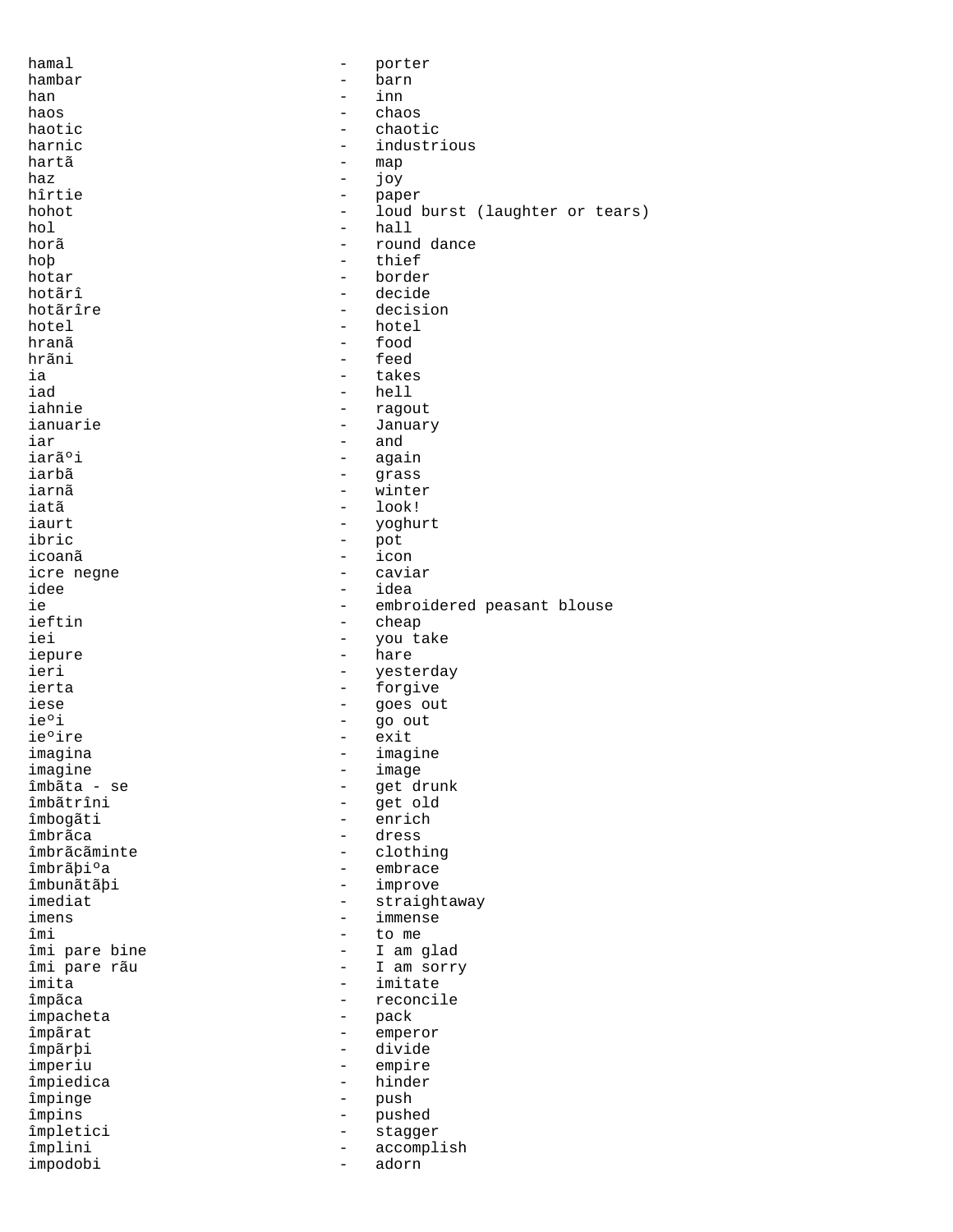important  $\qquad \qquad - \qquad \text{important}$ importanþã<br>impotniva - importance<br>against impotniva - against impozit - tax împrejur - round - round - round - round - round - round - round - round - round - round - round - round - round împrejurare - circumstance - circumstance - circumstance - circumstance - circumstance - circumstance - circumstance - circumstance - circumstance - circumstance - circumstance - circumstance - circumstance - circumstance împrejurul - around impresie - impression<br>
1 impreună - impression<br>
2 impreună - together împrumut - loan împrumuta impunãtor - impressive impune - impose impus - imposed împuºca - shoot in - flax în - in în drum spre  $\begin{array}{ccc} \text{in} & \text{in} & \text{in} \\ \text{in} & \text{in} & \text{in} \\ \text{in} & \text{in} & \text{in} \\ \end{array}$ în general  $\begin{array}{ccc} \text{in general} \\ \text{in our} \end{array}$  -  $\begin{array}{ccc} \text{in general} \\ \text{in our} \end{array}$ în jur - around în jurul - around în pace - in peace în strãinãtate  $\begin{array}{ccc} - & abroad \\ \text{in } \text{timoul} \end{array}$  - abroad in timpul în total - altogether înainte - beforehand înainte de - before înaintea - in front of înalt - tall - tall<br>înãlþime - heigl înãlþime - height<br>inamic - enemy înapoi - backwards<br>înãuntru - - - - - - - - - - - in înãuntru<br>inãuntrul inãuntrul - inside<br>încã - vet încãlca - infringe încãlca legea - - break the law<br>încãlcare - - - - - - - violation încãlcare - violation<br>încãlzi - varm up încãlzi - warm up<br>încãpea - - - - - - - - - - - - - fit inte încãput - fitted into încãrca - load - load - load - load - load - load - load - load - load - load - load - load - load - load - lo începe - begin încerca - try încercare  $\begin{array}{ccc} \text{î} & - & \text{attempt} \\ \text{î} & - & \text{slowly} \end{array}$ înceta - cease încheia - close încheiere - conclusion - conclusion<br>închide - close - close închide - close - close - close - close - close - close - close - close - close - close - close - close - clos închina - toastal - toastal - toastal - toastal - toastal - toastal - toastal - toastal - toastal - toastal - <br>Închinui închipui - imagine închis - closed incît<br>înclinabie încoace - hither încolo - thither înconjura - surround încotro - whither<br>încredere - confider încredere - confidence încredinþa - entrust încuia - lock up

- together - instead of - in peace and quiet<br>- abroad - advanced - enemy - yet fit into - begun - slowly - prison<br>- that - inclination lack of education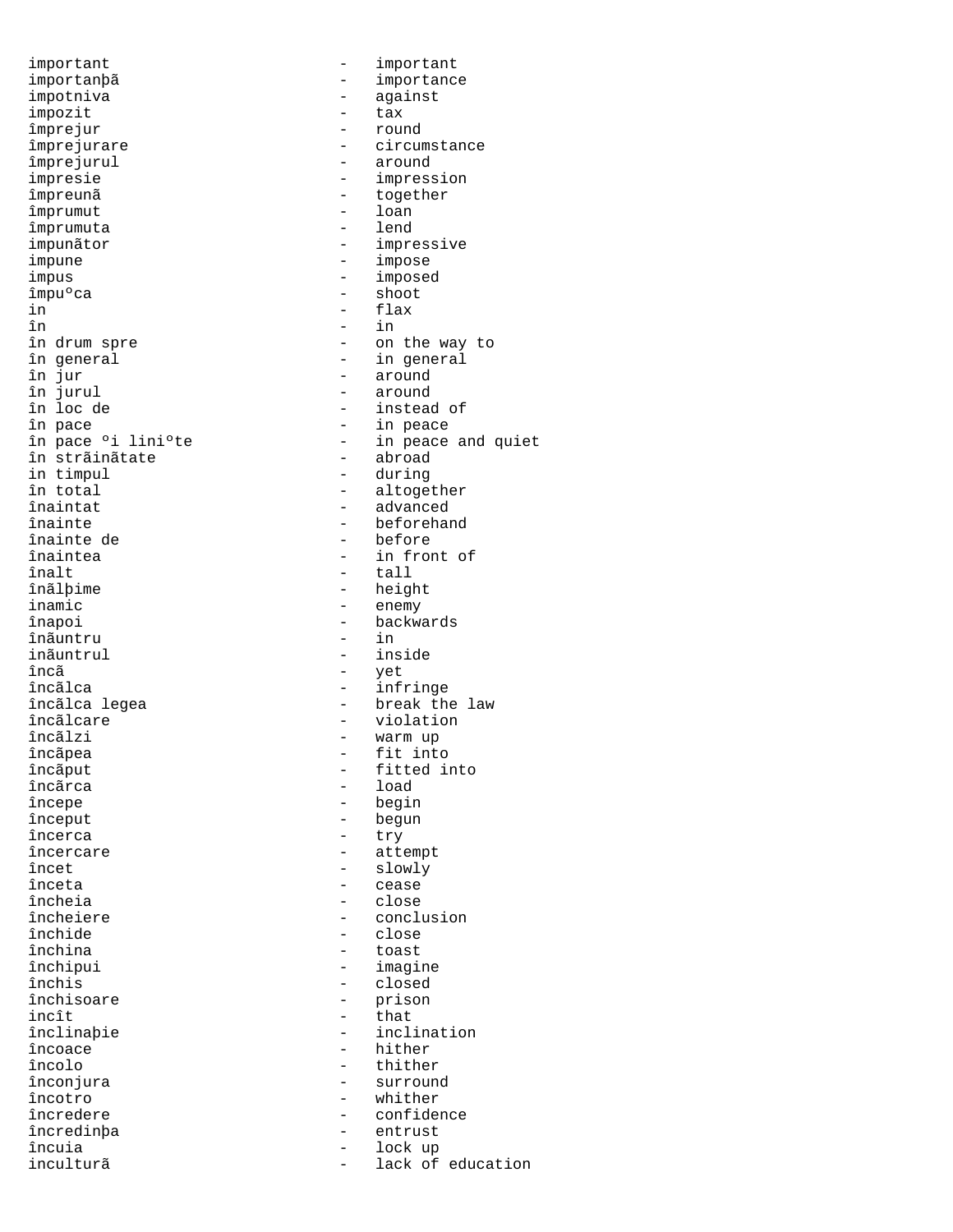îndemna - urge îndeplini<br>India India - India îndoi - fold îndoialã - doubt îndrãzni îndruma - guide - guide - guide - guide - guide - guide - guide - guide - guide - guide - guide - guide - guide - guide - guide - guide - guide - guide - guide - guide - guide - guide - guide - guide - guide - guide - guid îneca - drown - drown<br>inel - ring inel - ring îngrijorat - worried - worried - worried - worried - worried - worried - worried - worried - worried - worried<br>Alleger - wordt - worried - worried - worried - worried - worried - worried - worried - worried - worried - wo<br> îngropa - burya - burya - burya - burya - burya - burya - burya - burya - burya - burya - burya - burya - burya - burya - burya - burya - burya - burya - burya - burya - burya - burya - burya - burya - burya - burya - bury inimã - heart înjunghia înmuia din din 1988 în 1988 în 1988 în 1988 în 1988 în 1988 în 1988 în 1988 în 1988 în 1988 în 1988 în 1988 în<br>Astronomia înnebuni - go mada - go mada - go mada - die - go mada - go mada - go mada - go mada - go mada - go mada - go <br>Aliyê - die - die - die - die - die - die - die - die - die - die - die - die - die - die - die - die - die înnoda din din serie din serie din serie din serie din serie din serie din serie din serie din serie din serie <br>Tiera din serie din serie din serie din serie din serie din serie din serie din serie din serie din serie din înregistra<br>înrobi

încuraja - encourage încurca - tangle - immediately îndatorat - indebted îndelungat - protracted îndemn - insistence<br>îndemna - insistence<br>- urge îndeosebi - especially<br>îndepărtat - especially - especially - distant independent - independence<br>
indeplini - fulfil - guy îndrepta - put right îndreptãþit - justified înfãþiºa - present<br>înfige - stick i înfige - stick in ínfiinþa - establish înfiorãtor - frightful - frightful - flourish - flourish înfloritor - flourishing influent - influential - influence<br>- informatio informaþie - information<br>înfrînge - - - defeat înfrînge - defeat înfrînt - defeated înfrunta - confront înfuria - make furious - angel îngheþa - freeze îngheþatã - ice-cream înghiþi - swallow inginer - engineer îngriji - look after<br>îngrijit - look after<br>- careful - careful<br>- worried îngrozi - terrify<br>îngrozit - terrifi îngrozit - terrified îngust - narrow - initiative înjosi - humble înjosire - degradation înjositor - humiliating înlocui - replace - substitution<br>- dip - multiply<br>- go mad înot - swimming<br>înota - swim - swim<br>- record înrobi - enslave - enslavement înrobitor - enslaving<br>înrola - enlist<br>- enlist înrola - enlist înro°i - blush - blush - be rel înrudi - be related to relationship. relation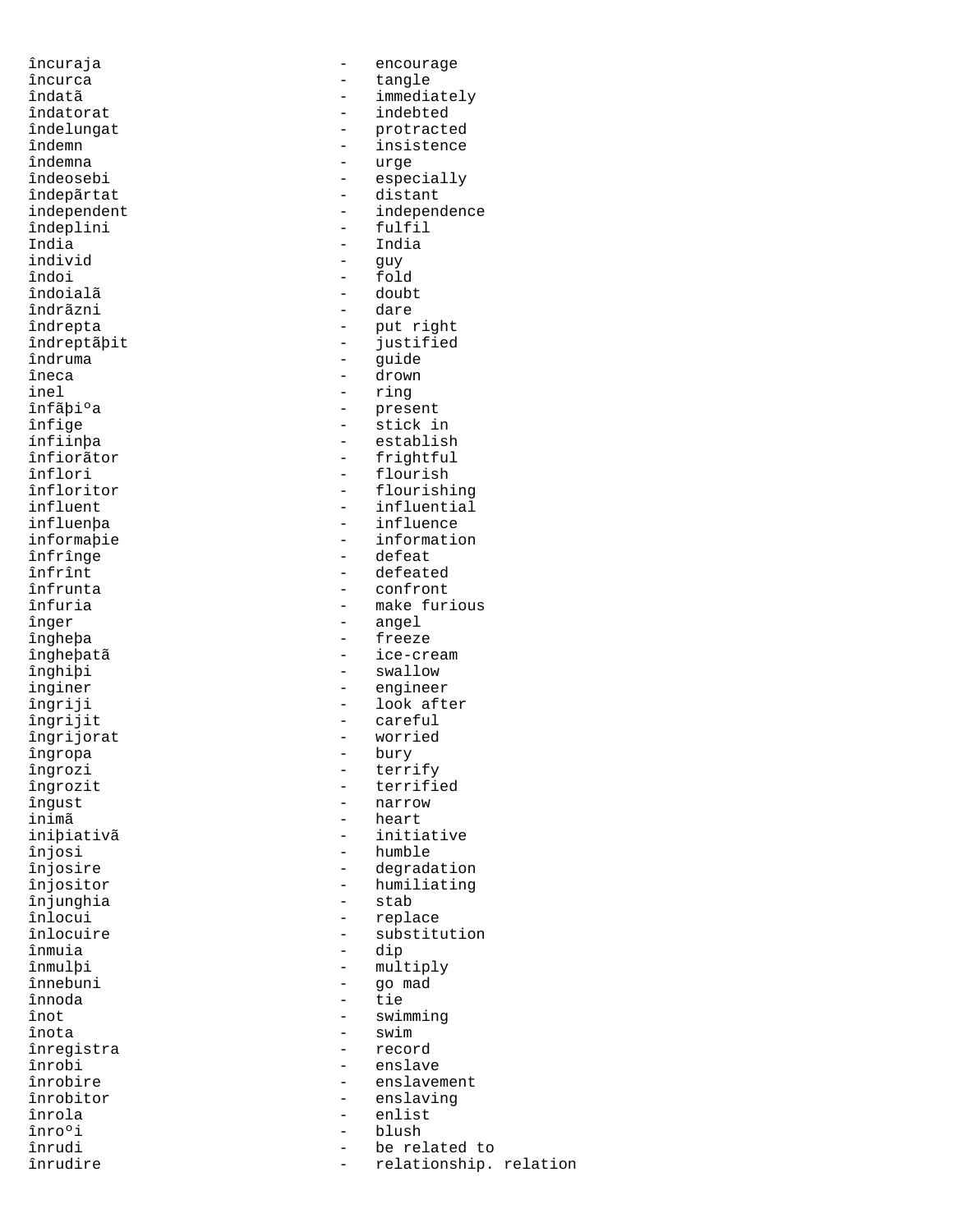însãila - stitch înscrie - enrol însemna<br>insemnat insista - insist înºtiinþa - inform insulã - island înþelept intîi - first.<br>întîia - first - first întîia - first - first<br>întîiul - first - first întîiul - first - first - first - first - first - first - first - first - first - first - first - first - first - first - first - first - first - first - first - first - first - first - first - first - first - first - firs întins - spread intîrziere - delay întoarce<br>întotdeauna întotdeauna - always intra - enter întreba întreg - whole<br>
întreprindere - enter întrista – sadden en sadden en sadden en sadden en sadden en sadden en sadden en sadden en sadden en sadden en<br>En sadden en sadden en sadden en sadden en sadden en sadden en sadden en sadden en sadden en sadden en sadden întuneca - darken<br>întunecat - dark întunecat animala din animala din animala din animala din animala din animala din animala din animala din anim<br>Altre din animala din animala din animala din animala din animala din animala din animala din animala din anim inunda - flood invada - invade învãþãmînt - education -

înrudit - related însã - however <sup>-</sup> however<br>Însãila - however - stitch înscriere - enrolment<br>înscris - enrolled - enrolled - enrolled<br>- mean insemnat - important - importance însetat - thirsty înspre - towards - towards midday instala - install instalator - plumber instrument - instrument întãri - strengthen<br>1999 - Strengthen<br>1999 - Strengthenderstand întelege - understand - understand<br>- wise înþeles - understood inteligent - intelligent<br>
întemeia - found - found intenþie - intention înþepeni - become stiff interes - interest interesa - interest interesant  $\begin{array}{ccc} - & interes\\ - & interes\\ \end{array}$ intern<br>interpret internal<br>interpret - interpret interpret - interpreter interveni - intervene - forbid interzis - forbidden<br>
intîi - first<br>
- first - meet întinde - stretch - be late<br>- delay entrance între  $\frac{1}{2}$  intre  $\frac{1}{2}$   $\frac{1}{2}$   $\frac{1}{2}$   $\frac{1}{2}$   $\frac{1}{2}$   $\frac{1}{2}$   $\frac{1}{2}$   $\frac{1}{2}$   $\frac{1}{2}$   $\frac{1}{2}$   $\frac{1}{2}$   $\frac{1}{2}$   $\frac{1}{2}$   $\frac{1}{2}$   $\frac{1}{2}$   $\frac{1}{2}$   $\frac{1}{2}$   $\frac{1}{2}$   $\frac{1}{2}$   $\frac{1}{2}$  - meanwhile<br>- ask întrebare  $-$  question - enterprise întrerupe - interrupt - interrupted<br>- sadden introduce - introduce introducere - introduction introdus - introduced - inasmuch as inutil - useless învãlui - envelop învãþa - learn - learn - learn - learn - learn - learn - learn - learn - learn - learn - learn - learn - learn<br>Învãþãmînt - learn - learn - learn - learn - learn - learn - learn - learn - learn - learn - learn - learn - l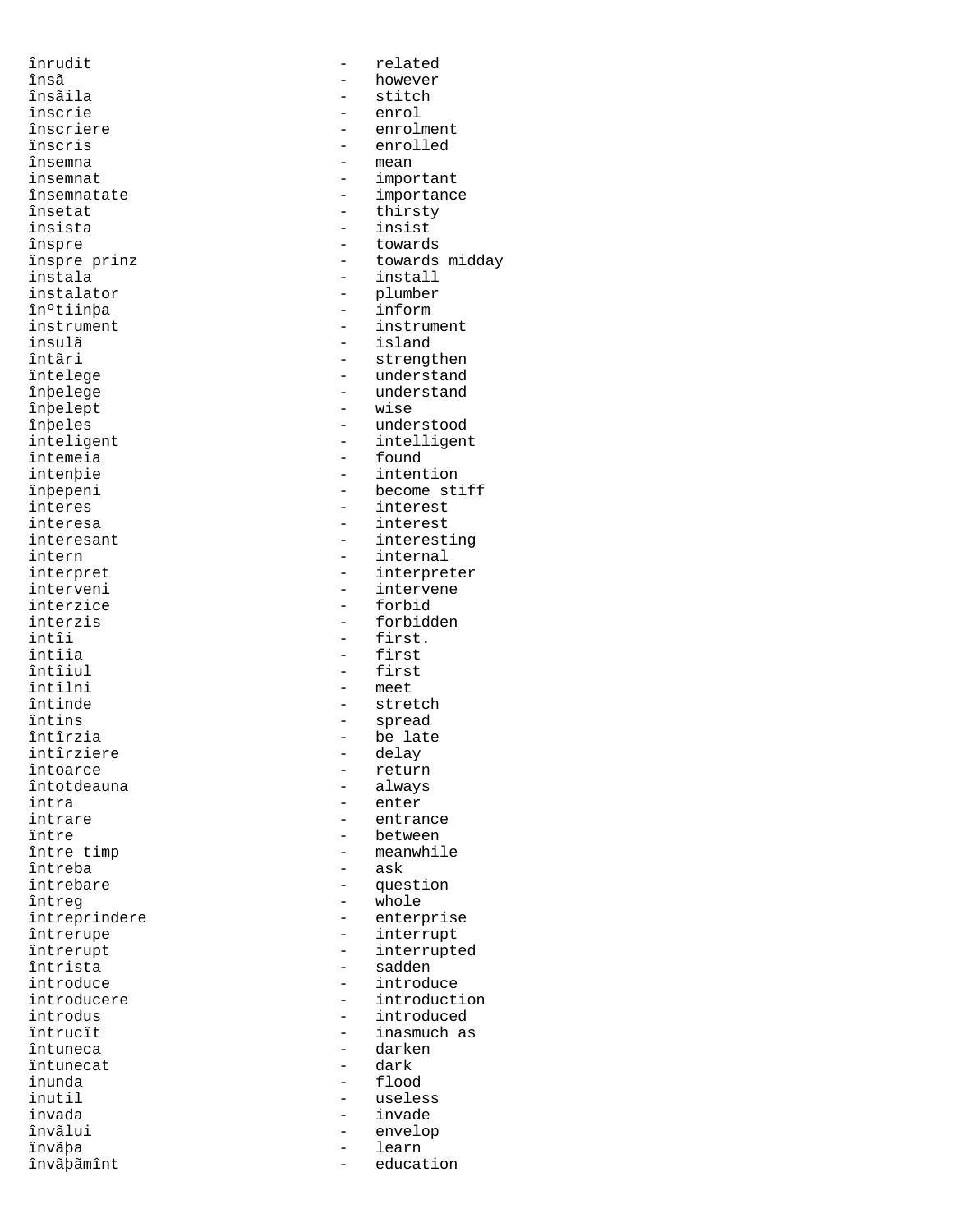jumãtate la - at

învãþãtor - teacher invazie - invasion înveli - cover over inversion din termine din termine din termine din termine din termine din termine din term<br>The cover of the cover of the cover of the cover of the cover of the cover of the cover of the cover of the co înviere  $\qquad \qquad -$  resurrection<br>învinge  $\qquad \qquad -$  defeat învinge - defeat învins - defeated învinui - accuse - accuse - accuse - accuse - accuse - accuse - accuse - accuse - accuse - accuse - accuse - accuse - accuse - accuse - accuse - accuse - accuse - accuse - accuse - accuse - accuse - accuse - accuse - accus învîrti - spin invita - invite invitaþie - invitation Iran - Iran - Iran - Iran - Iran - Iran - Iran - Iran - Iran - Iran - Iran - Iran - Iran - Iran - Iran - Iran - Iran - Iran - Iran - Iran - Iran - Iran - Iran - Iran - Iran - Iran - Iran - Iran - Iran - Iran - Iran - Iran Irlanda - Ireland - lookout iscodi<br>iscoditor - pry into<br>iscoditor - prying iscoditor - prying iscusinþã<br>iscusinþã - skill iscusit - skilful Islanda - Iceland islaz - common ispãºi - atone for<br>ispãºire - expatiati - expatiati ispãºire - expatiation<br>ispitã - expatiation - expatiation ispitã - temptation<br>ispiti - tempt ispiti - tempt - tempting ispravã - success isprãvi - terminate Israel - Israel istoric - historian istorie - history - history<br>istorisi - narrate istorisi - narrate<br>istorisire - narration - narration istorisire - narration istovi - exhaust istovit - exhausted - exhausting Italia - Italy - Italy - Italy - Italy - Italy - Italy - Italy - Italy - Italy - Italy - Italy - Italy - Italy italian - Italian - Italian - Italian - Italian - Italian - Italian - Italian - Italian - Italian - Italian iubi - love<br>iubire - love<br>- love - love iubit - lover Iugoslavia - Yugoslavia iulie - July - July - July - July - July - July - July - July - July - July - July - July - July - July - July iunie - June iute - quickly<br>izbi - quickly - quickly izbi - strike - strike - strike - strike - strike - strike - strike - strike - strike - strike - strike - strike - strike - strike - strike - strike - strike - strike - strike - strike - strike - strike - strike - strike izbucni - break out izola - isolate izvor - spring jale - sadness - sadness - sadness - sadness - sadness - sadness - sadness - sadness - sadness - sadness - sadness - sadness - sadness - sadness - sadness - sadness - sadness - sadness - sadness - sadness - sadness - sadne -<br>Japonia - Japan - Japan<br>jefui - plunde - plunder jertfã - sacrifice jigni - offend joc - play joi - Thursday jos - low juca - play jucãrie - toy judeca - judge - county<br>- half jupui - graze jura - swear - chair (university) kilogram - kilogram - kilogram - kilometru kilometru - kilometre la curent cu  $\qquad \qquad -$  informed about<br>la dreapta on the right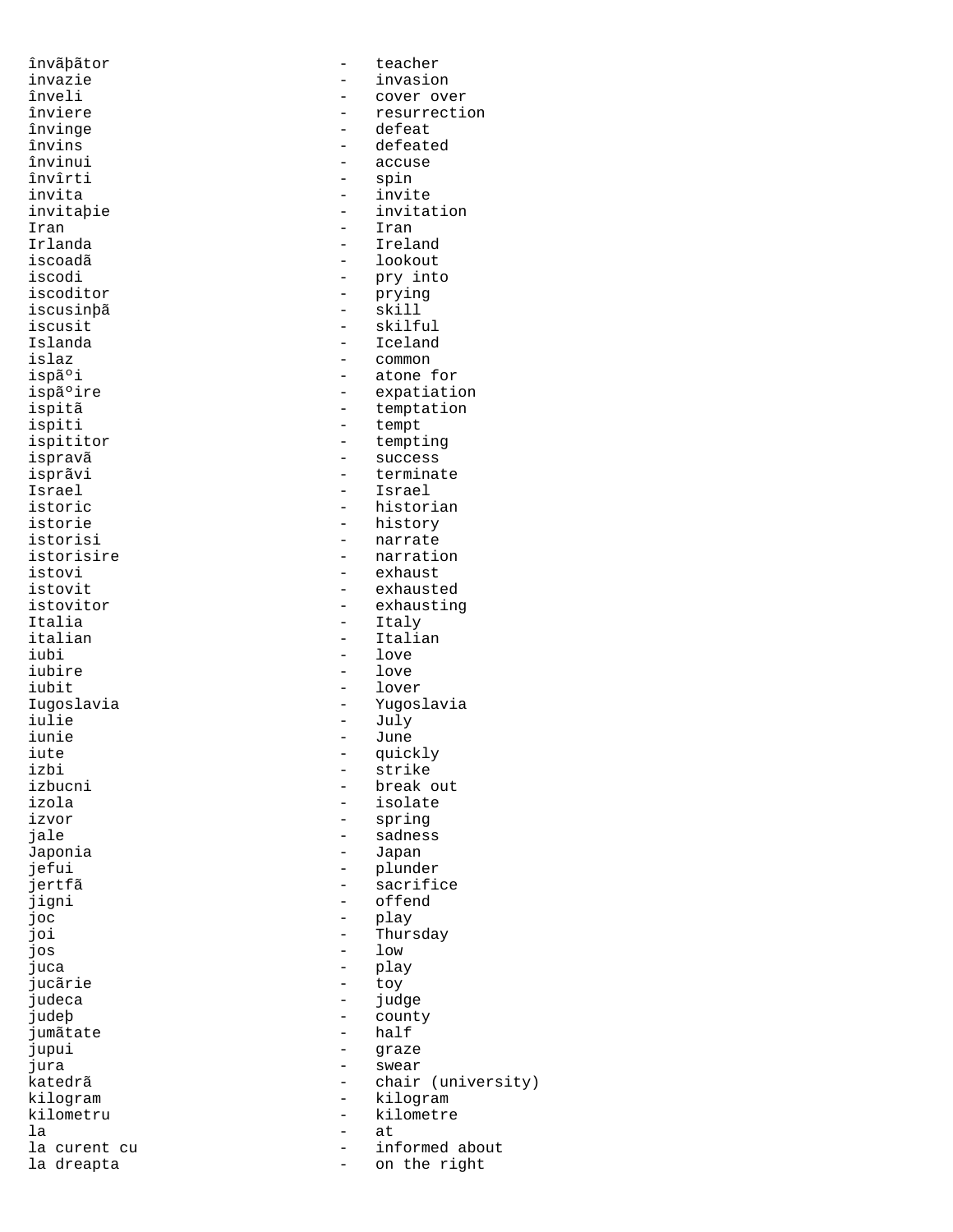labã - paw ladã - box lega - tie lege - law

la fel  $-$  the same la naiba - damn la nord - in the North la parter  $\begin{array}{ccc} & - & \text{downstairs} \\ \text{la revedere} & - & \text{qoodbye} \end{array}$ la revedere entry the state of the goodbye la sud<br>
a sud the state of the state in the s la sud - in the south la timp  $\begin{array}{ccc} - & \text{on time} \\ - & \text{paw} \end{array}$ lac - lake lãcãtu<sup>o</sup> - locksmith<br>lãcomie - served lãcomie - greed lacrimã - tear - varnish<br>- grasshop lãcustã - grasshopper lamã - blade lampã - lamp lãmuri - elucidate<br>lan - field lan - field lanþ - chain<br>lapte - milk lapte - milk<br>larg - milk<br>- wide larg - wide lãrgi - widen<br>lãrgime - width - width lãrgime - width - width - width - coward laº - coward - coward<br>lãsa - leave - leave lat - wide lãþi - widen<br>lãþime - width - width lãþime - width<br>lãþos - shagg lãþos - shaggy lãtra - bark lãtrat - barking laudã - praise lãudabil - laudable lãutar - gipsy fiddler leac - remedy leafã - salary - loyal<br>- swan lebãdã - swan lecþia - lesson lecþie - lesson - lesson - lesson - lesson - lesson - lesson - lesson - lesson - lesson - lesson - lesson - le<br>
- lefter - lesson - lesson - lesson - lesson - lesson - lesson - lesson - lesson - lesson - lesson - lesson lefter - penniless<br>lega - tie - tie legal - legal legalitate - legality legaliza - legalize legãna - swing - swing<br>legatar - heir - heir legatar - heir - connection legendã <br/>
- legend legendar - legendary - legislation legislativ - legislative<br>legitim - legitimate legitim - legitimate legumã - vegetable lemn - wood lene - laziness<br>lene<sup>o</sup> - laziness<br>- lazy lene<sup>o</sup> - lazy<br>lent - slow lent - slow<br>lentilã - lens lentilã - lens leoaicã - lioness<br>lepãda - lioness - lepãda - drop<br>- lepro leprã - leprosy lepros - leper - corpse<br>- lye le°ie - lye<br>le°in - swoo swoon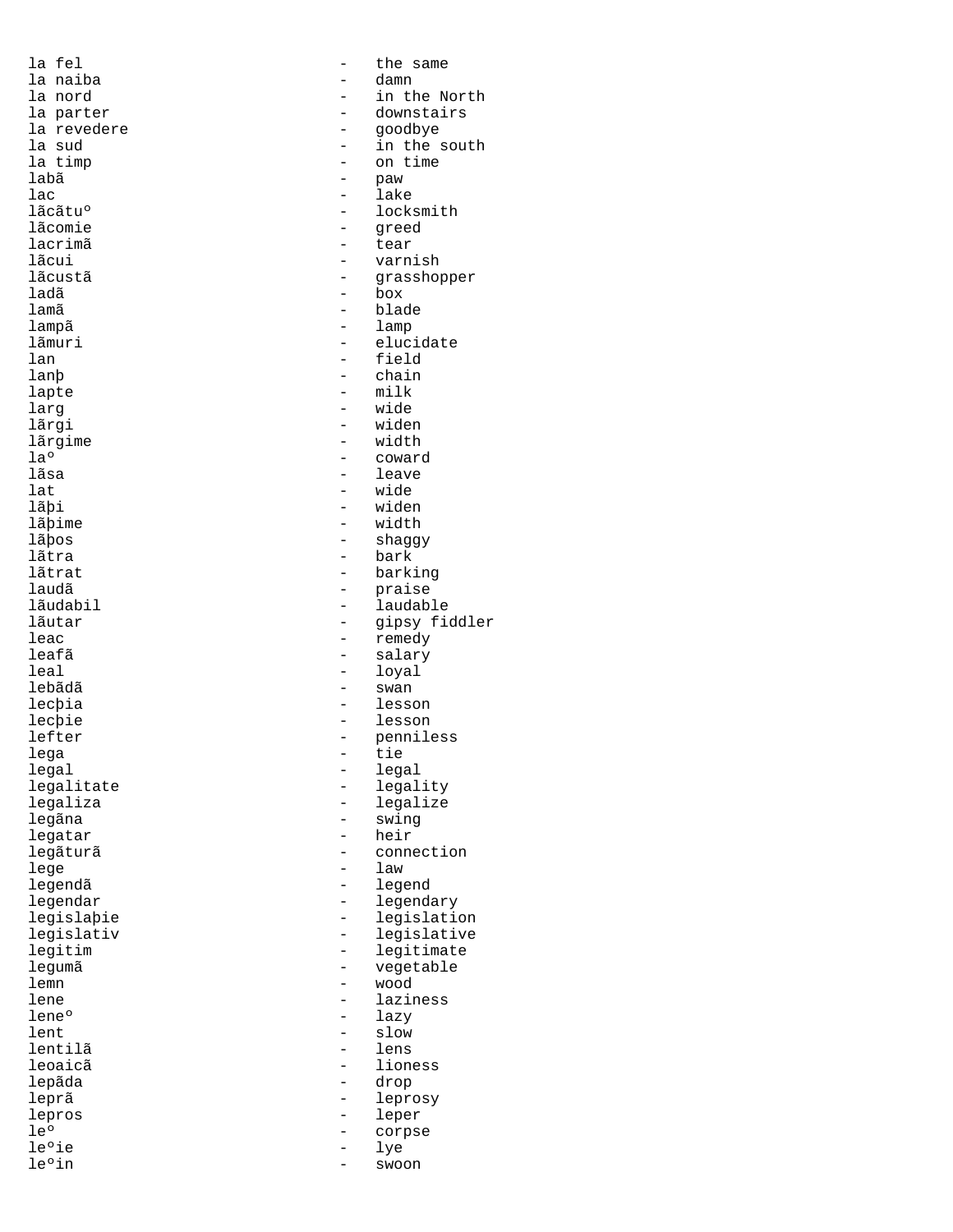le<sup>o</sup>ina - faint lesnicios lespede - slab leu - lion<br>liber - free - free liber - free<br>libera - free libera - free lift - lift<br>limbã - limbã - langu limfã - lymph limita - limit limitã - limit limpede - clear lînã - wool lingurã - spoon lini°te - quiet<br>lini°ti - quiet lini°ti - quiet<br>lini°tit - calm lini°tit - calm<br>lipi - stick<br>- stick lipi - stick<br>lipsi - stick<br>- be mis listã - list loc - place  $\begin{tabular}{ccc} local & & & & & - & local \\ local & & & & - & local \\ local & & & - & local \\ \end{tabular}$ locui - live lor - their<br>lovi - their<br>- hit lovi - hit<br>lua - take - take lua - take

lesne - easily<br>lesnicios - easy lest - ballast<br>letargie - ballast<br>- letharg letargie - lethargy<br>letopi°et - chroicle letopiºet - chroicle<br>leu - lion - lion libertate  $\qquad \qquad -$  freedom<br>librãrie - bookshow librãrie - bookshop - bookshop<br>liceu - - secondar liceu - secondary school<br>lichid - liquid - liquid - liquid limbã - language limbaj - language - language - language - language - language - language - language - language - language - language - language - language - language - language - language - language - language - language - language - lang limbut - chatterbox<br>limfã - lymph - lymph limitare - limitationþ limitat - limited limonadã - lemonade - clarify lin - gently lîngã - beside linguriþã<br>lingu°i - teaspoon<br>- flatter lingu<sup>o</sup>i - flatter<br>lingu<sup>o</sup>ire - flatter lingu<sup>o</sup>ire - flattery<br>lingu<sup>o</sup>itor - flatteri lingu°itor - flattering<br>lingvist - linguist - linguist lingvist - linguist lingvistic - linguistic - linguistic - linguistic - linguistic - linguistic - linguistic - linguistic - linguistic - linguistic - linguistic - linguistic - linguistic - linguistic - linguistic - linguistic - linguistic - l lingvisticã - linguistics<br>linie - line - line - line linioarã - hyphen lipsi - be missing lirã sterlinã - pound sterling<br>listã - list literã - letter literaturã - literature - literature - literature - literature - literature - literature - literature - literature - literature - literature - literature - literature - literature - literature - literature - literature - l litoral - seaside<br>
litru - litre - litre - litre liturghie - liturgy livadã - orchard - orchard - orchard - orchard - orchard - orchard - orchard - orchard - orchard - orchard - orchard - orchard - orchard - orchard - orchard - orchard - orchard - orchard - orchard - orchard - orchard - orc localitate - locality locuinþã - household locuitor - inhabitant<br>logodnic - fiance - fiance logodnicã - fiancee Londra - London lua masã  $\qquad \qquad -$  hava a meal<br>luãm  $\qquad \qquad -$  wetake luãm - wetake luaþi - you take sparkle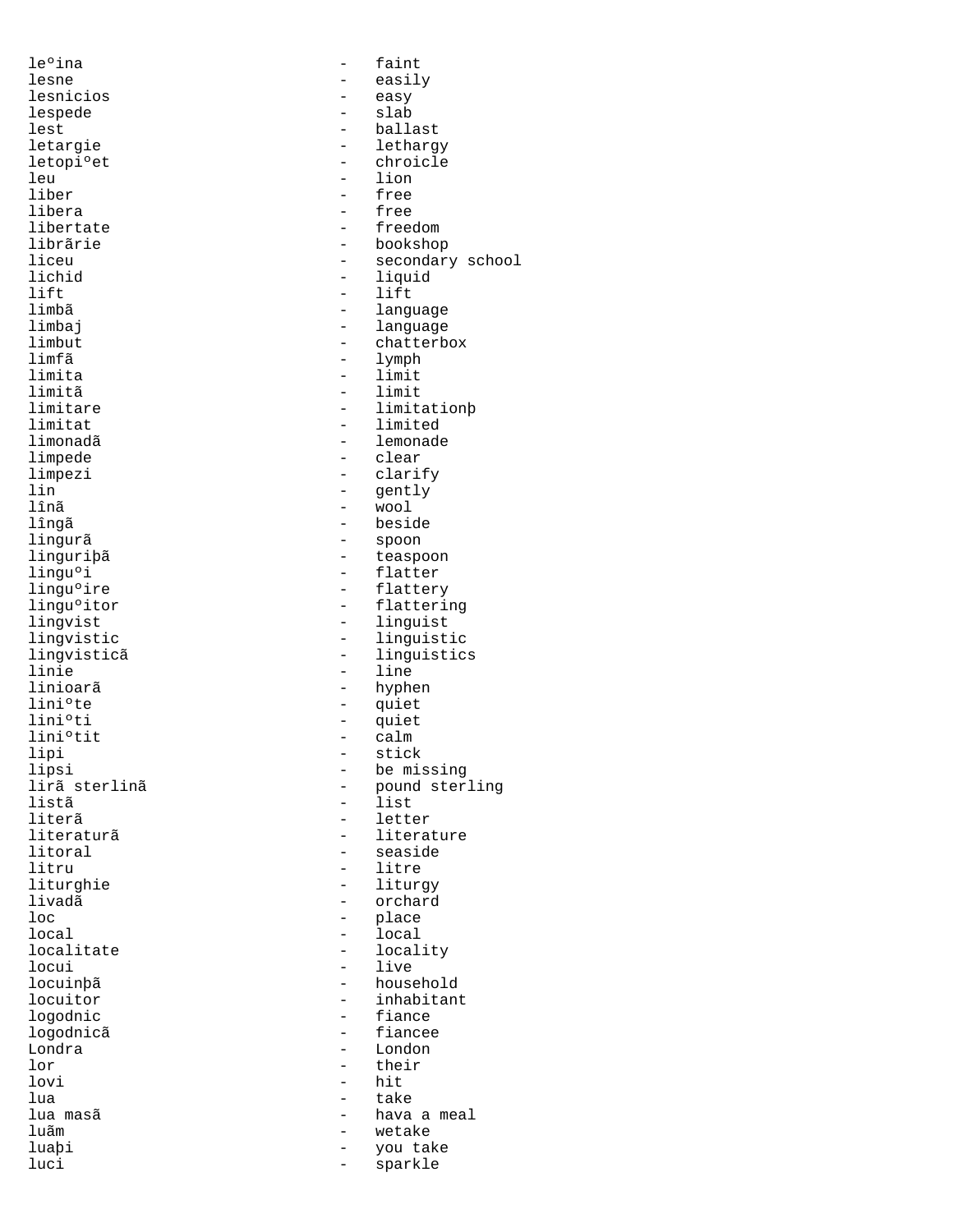lucra - work lucrare - project<br>lucru - hing lucru - thing lui - his lume - people luminã - light lumînare - candle lunã - moon lung - long lungime - length<br>luni - Mondav luni - Monday lup - wolf luptã - fight mã bucur mult de cuno°tintã -<br>mãduvã  $m\tilde{a}$ gar - ass<br>magazin - ass - ass - ass magazin - shop maghiar - Hungarian<br>magnetofon - tape recomments magnetofon - tape recorder<br>mãguli - flatter mãguli - flatter<br>mahala - seedyd: mahala - seedy district<br>mai - May - May mai - May<br>maiales - Source - May  $\text{maj mult}$   $\text{maj}$   $\text{mi}$   $\text{mi}$   $\text{mi}$   $\text{mi}$   $\text{mi}$   $\text{mi}$   $\text{mi}$   $\text{mi}$   $\text{mi}$   $\text{mi}$   $\text{mi}$   $\text{mi}$   $\text{mi}$   $\text{mi}$   $\text{mi}$   $\text{mi}$   $\text{mi}$   $\text{mi}$   $\text{mi}$   $\text{mi}$   $\text{mi}$   $\text{mi}$   $\text{mi}$   $\text{mi}$   $\text{mi}$   $\text{$ mal - bank mãmãligã - polenta<br>mãnãstire - polenta mãnãstire - monastery<br>manual - text book manual - text book mãnuºã - glove<br>manuscris - manuscris manuscris - manuscript mare - big Marea Britanie - Great Britain<br>marfã - Goods marfã - goods mãri - increase mãrime - size<br>maro - hrown - brown maro - brown marþi - Tuesday martie - Harch - Tuesday martie mãrturisi - confessor e confessor e confessor e confessor e confessor e confessor e confessor e confessor e co<br>Confessor e confessor e confessor e confessor e confessor e confessor e confessor e confessor e confessor e co masã - table - table - table - table - table - table - table - table - table - table - table - table - table ma°inã<br>mãslinã mãslinã - olive mãtase  $-$  silkase  $$ matematicã - maths mãtura - sweep<br>mãturã - broom - broom mãtuºã - aunt<br>mazãre - peas mazãre - peas mea - my medic - doctor<br>medicament - medicine medicament - medicine medicinã – medical science<br>mei – mv mei - my - my - my melc - snail membru - member memora - memorize memorie – memory<br>menai – househ menaj  $-$  household mentã - mint menþine - maintain menþiona - mention

to fight - marrow<br>- ass - especially<br>- more mother - mother<br>- polent apple - edge - March<br>- confess - masculine<br>- car - measure<br>- silk - broom<br>- aunt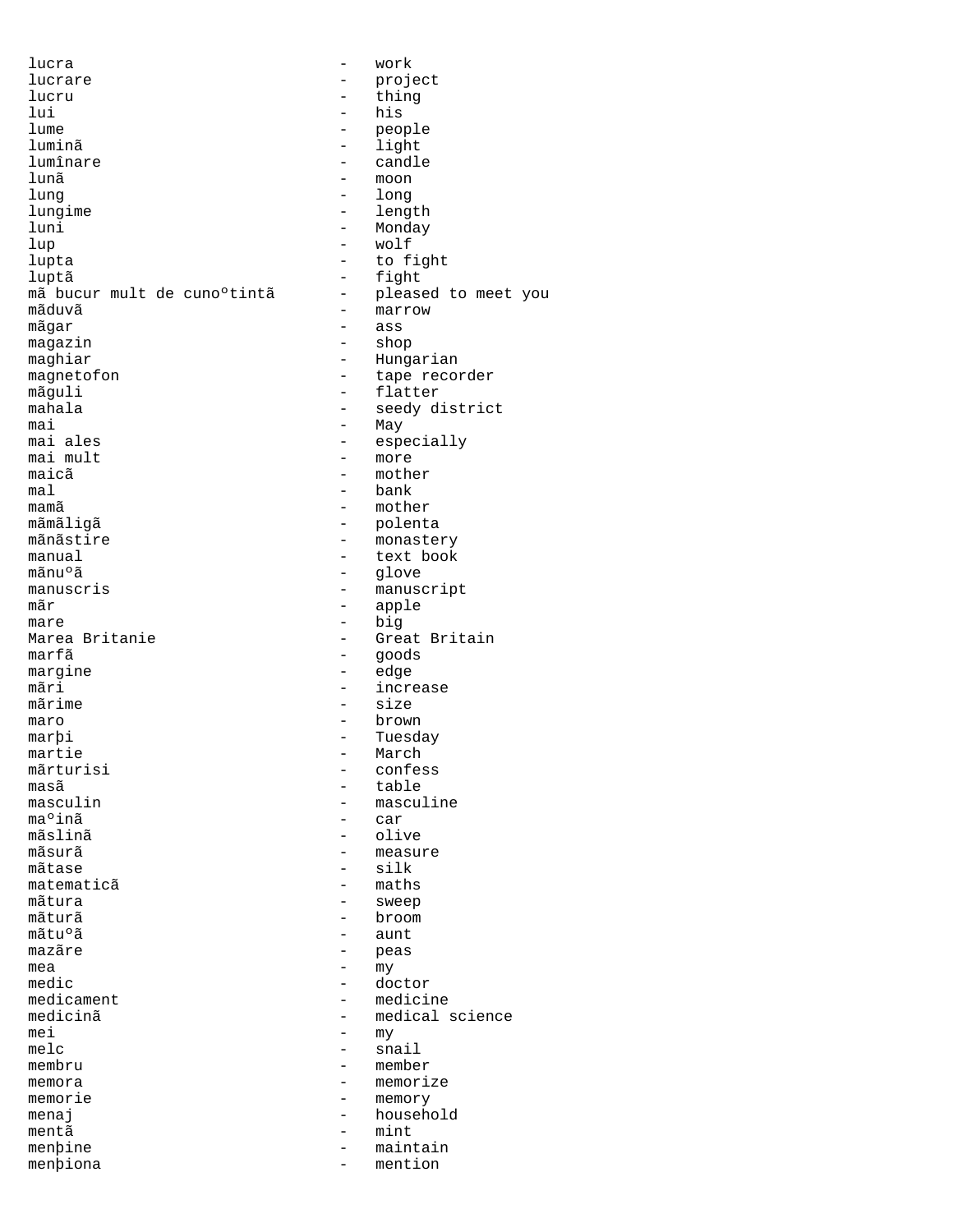mereu - continually merge - go<br>merita - des merita - deserve<br>mers - deserve mers - gone<br>mesaj - messa - message<br>- trade meserie - ter - ter - ter - ter - ter - ter - ter - ter - ter - ter - ter - ter - ter - ter - ter - ter - ter - ter - ter - ter - ter - ter - ter - ter - ter - ter - ter - ter - ter - ter - ter - ter - ter - ter - ter - te me°ter - foreman<br>me°te°ug - handicra me<sup>o</sup>te<sup>o</sup>ug - handicraft<br>metru - metre - metre - metre meu  $-\frac{m\gamma}{1-\gamma}$ Mexic - Mexico<br>mezeluri - Mexico<br>- wurst mezeluri - wurst<br>mia - thousa - thousandth<br>- north miazãnoapte miazãzi - south<br>mic - small - small mic – small<br>mie – thous. mie - thousand miel - lamb mielea - thousandth<br>miercuri - thousandth<br>- Wednesday miercuri - Wednesday<br>miere - honey miere - honey<br>mierlã - honey - honey mierlã - blackbird<br>miez - middle miez - middle migdalã - almond<br>mîine - tomorre mîine - tomorrow - tomorrow<br>miiloc - middle mijloc – middle – middle – middle – middle – middle – middle – middle – middle – middle – middle – middle – middle – middle – middle – middle – middle – middle – middle – middle – middle – middle – middle – middle – middle milã - mile miliard - thousand million<br>milion - million<br>- million milion - million mînã  $\begin{array}{ccc} \text{min}\ \text{a} & \text{b} & \text{c} \\ \text{min}\ \text{a} & \text{d} & \text{d} \\ \text{m} & \text{d} & \text{e} \end{array}$ mînca - eat mîncare - food - deceitful<br>- lie minciunã<br>mîndrie mîndrie - pride<br>mîndru - proud mîndru - proud<br>mineral - mineral - mineral mineral - mineral<br>
minge - ball<br>
- ball - ball mîngîia - caress mînie - anger minister - ministry<br>ministru - minister - minister ministru - minister<br>minoritate - minority minoritate - minority - mind<br>- lie minþi<br>minuna minuna - astonish - astonish - minunat - astonish - minunat - astonish - minunat - minunat - minunat - minunat minunat - wonderful<br>minune - miracle minune - miracle<br>minut - minute minut - minute - minute - minute - minute - minute - minute - minute - minute - minute - minute - minute - minute - minute - minute - minute - minute - minute - minute - minute - minute - minute - minute - minute - minute mirare - astonishment<br>mire - bridegroom - bridegroom - bridegroom mireasã - bride<br>mirosi - smell - smell mirosi - smell<br>mi°ca - move miºca - move<br>miºcare - movem mi°care - movement<br>mitropolit - metropoli - metropolitan bishop<br>- marsh mlaºtina - mode moale - soft mill moarte - death<br>mobilã - furni mobilã - furniture<br>mod - manner mod - manner modã - fashion model - pattern - modern<br>- modify modifica - modify moi - soft Moldova - Moldavia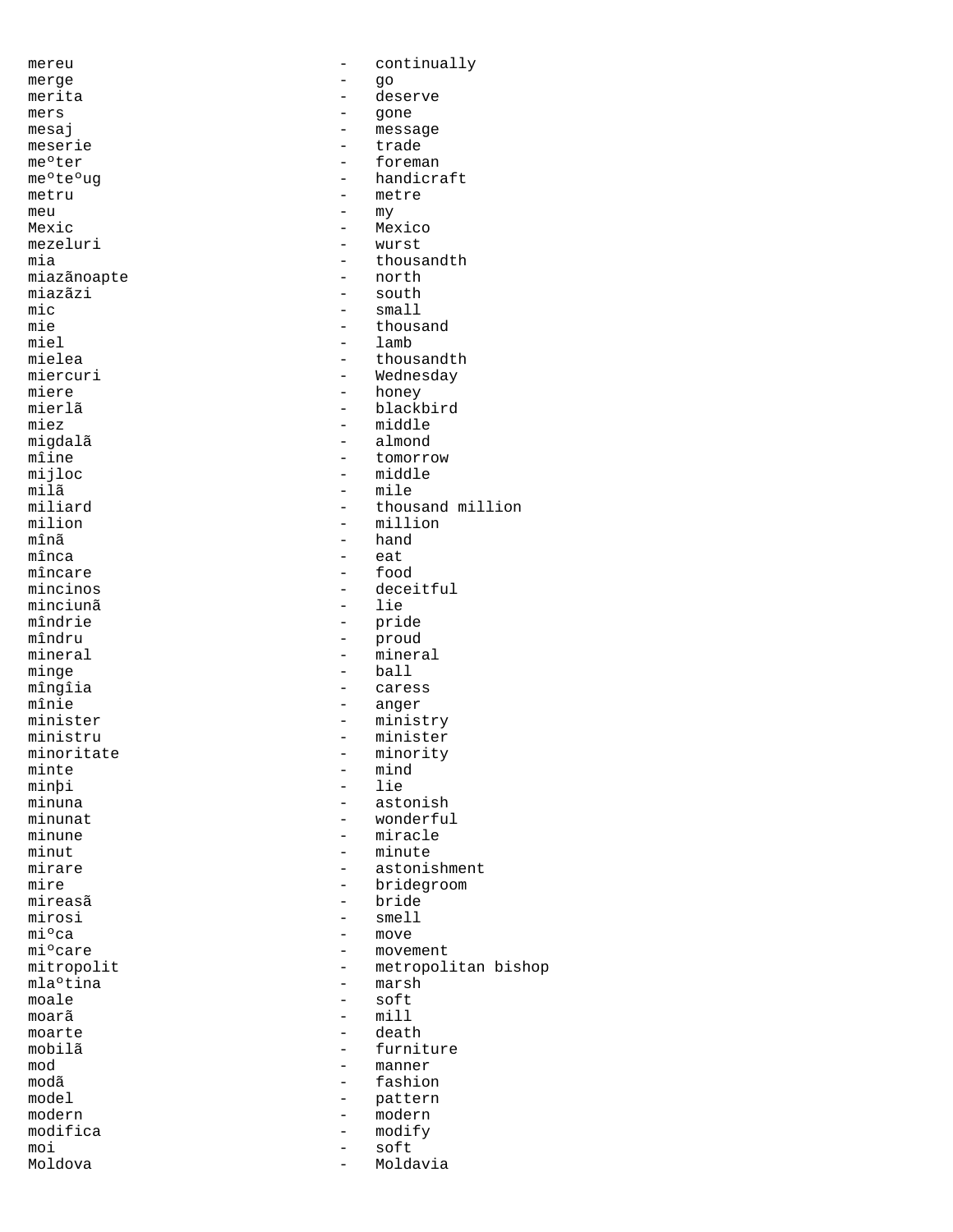moment. The moment of the moment of the moment of the moment of the moment of the moment of the moment of the  $$ mondial - world monedã monument - monument moralã - morals<br>moravuri - custome moravuri - customs<br>morcov - carrot morcov  $\overline{\text{morm}}$  - carrot  $\overline{\text{morm}}$ mormînt mort - dead morun - sturgeon - sturgeon - sturgeon - sturgeon - sturgeon - sturgeon - sturgeon - sturgeon - sturgeon - sturgeon - sturgeon - sturgeon - sturgeon - sturgeon - sturgeon - sturgeon - sturgeon - sturgeon - sturgeon - sturg moº - old man<br>Moº Crãciun - Father ( - Father Christmas Moscova - Moscow mo<sup>o</sup>ie - estate mo°teni - inherit<br>mo°tenitoare - heiress mo<sup>o</sup>tenitoare - heire<br>mo<sup>o</sup>tenitor - heir moºtenitor - heir - heir - heir - heir - heir - heir - heir - heir - heir - heir - heir - heir - heir - heir - heir - heir - heir - heir - heir - heir - heir - heir - heir - heir - heir - heir - heir - heir - heir - heir moþ – tuft – tuft – tuft – tuft – tuft – tender – tender – tender – tender – tender – tender – tender – tender – tender – tender – tender – tender – tender – tender – tender – tender – tender – tender – tender – tender – t motan - tomcat<br>mobat - crested moþat - crested<br>motiv - reason - reason motiv - reason motiva - motivate<br>motivare - motivatie - motivation moto<br>motocicletã - motor - motor motocicletã - motorczcle<br>motor - engine - engine motorinã - diesel oil mototoli - crumple mov – mauve – mauve – mauve – mauve – mauve – mauve – mauve – mauve – mauve – mauve – mauve – mauve – mauve – mauve – mauve – mauve – mauve – mauve – mauve – mauve – mauve – mauve – mauve – mauve – mauve – mauve – mauve – muc - end mucalit - funny muced - funny muced - funny muced - funny - funny muced - funny muced - funny muced - funny muced - funny muced - funny muced - funny muced - funny muced - funny muced - funny muced - funny muced - funny mu muced – mouldy<br>muceqai – mould - mould<br>- edge muchie - edge - edge - edge - edge - edge - edge - edge - edge - edge - edge - edge - edge - edge - edge - edge - edge - edge - edge - edge - edge - edge - edge - edge - edge - edge - edge - edge - edge - edge - edge - edg muia - dip muiere - woman - woman - woman - woman - crushe mujdei - crushed garlic<br>mulge - milk - milk - milk  $\begin{array}{cccc} \text{mult} \end{array} \qquad \qquad \text{mult} \qquad \qquad \text{mult}$ mulþi - many mulþime - large quantity - thank you<br>- thank mulþumi - thanks thanks that the set of the set of the set of the set of the set of the set of the set of the set of the set of the set of the set of the set of the set of the set of the set of the set of the set of the se mulþumit - satisfied<br>mulþumitã - thanks to mulþumitã - thanks to muncã - worlclabour munci - work hard muncitoare  $\begin{array}{ccc}\n & - & \text{female worker} \\
 & - & \text{worker} \\
\end{array}$ - worker munte  $-$  mountain Muntenia  $-$  Muntenia Munþii Carpaþi - Carpathian mountains<br>murdar - dirty - dirty murdar - dirty muri - die<br>muri de foame - - die - - die muri de foame  $-$  die of hunger<br>musafir  $-$  quest musafir - guest muscã $-$  fly muºca - bite<br>muºchi - sirl muºchi - sirloin steak<br>muºtar - mustard - mustard - mustard mustaþã - moustache mustra - scold  $mut$  - dumb  $m$ uta  $-mv$ e move  $mv$ e muzeu muzeu  $-$  museum  $-$  museum  $-$  music muzicã - music<br>nadã - music - bait nadã - bait nãdejde - hope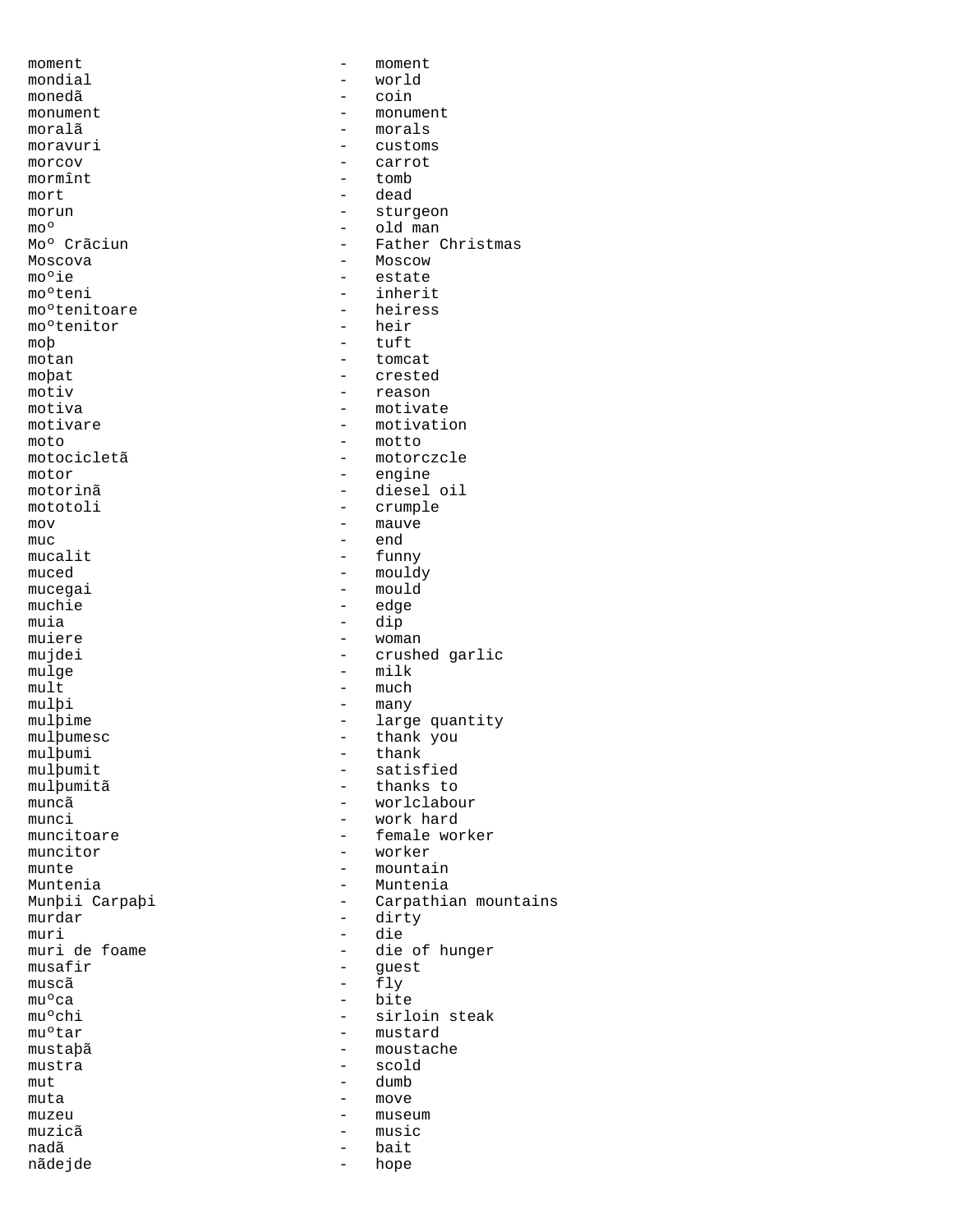nadir - nadir nãduºi - sweat<br>nai - sweat<br>- pan p namilã - giant nãmol – mud<br>nap – turi nas  $\begin{array}{ccc} - & \text{nose} \\ - & \text{nose} \end{array}$ nãscut - born nea - snow - snow - snow nebun - mad<br>nebunie - mad<br>- madr negurã - mist nevastã extreme extreme extreme extreme extreme extreme extreme extreme extreme extreme extreme extreme extreme extreme extreme extreme extreme extreme extreme extreme extreme extreme extreme extreme extreme extreme extrem nevoie - need<br>nicãieri - nowhe nici - nor<br>nici nu... nici - neit ninge - snow nisip

nai - pan pipe nailon - nylon naiv - naive nalbã - mallow - turnip narã - nostril naº - godfather<br>naºã - godfather<br>- godmother - godmother na°te - give birth - give birth - give birth - birth - birth - birth - birth - birth - birth - birth - birth - birth - birth - birth - birth - birth - birth - birth - birth - birth - birth - birth - birth - birth - birth -- birth<br>- button nasture - button - birthrate<br>- national naþional - national - national - national - national - national - national - national - national - national - national - national - national - national - national - national - national - national - national - national - na naþiune - nation - nation<br>natriu - sodium - sodium natriu - sodium - nature natural - natural - natural - natural - natural - natural - natural - natural - natural - natural - natural - - attack neam - people neamþ - German neapãrat - without fail neascultätor - disobedient ea<br/>^- disobedient - disobedient - disobedient - disobedient - disobedient - diso<br/>  $\,$  - disobedient - disobedient - disobedient - disobedient - disobedient - disobedient - disobedient neaºteptat - unexpected<br>neastîmpãrat - restless neastîmpãrat - restless ebun - restless nebunie - madness<br>necãji - vextrou - vextrouble necaz - trouble necesar - necessary<br>
nedreptate - neuron - injustice nedreptate - injustice - surprise nefolositor - useless negru - black - black negustor - dealer neîntrecut - unsurpassed<br>
nemaipomenit<br>
- unprecedent nemaipomenit - unprecedented<br>nembeºte - in German nemþe<sup>o</sup>te - in German nenorocire - in German - in German - in German - in German - in German - in German - in German - in German - in German - in German - in German - in German - in German - in German - in German - in Ger nenorocire - misfortune - wretched neplãcut - unpleasant nepoatã entre entre entre entre entre entre entre entre entre entre entre entre entre entre entre entre entre e nepot - grandson nerãbdare  $-$  impatience nesimþitor - inconsiderate<br>neted - smooth neted - smooth<br>neutru - neutru - neutral neutru - neutral nevãzut - unseen nevinovat - innocent nicãieri - nowhere nici - nowhere nici - nor nici nu... nici - neither... nor<br>niciodată - never niciodatã - never<br>niciunul - none - none nimeni - nobody nimic - nothing - nothing ninsoare - falling snow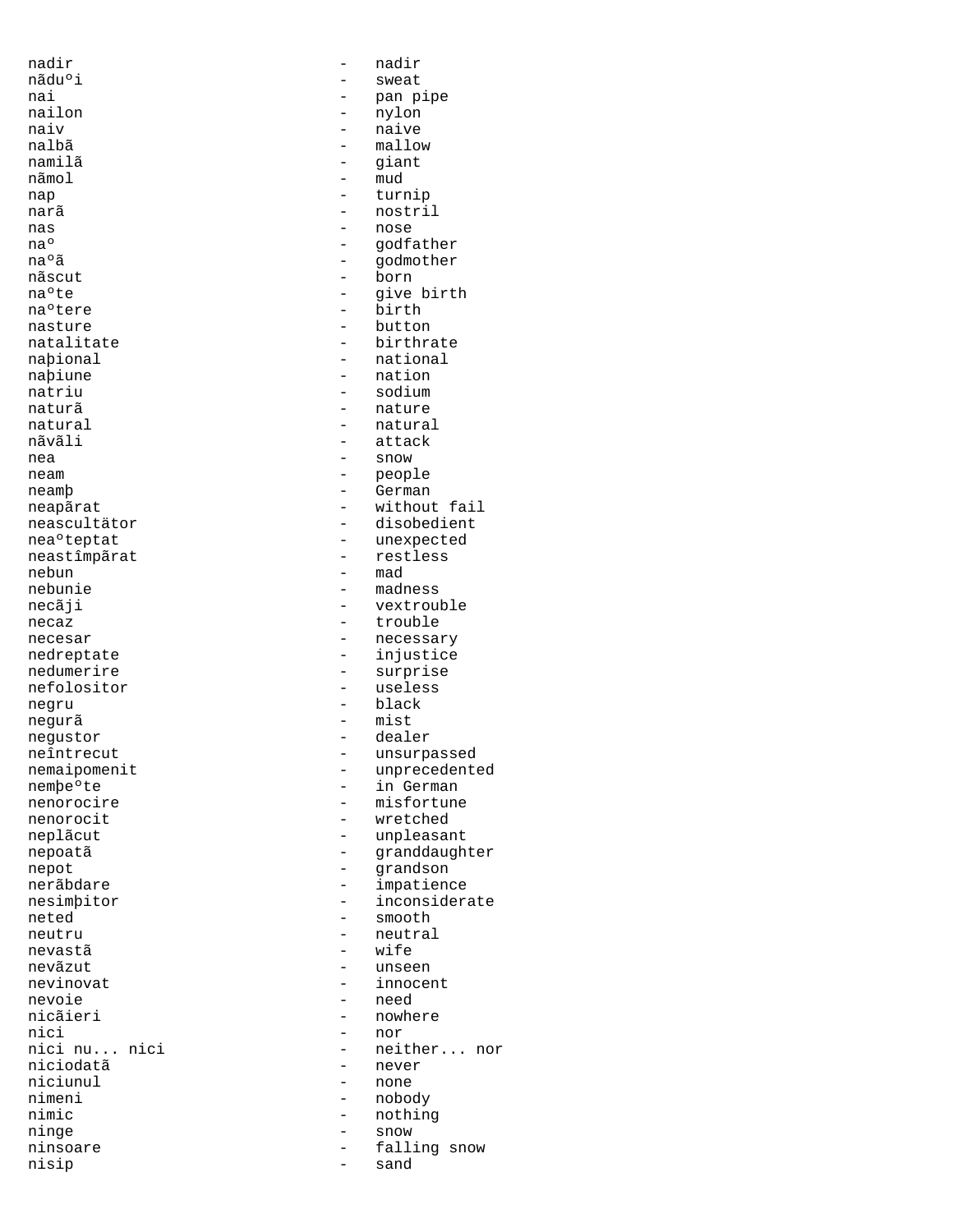ni°te - some nivel - level noapte - night<br>noapte bunã - qoodn nod - knot noi - we nor - cloud nord - north noroc - cheers noroi - mud Norvegia - Norway<br>nostim - nice nostru - our<br>nota - our<br>- not nota - note notä - note nou - new noua - ninth nouã - nine nouãsprezece nouãzeci - ninety<br>nouãzecilea - ninetie nu - no nu avea dreptate nuanþa - shade - shade nucã - walnut nud - nude nuia - rod nul - draw numai - only<br>numaidecît - imme numãr - number numãra - count nuntã - wedding nurcã – mink<br>nutri – cheri o - a o datã de la concelation de la concelation de la concelation de la concelation de la concelation de la concela<br>De la concelation de la concelation de la concelation de la concelation de la concelation de la concelation de oache<sup>o</sup> - swarthy<br>
oaie - sheep<br>
- sheep oaie - sheep<br>
oalã - sheep<br>
- bowl oalã - bowl<br>oameni - men obicei - custom - custom - custom - custom - custom - custom - custom - custom - custom - custom - custom - custom - custom - custom - custom - custom - custom - custom - custom - custom - custom - custom - custom - custom obidi - oppress - object - object - object - object - object - object - object - object - object - object - object - object - object - object - object - object - object - object - object - object - object - object - object obiect - object obiºnuit - usual<br>obliga - chliqa obliga - oblige

noapte bunã chrístal de la proposabilidad de la proposabilidad de la proposabilidad de la proposabilidad de la noiembrie - November<br>nominativ - nominativ - nominative norã - daughter-in-law - north west - nice nouã sute<br>Noua Zeelandã de contra de la provincia de la provincia de la provincia de la provincia de la provincia de la<br>New Zealand Noua Zeelandã - New Zealand - ninth<br>- nineteen nouãsprezecea - nineteenth nouãsprezecelea - nineteenth nouãzecea - ninetieth - ninetieth<br>nouãzeci - ninety - ninety - ninetieth - I don't feel like it<br>- be wrong nuc - walnut tree - nuclear nufãr - water lily numaidecît - immediately<br>
număr - number - name - cherish nutritiv - nourishing nuvelã<br>
nuvelist
- short story<br>
- story telle - story teller<br>- a - men oarã - occasion - occasion<br>
oarecum - - a certair oarecum - a certain extent<br>
obicei - custom - custom - bitterness get accustomed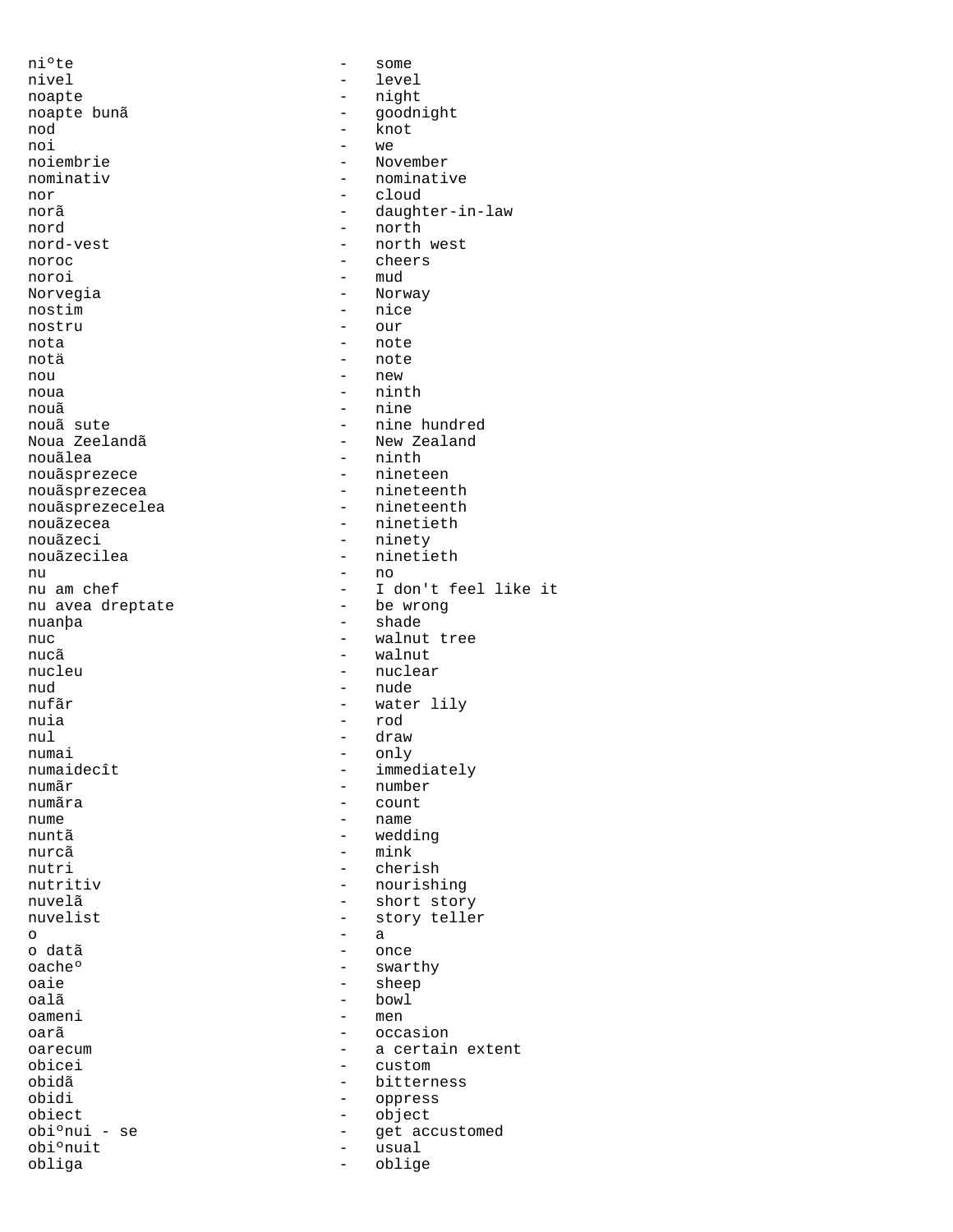obligaþie - obligation obligatoriu - obligatory - obligatory - obligatory - obligatory - change obligatory - rase oblitera - rase obosi - tire obosit - tired<br>obraz - cheek<br>- cheek obraznic<br>obpine obþine - obtain<br>obþinut - obtain occupat - busy<br>ochelari - qlass ochelari - glasses<br>ochi - geve ochi - eye<br>ocol - deta ocroti - protect octombrie - October ocupa - occupy ocupat - busy<br>odaie - room - room odaie - room odatã composition de la conce odihnã - rest odinioarã - formerly odor - jewel oferi - offer<br>oficiu po°tal - post c oficiu po°tal - post office<br>
oqlindã - mirror oglindã - mirror oi - sheep<br>Olanda - sheep - sheep - sheep - sheep - sheep - sheep - sheep - sheep - sheep - sheep - sheep - sheep - sheep olog - lame om de la component de la component de la component de la component de la component de la component de la compo<br>De la component de la component de la component de la component de la component de la component de la componen om de afaceri - businessman - businessman - businessman - businessman - businessman - businessman - businessman - businessman - businessman - businessman - businessman - businessman - businessman - businessman - businessma omenesc - human - human - human - human - human - human - human - human - human - human - human - human - human - human - human - human - human - human - human - human - human - human - human - human - human - human - huma omenie - kindness - kindness - kindness - kindness - kindness - kindness - kindness - kindness - kindness - kindness - kindness - kindness - kindness - kindness - kindness - kindness - kindness - kindness - kindness - kind omidã - caterpillar omis - omitted - omitted - omitted - omitted - omitted - omitted - omitted - omitted - omitted - omitted - omitted - omitted - omitted - omitted - omitted - omitted - omitted - omitted - omitted - omitted - omitted - omitt omor - murder omorî - kill onoare - honour operã - worlcopera opinie - opinion - opinion<br>
opinie - opinion - opinion<br>
- opium opiu - opium opri - stop oprit - forbidden opt - eight opta - eighth optimist - optimistic optsprezece - eighteen optsprezecea - eighteenth optsprezecelea - eighteenth optulea - eighth optzecea - eightieth<br>optzeci - eighty - eighty optzeci - eighty optzecilea - eightieth opus - opposite orar  $-$  timetable oraº - town<br>orb - hling orb - blind<br>
orbi - to bl orchestrã - orchestra<br>
ordine - order ordine - order ordona  $\qquad \qquad -$  give an order to orez - rice Organizaþia Naþiunilor Unite - United Nations

- cheek<br>- cheeky - obtained - detour - reflect - Holland<br>- lame - mankind  $-$  omit - eight hundred - best - hour<br>- timet to blind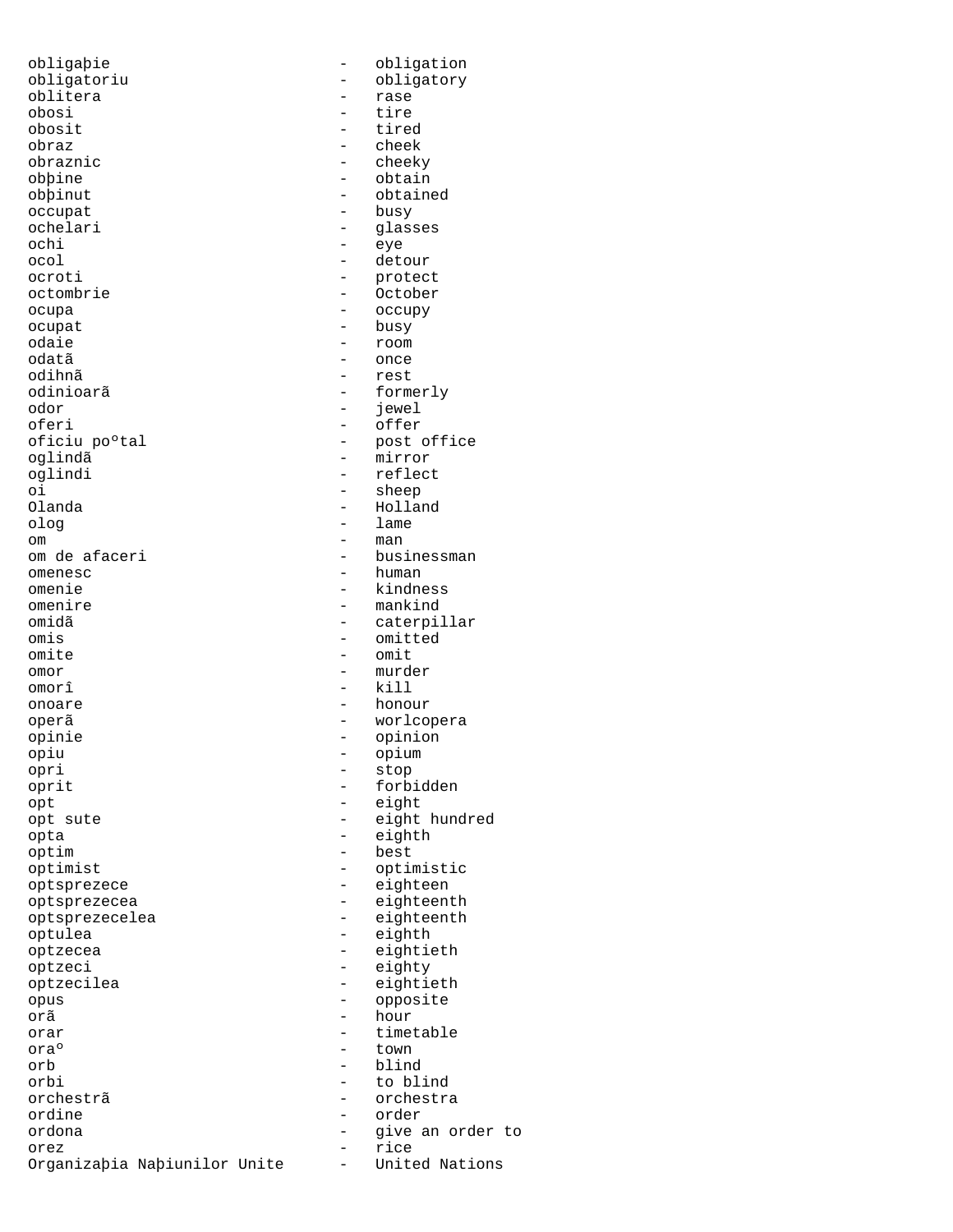oricare<br>orice orice - any oricînd - anytime<br>oricine - anyone - anyone oricine - anyone orizont - horizon orz - barley os - bone osîndi - condemn oþet - vinegar otravã - poison ou - egg ovãz - oats pãcat pace - peace pachet  $\qquad -$  packet pacient - patient pãduche - louse paginã  $-$  page pagubã - loss pahar - glass pai - straw - straw pal - pale palat - palace palmares - record palpita - thrill<br>palton - overco pãmînt - earth panã component de la component de la component de la component de la component de la component de la component panicã resultador - panic panou - panel pansa - dress pantã - slope pantof - shoe - papuc - slipper - slipper - slipper - slipper - slipper - slipper - slipper - slipper - slipper - slipper - <br>papu<sup>o</sup> a - slipper - slipper - slipper - slipper - slipper - slipper - slipper - slipper - slipper - slipper pãpuºã - doll<br>par - pole par - pole para - penny parã internacional de la peara de la peara de la peara de la peara de la peara de la peara de la peara de la p -<br>pãrãsi - abandon parc - park - park parca - park pãrea - seem - seem - seem - seem - seem - seem - seem - seem - seem - seem - seem - seem - seem - seem - seem pãrere - opinion - opinion<br>
pãrinte - opinion - parent pãrinte - parent Paris **Paris** - Paris

organizaþie - organisation orgolios - conceited - either... or<br>- any Orientul - Middle East - origin ortodox - Orthodox ospitalier - hospitable - steamboat - forest paisprezece - fourteen paisprezecea - fourteenth -<br>
Paisprezecelea - Fourteenth<br>
Pakistan - Pakistan Pakistan - Pakistan - hat - palm palton - overcoat pancreas - pancreas pansament  $\qquad -$  dressing pantaloni - trousers pantofar - shoemaker papetãrie  $-$  stationer's hair parcã - probably pardesiu - light overcoat<br>
pardesiu - light overcoat<br>
- seem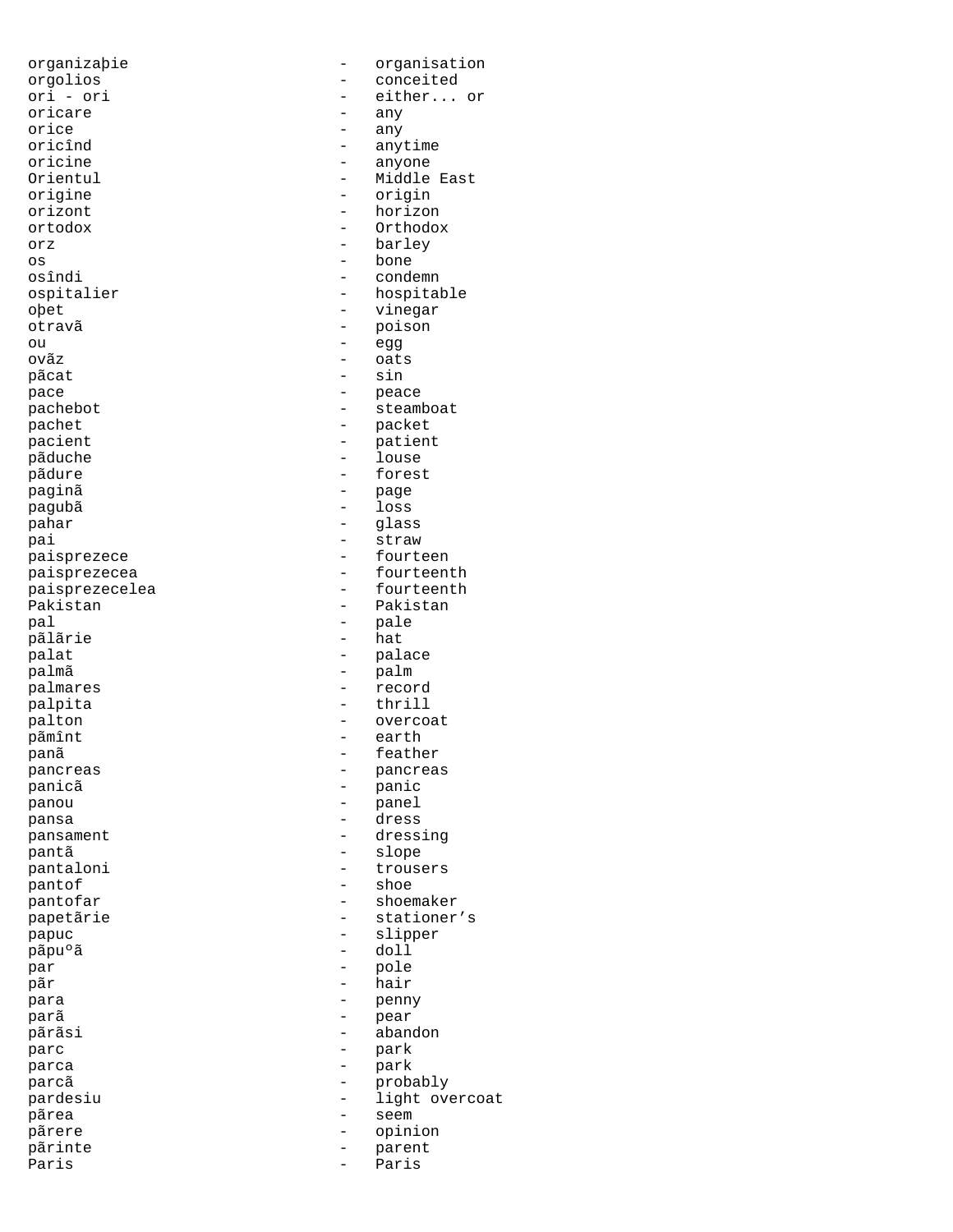parte - part parter - ground floor participa - participate<br>particular - private - private particular - private pãrut - appeared pas - pace pasager - passenger pa°aport - passport pasãre - bird pa°nic - peaceful pastã e paste Pa°ti - Easter pãstra - keep pat - bed patã - stain pãta - stain pãþi - endure - endure - endure - endure - endure - endure - endure - endure - endure - endure - endure - endure - endure - endure - endure - endure - endure - endure - endure - endure - endure - endure - endure - endure patinaj – skating – skating – skating – skating – skating – skating – skating – skating – skating – skating – skating – skating – skating – skating – skating – skating – skating – skating – skating – skating – skating – s patra  $-$  fourth pãtrat - square patrie  $-$  fatherland pãtrime - one fourth patru - four patru sute  $\qquad \qquad -$  four hundred patrulea - fourth pãtrunde - penetrate pãtruns - penetrated patruzecea - fortieth<br>patruzeci - forty - forty patruzeci - forty - forty<br>patruzecilea - fortieth patruzecilea pauzã - pause pãzi - guard pe - on pe curînd - see you soon pe la - about pe lîngã - as well as pe rind - in turn pe rînd - in turn pe 'leau - plainly pe urmã - then pedeapsã - punishment peisaj - landscape<br>nensie - landscape - nension pensie – pension – pension – pension – pension – pension – pension – pension – pension – pension – pension – pension – pension – pension – pension – pension – pension – pension – pension – pension – pension – pension – pen pentru - for -<br>pentru cã - because pepene - melon pepsi - pepsi pereche  $-$  pair perete - wall perfect - perfect pericol - danger perie - brush permis de conducere - driving licence - driving licence - driving licence - driving licence - driving licence permite - allow<br>pernã - pillow<br>- pillow pernã - pillow peron - platform persoanã de la person de la person de la person de la person de la person de la person de la person de la pers<br>De la personalité de la personalité de la personalité de la personalité de la personalité de la personalité de peste - over pe<sup>o</sup>te - fish petrece - spend (time) petrecere - party petrecut - spent (time) petrol - oil piaþã - square piatrã - stone

partid  $\overline{p}$  - political party  $\overline{p}$ permis - permit pica - drop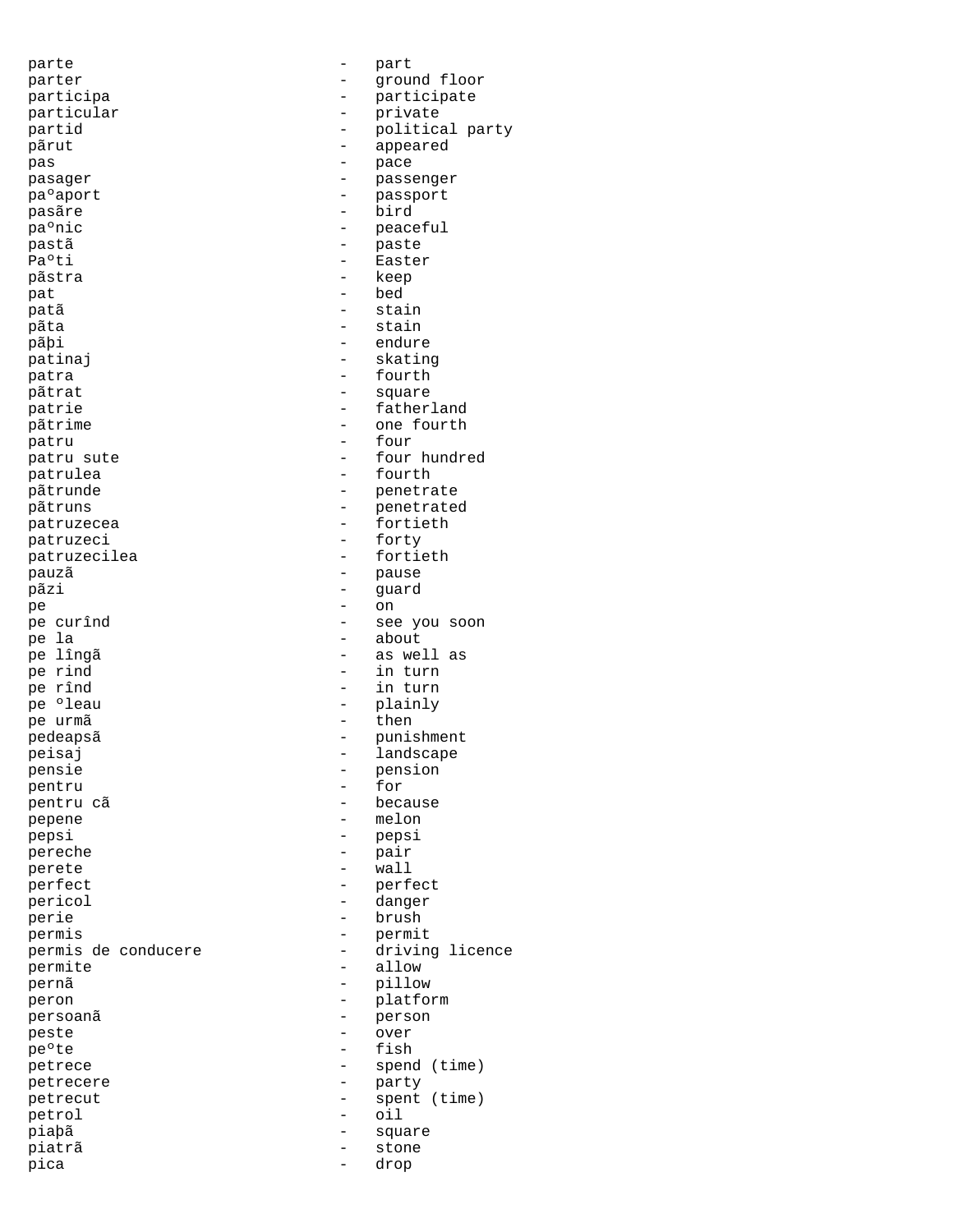| picãturã    | $\qquad \qquad -$        | drop               |
|-------------|--------------------------|--------------------|
| picior      | $\qquad \qquad -$        | leg                |
| picturã     |                          | picture            |
|             |                          |                    |
| picup       | $\qquad \qquad -$        | record player      |
| piele       | $\qquad \qquad -$        | skin               |
| piept       | $\qquad \qquad -$        | chest              |
| pieptãna    | $\overline{\phantom{0}}$ | comb               |
| pieptene    | $\overline{\phantom{a}}$ | comb               |
| pierde      | $\qquad \qquad -$        |                    |
|             |                          | lose               |
| pierdut     | $\qquad \qquad -$        | lost               |
| piersicã    | $\qquad \qquad -$        | peach              |
| piesã       | $\qquad \qquad -$        | play               |
| pieton      | $\qquad \qquad -$        | pedestrian         |
|             |                          |                    |
| pîine       | $\qquad \qquad -$        | bread              |
| pildã       | -                        | model              |
| pilulã      | $\overline{\phantom{a}}$ | pill               |
| pin         | $\overline{\phantom{a}}$ | pine tree          |
| pînã        | $\overline{\phantom{a}}$ | until              |
|             |                          |                    |
| pînã cînd   |                          | until              |
| pînã Ia     | $\overline{\phantom{a}}$ | as far as          |
| pînã le     | $\overline{\phantom{m}}$ | as far as          |
| pînzã       | $\overline{\phantom{a}}$ | cloth              |
| piper       | $\qquad \qquad -$        | pepper             |
|             |                          |                    |
| pisicã      | $\qquad \qquad -$        | cat                |
| pistol      | $\qquad \qquad -$        | pistol             |
| pix         | $\qquad \qquad -$        | ballpoint pen      |
| plãcea      | $\qquad \qquad -$        | like               |
| pläcere     | $\overline{\phantom{0}}$ | pleasure           |
|             |                          |                    |
| plãcere     | $\qquad \qquad -$        | pleasure           |
| plãcut      | $\qquad \qquad -$        | pleasant           |
| plafon      | $\qquad \qquad -$        | ceiling            |
| plajã       |                          | beach              |
| plãmîn      | $\qquad \qquad -$        |                    |
|             |                          | lung               |
| plan        | $\qquad \qquad -$        | plan               |
| plans       | $\qquad \qquad -$        | cried              |
| planta      | -                        | to plant           |
| plantã      | $\qquad \qquad -$        | plant              |
|             |                          |                    |
| plapumã     | $\qquad \qquad -$        | quilt              |
| platã       | $\qquad \qquad -$        | payment            |
| plãti       | $\overline{\phantom{a}}$ | pay                |
| pleca       | $\overline{\phantom{a}}$ | leave              |
| plecare     | $\qquad \qquad =$        | departure          |
|             |                          |                    |
| plic        | $\overline{\phantom{0}}$ | envelope           |
| plictisitor |                          | boring             |
| plimbare    |                          | walk               |
| plin        | $\overline{\phantom{0}}$ | full               |
| plînge      |                          | cry                |
|             |                          |                    |
| ploaie      |                          | rain               |
| ploua       | $\overline{a}$           | rain               |
| plural      | -                        | plural             |
| pluti       | $\qquad \qquad -$        | float              |
| poartã      |                          | gate               |
|             | $\qquad \qquad -$        |                    |
| pod         |                          | bridge             |
| podea       | $\qquad \qquad -$        | floor              |
| poezie      | $\qquad \qquad -$        | poem               |
| poftã       |                          | appetite           |
| pofti       |                          | invite             |
|             |                          |                    |
| poftim      | $\qquad \qquad -$        | pardon             |
| poftim?     | -                        | pardon?            |
| poftibi     | $\qquad \qquad -$        | here you are       |
| poimîine    | -                        | day after tomorrow |
| policlinicã | $\qquad \qquad -$        | clinic             |
|             |                          |                    |
| politebe    | $\qquad \qquad =$        | politeness         |
| politicã    | $\qquad \qquad -$        | politics           |
| politicos   | $\qquad \qquad -$        | polite             |
| polibist    | $\qquad \qquad -$        | policeman          |
| Polonia     | $\overline{\phantom{0}}$ | Poland             |
|             |                          |                    |
| pom         |                          | tree               |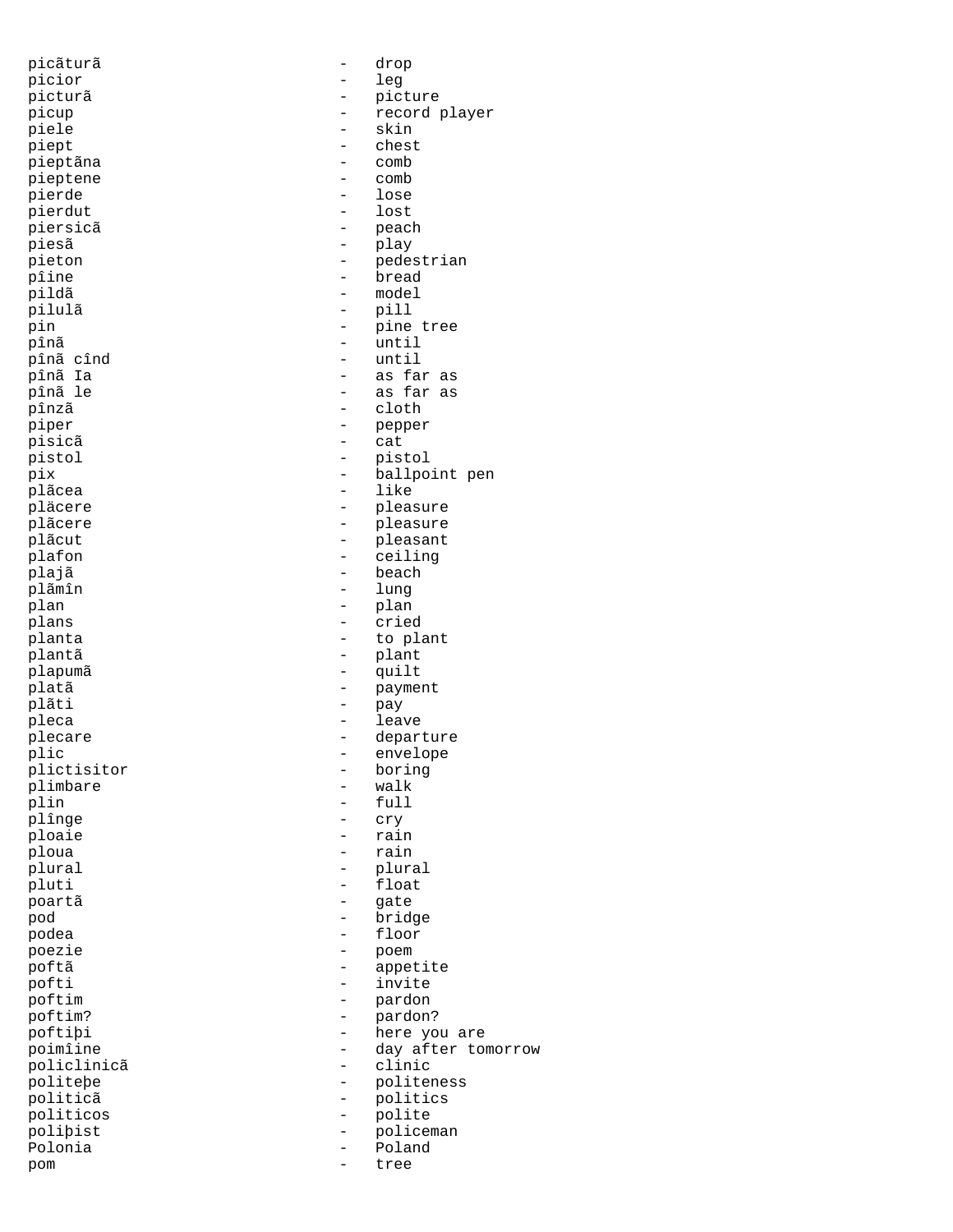popã - pope popor - people porc - pig port - port portocalã e contra la contra de la contra de contra la contra la contra de la contra de la contra de la contra<br>La contra de la contra de la contra de la contra de la contra de la contra de la contra de la contra de la con portofel - wallet porumb - corn poruncã - order -<br>
po<sup>o</sup>tã - post<br>
potrivit - suit poveste  $-$  story povesti  $-$  relate praf - dust prãji - fry - fry - fry - fry - fry - cake prãjiturã prãvãlie - shop prea - too prefera - prefer premiu - reward preot - priest -<br>presã - press preþ - price pricinã - reason prieten – friedrik († 1858)<br>18 april - friedrik († 1808)<br>18 april - friedrik († 1808) prim - first primar - mayor - mayor primãvarä - spring primãvarã - spring primejdie - danger primul - first<br>prin - throu prinde  $\overline{\phantom{a}}$  - catch<br>prins - caught prins - caught<br>printre - among printre among among prînz - lunch<br>priveli°te - lunch<br>- view - view priveli°te proaspãt - fresh proba - try

pomeni - mention pompier - fireman<br>popă - pope populaþie - population<br>porc - piq poreclit  $\qquad \qquad -$  nicknamed porni - set out Portugalia  $\overline{P}$  - Portugal posibil - possible poºta - to post potrivit - suitable<br>
poveste - story<br>
- story -<br>pozã - photograph poziþie - position pregãti - prepare prelungi - prolong pre°idinte - president prestigiu - prestige presupune - suppose presupus - supposed pretutindeni - everywhere prezenta  $\overline{p}$  - introduce pricepe - understand priceput - understood<br>
pricinã - reason<br>
- reason prietenie - friendship - first primi - receive<br>primul - first prin - through prin avion  $\begin{array}{ccc} - & - & \text{by air mail} \\ - & \text{catch} \end{array}$ privi - look at privinþã - respect prizã - electric point probabil - probable problemã - problem procent  $\qquad$  - percentage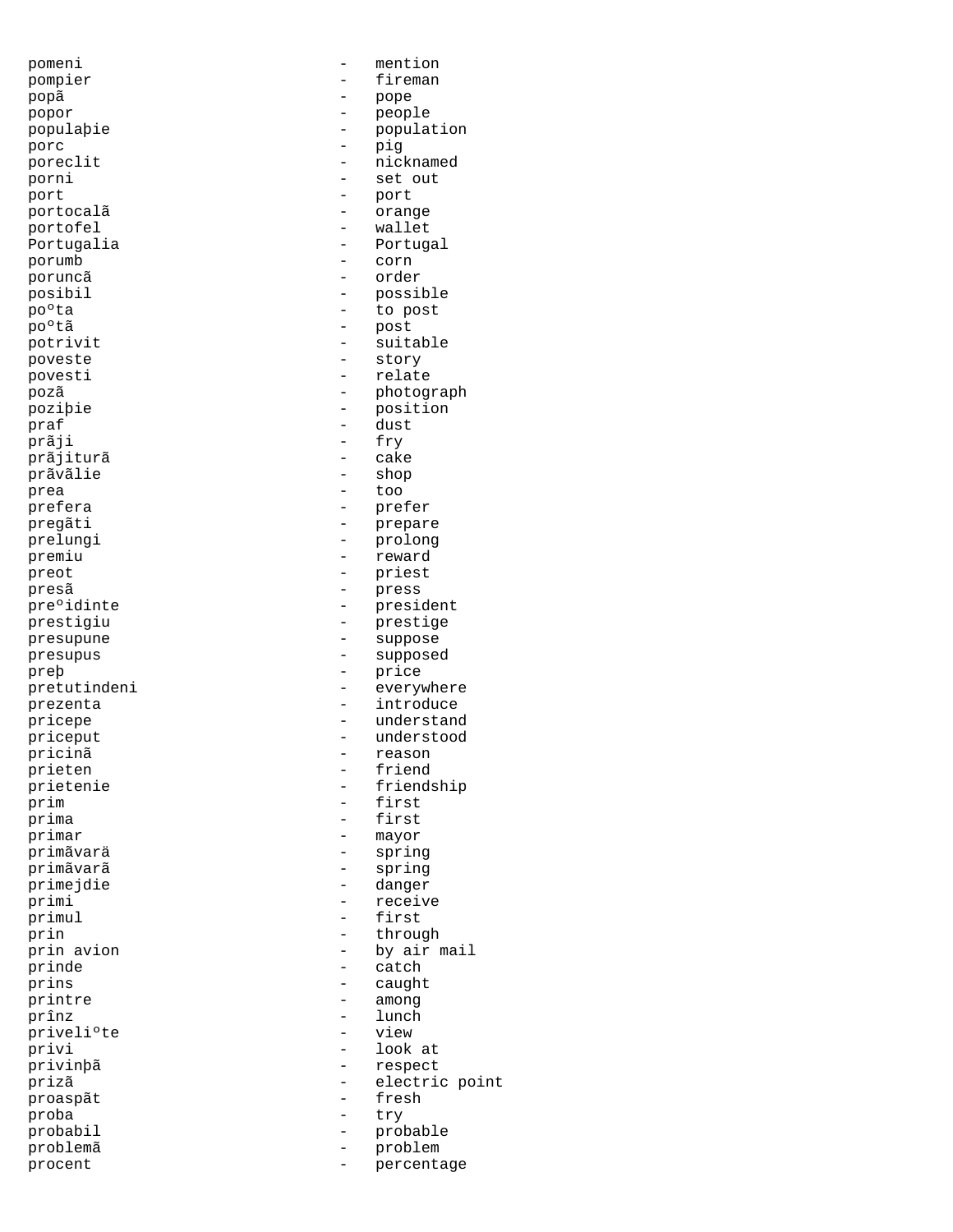proces - case produce - produce producþie - production produs - produced profesoarã - teacher profesor - teacher<br>profit - profit profit - profit -<br>program - programme progres - progress proiect - plan promis - promised promite - promise<br>pronostic - weather propoziþie - sentence proprietar - proprietor prosop - towel prost - poorly prostie - stupidity provincie  $\qquad \qquad -$  province prunã - plum public - public - public publicitate - publicity puhoi - torrent pui - chicken pulover - pullover pumn - fist pun - I put<br>punct - point - point punct - point<br>
pune - pune - punt pune - put -<br>pungã - plastic bag pur  $-$  pure -<br>
purice - flea<br>
purta - wean purta - wean purtare  $-$  behaviour pus - put puºcã - rifle pustiu  $\qquad -$  desert putea - be able putere - power puternic - powerful - puþin - a little<br>puþini - few - few - few - few - few - few - few - few - few - few - few - few - few - few - few - few - fem - fem - fem - fem - fem - fem - fem - fem - fem - fem - fem - fem - fem - fem - fem - fem - fe puþini - few - few - few - few - few - few - few - few - few - few - few - few - few - few - few - few - few - few - few - few - few - few - few - few - few - few - few - few - few - few - few - few - few - few - few - few rãbdare - patience rãcealã - cold rachetã - rocket rãci - catch cold rãcoare - coolness rãdãcinã rade - shave - shave - shave - shave - shave - shave - shave - shave - shave - shave - shave - shave - shave - shave - shave - shave - shave - shave - shave - shave - shave - shave - shave - shave - shave - shave - shave radiator  $\overline{r}$  radiator  $\overline{r}$  radiator  $\overline{r}$ radio - radio raft - shelf<br>rai - shelf - shelf rai - paradise rãmîne  $-$  remain ramurã - branch rãnit - injured raport - report rar - rare ras - shave rãsãri - rise rãsãrit - east<br>rãscoalã - east rãscoalã - uprising

profesionist - professional<br>profesoarã - teacher - profit pronostic  $\qquad \qquad -$  weather forecast pune frîna  $-$  put on the brake pune masã de contraste de la contraste de la pune masã de la contraste de la contraste de la contraste de la c - rotten - frame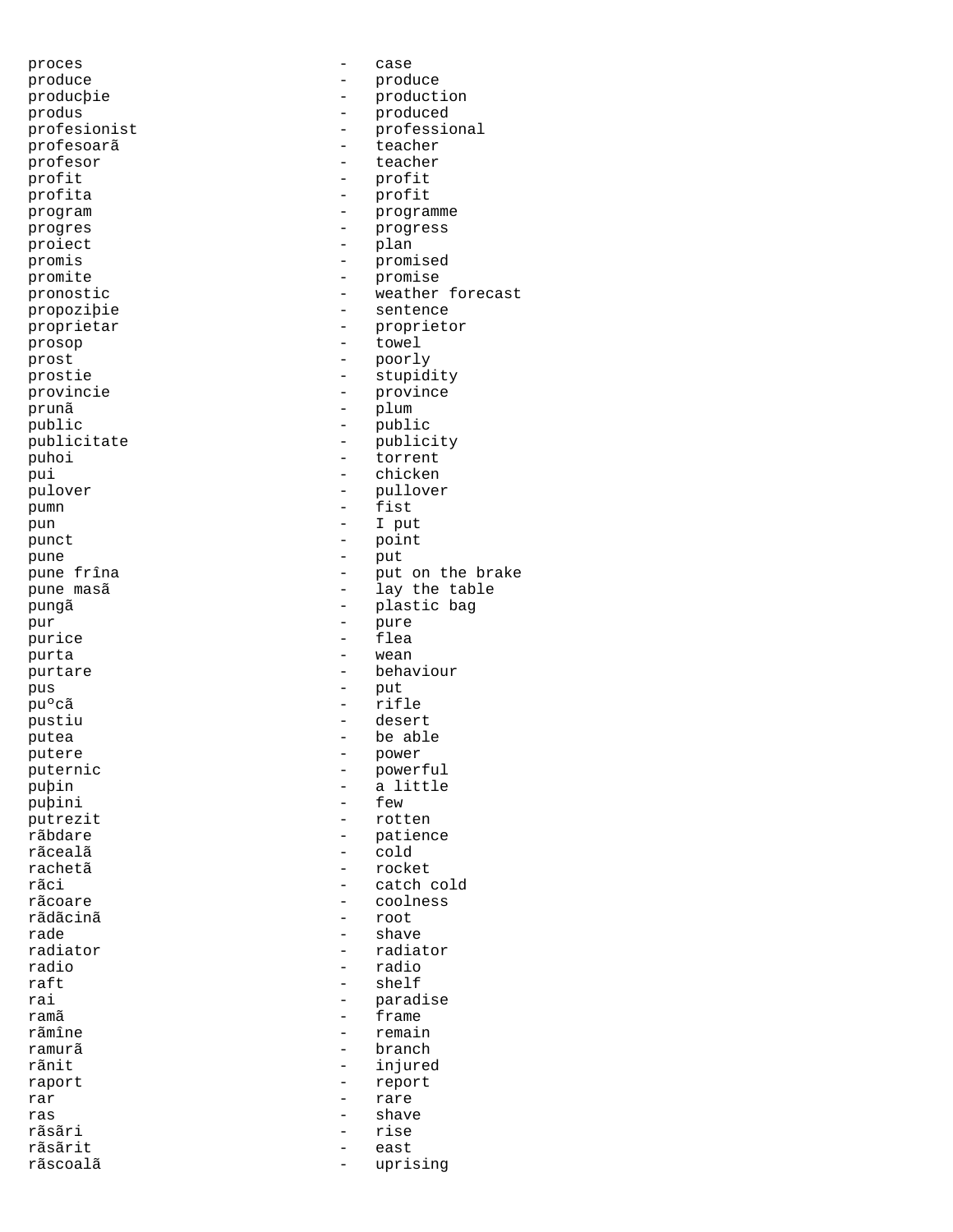rãspîndi - spread rãsplatã - reward rãspunde - reply rãspuns - response rãstãlmãci - distort<br>rãstigni - crucify - crucify rãstigni - crucify<br>
rãstimp - interva rãstimp - interval<br>rãstit - rude - rude rãstit - rude raþã - duck rãtãci - wander raþiune - reason rãu - bad razã - ray rãzboi - war<br>rãzgîndi - se - - - - - - - - - - - - - char reacþie - reaction realitate - reality realmente - really rece - cold recunoscãtor - grateful reduce - reduce rege  $-$  king regim - diet reginã - queen regiune - region regulã - rule regulat - regular relaþie - relation<br>relief - relief - relief relief - relief remarca - remark remorca - tow ren 1980 - reindeer en alleer en alleer en alleer en alleer en alleer en alleer en alleer en alleer en alleer<br>1980 - renaissance en alleer en alleer en alleer en alleer en alleer en alleer en alleer en alleer en alleer e renumit - famous repara - repair repede  $-$  quick repeta - repeat reproº - reproach reptilã - reptile republica - republic respinge - reject respins - rejected respira - breath - breath - breath - breath - breath - change rest - change resursã - resource

rãspîndit - widespread rãspundere entre estable entre responsibility rãspunzãtor - responsible - turn over rãutate - wickedness rãzbate - make one's way - change one's mind recepþie - reception reclamã entre entre entre entre entre entre entre entre entre entre entre entre entre entre entre entre entre e recomanda entre entre entre entre entre entre entre entre entre entre entre entre entre entre entre entre entre e recomandat extensive registered recunoaºte - recognise recunoscut - recognised - reduced Regatul Unit **1988** - United Kingdom regularitate - regularity take up - renaissance rentabil - profitable reprezenta  $\overline{r}$  - represent reprezentant - representative<br>repro $^{\circ}$  - reproach - reproach reºou - electric ring restaurant - restaurant - restaurant - restaurant - restaurant - restaurant - resource reþetã - prescription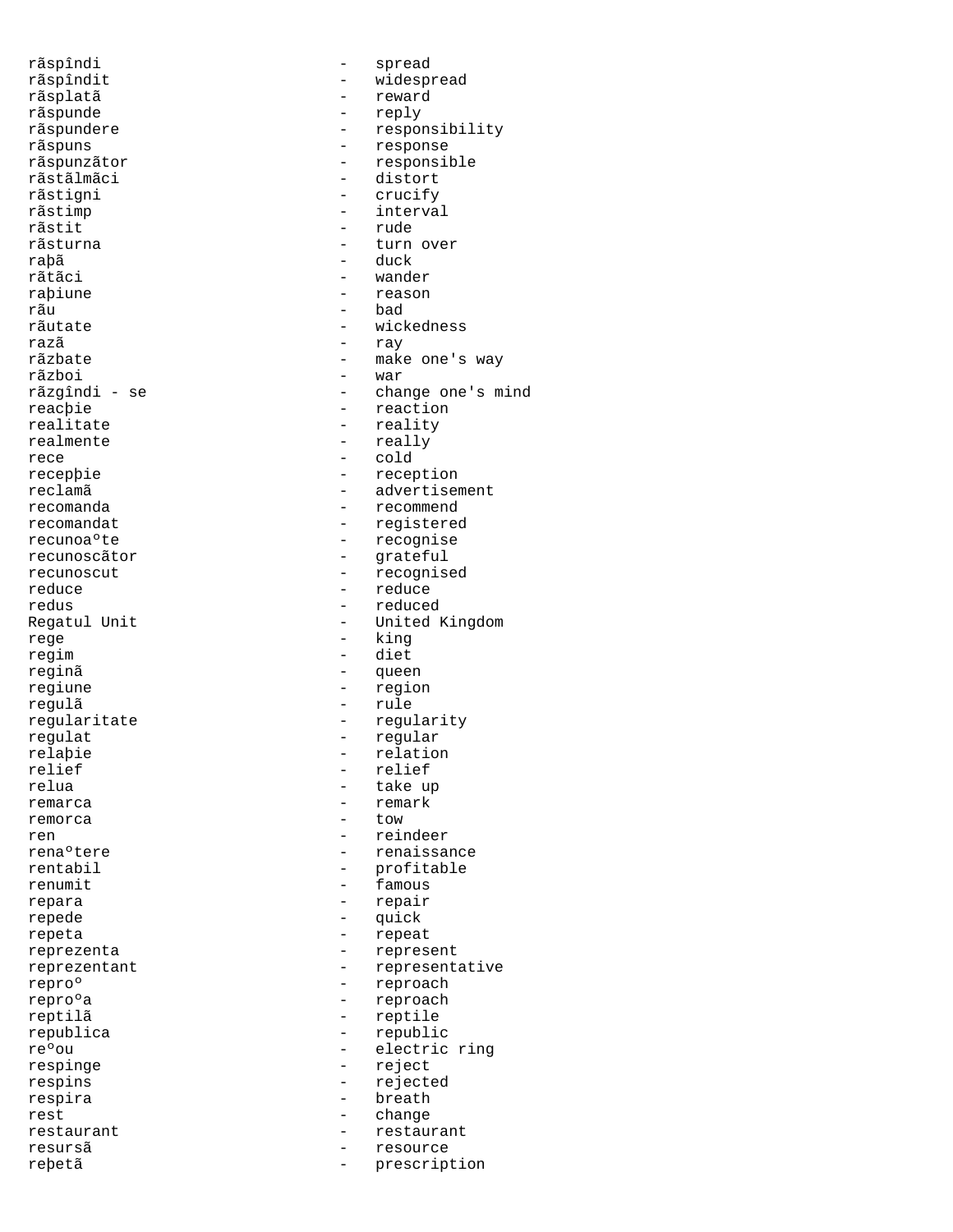reþine - retain rezolva - solve rezultat - result rinichi - kidney Rinul - Rhine - Rhine - Rhine - Rhine - Rhine - Rhine - Rhine - Rhine - Rhine - Rhine - Rhine - Rhine - Rhine - Rhine - Rhine - Rhine - Rhine - Rhine - Rhine - Rhine - Rhine - Rhine - Rhine - Rhine - Rhine - Rhine - Rhine risc - risk risca - risk - risk<br>rob - slave rob - slave<br>rochie - slave - slave rod - fruit<br>rol - role rol - role<br>Roma - Rome Roma - Rome<br>
roman - nove roman - novel - novel - novel - novel - novel - novel - novel - novel - novel - novel - novel - novel - novel - novel - novel - novel - novel - novel - novel - novel - novel - novel - novel - novel - novel - novel - novel ro<sup>o</sup>ie - tomato<br>rost - meaning ro<sup>o</sup>u - red<br>rotund - rou rouã roum - dew roz - pink rugãciune - provincia de la provincia de la provincia de la provincia de la provincia de la provincia de la pr<br>Prayer de la provincia de la provincia de la provincia de la provincia de la provincia de la provincia de la p ruginã<br>rus  $^{\circ}$ a - saddle - saddle sac - sack - sack - sack - sack - sack - sack - sack - sack - sack - sack - sack - sack - sack - sack - sack -°aisprezecelea - sixteenthe - sixteenthe - sixteenthe - sixteenthe - sixteenthe - sixteenthe - sixteenthe - si<br>Paizecea odizeci - sixty - sixty - sixty - sixty - sixtisalã - hail<br>salam - salam - salam salam - salami sãlbatic - wild salt - leap

reþinut - retained<br>retrage - - vithdraw retrage  $-$  withdraw retras - withdrawn<br>reu<sup>o</sup>i - withdrawn<br>- succeed reu<sup>o</sup>i - succeed<br>reu<sup>o</sup>itã - success - success reu°itã - success<br>revistã - success magazine rezerva - reserve rezervat - reserved ridica - lift up<br>rînd - lift up - row - row ris - laughed rîs - laughter - laughter<br>risc - risk - risk rochie - a dress <br/>  $\qquad \qquad$  - a dress  $\qquad \qquad \text{r}$ - Romanian românesc - Romanian - Romanian - Romanian - Romanian - Romanian - Romanian - Romanian - Romanian - Romanian româneºte - in Romanian România - Romania romîn - Romanian man romîncã - Romanian woman romînesc - Romanian<br>
romîneºte - American - In Romani romîneºte - in Romanian Romînia - Romania - Romania<br>ro<sup>o</sup>ie - tomato rost  $-$  meaning  $-$  meaning  $-$  red rotund - round rudã rudã e contra e contra e relative ruga - ask (to do)<br>rugãciune - - - - - - - - - - - prayer rugãminte - request<br>ruginã - request rus - Russian man<br>
rusesc - Alexandrus - Russian rusesc - Russian - Russian<br>ruse<sup>o</sup>te - in Russi ruseºte - in Russian<br>Rusia - in Russia Rusia - Russia - Russia<br>ru<sup>o</sup>ine - Shame - Shame - shame sacoºã - grip bag<br>ºaisprezece - component - sixteen - sixteen<br>- sixteenth %%"<br/>  $\circ$ aisprezecea - sixteenth<br>
- sixteenth<br>
- sixteenth estantial and the sixtieth of the sixtieth of the sixt of the sixt of the sixt of the sixt of the sixt of the sixt of the sixt of the sixt of the sixt of the sixt of the sixt of the sixt of the sixt of the sixt of the sixt - sixtieth salariat - employee<br>salariu - salarv - salarv - salary<br>- lettuce salatã verde  $\overline{\phantom{a}}$  - lettuce sãlbatic salcie - willow tree salon - drawing room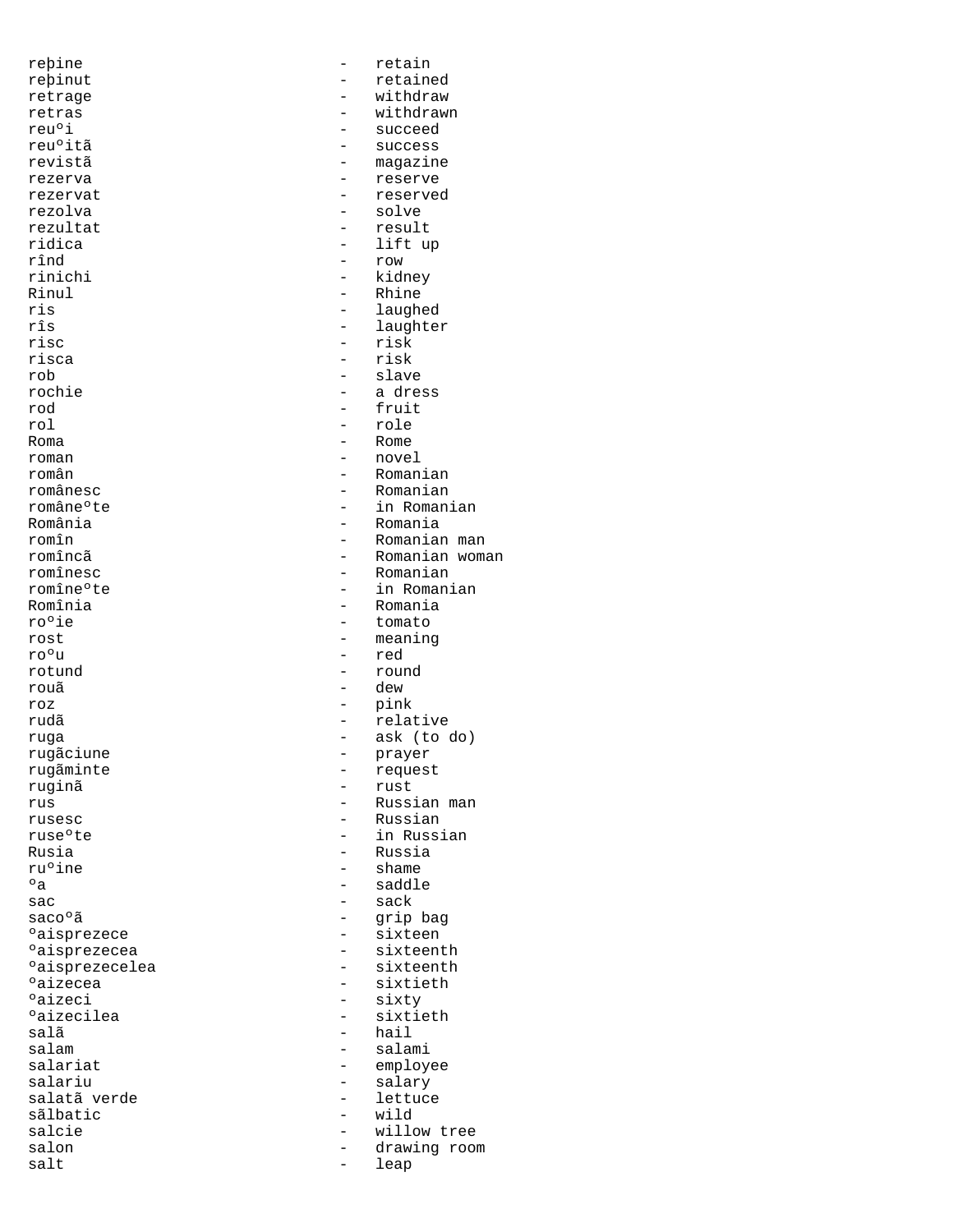saluta - greet salva - save sãmînþã e ampanie and the champagne of the champagne of the champagne of the champagne of the champagne of the champagne<br>  $\frac{1}{2}$  and the calculation of the champagne of the champagne of the champagne of the champagne of the cha sãnãtate - health sãnãtos - healthy - healthy<br>sanie - healthy - sledge sanie - sledge<br>
san<br>
Pan<br>
Political - ditch °anþ - ditch<br>sapã - hoe sãpa - dig<br>sãptãmînã - extra - week sãptãmînã ºapte - seven ºaptea - seventh ontelea - seventh - seventh - seventh - sevente - sevente - sevente - sevente - sevente - sevente - sevente om variation aptesprezece and the seventeen of the seventeen seventeen seventeen seventeen seventeen seventeen °aptesprezecelea<br>°aptezecea °aptezecea - seventieth<br>°aptezeci - seventy external contracts and the seventy<br>  $\circ$ aptezecilea - seventi $\circ$ °aptezecilea - seventieth<br>sãpun - soap - soap  $s\bar{a}$ pun - soap - soap - soap - soap - soap - soap - soap - soap - soap - soap - soap - soap - soap - soap - soap - soap - soap - soap - soap - soap - soap - soap - soap - soap - soap - soap - soap - soap - soap - soap sãrac - poor sãrãcie - poverty<br>sãrbãtoare - poverty - poverty sãrbãtoare - celebration<br>sãrbãtori - celebrate sarcinã de la contra de la contra de la contra de la contra de la contra de la contra de la contra de la contr sare salt = salt = salt<br>sãri = jump sãri - jump <sup>o</sup>arpe - snake sãruta - kiss<br>°ase - cix  $^{\circ}$ ase  $^{\circ}$ ase sute  $^{\circ}$  ase sute  $^{\circ}$  = six  $^{\circ}$  = six external of the six hundred passes of the six sixth sixth  $\frac{1}{2}$  and  $\frac{1}{2}$  sixth sixth external contracts and the set of the set of the set of the set of the set of the set of the set of the set of<br>Paselea - sixth set of the set of the set of the set of the set of the set of the set of the set of the set of external contract the set of the sixth sixth sixth sixth sixth sixth sixth sixth sixth sixth sixth sixth sixth sixth sixth sixth sixth sixth sixth sixth sixth sixth sixth sixth sixth sixth sixth sixth sixth sixth sixth six sat - village sau - or sãu - his sau... sau - either... or scãdea - reduce scãdere - diminuation scãfîrlie - skull - skull<br>scãlda - scãlda - scãlda - skull - skull scãlda - bathe - bathe - bathe - bathe - bathe - bathe - bathe - bathe - bathe - bathe - bathe - bathe - bathe scãmoºa - fray<br>scãmoºat - frav scandal - scandal - scandal scãpa - escape scãpãra - send out scãpare - escape scãpãta - grow poor scarã i ladder - ladder scãrpina - scratch - scratch - scratch - scratch - scratch - scratch - scratch - scratch - scratch scaun - chair scãzut - reduced scelerat - criminal scenariu - scenario scenetã - sketch sceptru - sceptre schelã - scaffolding schelãrie - scaffolding<br>schemã - schemã schemã - scheme - scheme - scheme - scheme - scheme - scheme - scheme - scheme - scheme - scheme - scheme - scheme - scheme - scheme - scheme - scheme - scheme - scheme - scheme - scheme - scheme - scheme - scheme - scheme scheuna - yelp scheunat - yelp<br>schi - ski - ski schi - ski

- hoe - seven hundred - seventeenth<br>- seventeenth - celebrate - sixty - satiated - frayed - scratching<br>- chair scenã - scene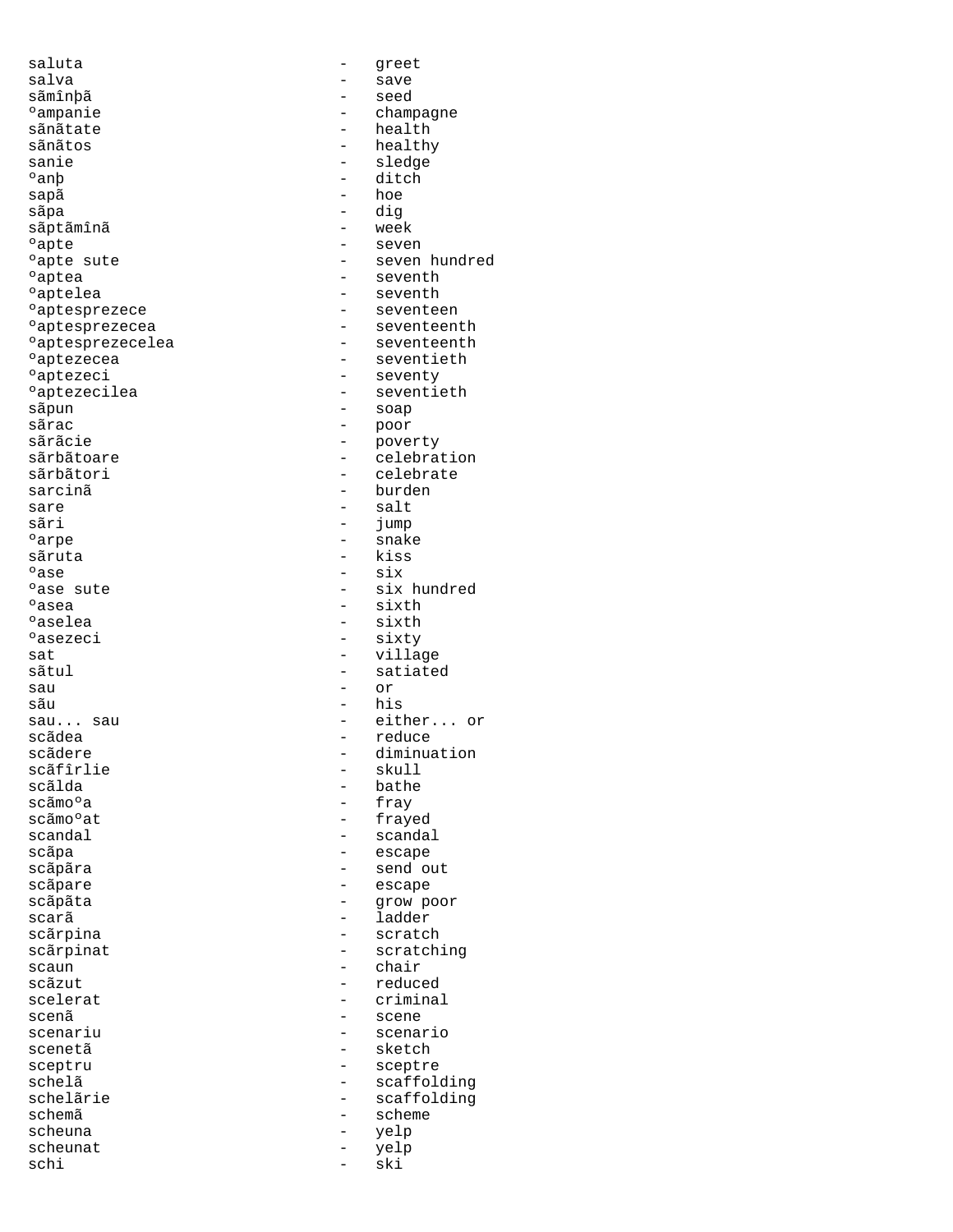schia - ski schijã - splinter<br>schilod - cripple - cripple schimb - exchange schimba - change scînteia - sparkle - school scoate - get out scop - purpose scos - taken out Scoþia - Scotland scrie - write scriitor - writer scris - written scrisoare - letter scuipa - spit scump  $\qquad \qquad -$  affectionate  $\begin{array}{ccc}\n\text{scund} & - & \text{low} \\
\text{scurt} & - & \text{show}\n\end{array}$  ${scurt} \quad - \quad {\rm short} \quad$ scurta - shorten scutura - shake scuzã excuse scuzaþi - sorrz se aburi - steam up se adresa - address oneself to<br>se afla - and - be situated - be situated se aflã  $-$  there is se apleca - bend down se apropria  $\overline{\phantom{a}}$  - approach se a<sup>o</sup>eza - sit down<br>se bronza - sit down<br>- qet a tai - get a tan se bucura<br>se cãsãtori de la partida de cãsãtori de la partida de la partida de la partida de la partida de la partida de<br>de la partida de la partida de la partida de la partida de la partida de la partida de la partida de se cãsãtori e married e se coafa e se coafa e married e married e se coafa e married e married e married e mar<br>
se coafa e married e married e married e married e married e married e married e married e married e married se coafa - have one's hair styled<br>se concentra - concentrate - concentrate - concentrate se culca  $-$  go to bed se depãrta  $-$  move off se descurca en el est el escurca en el escurca en el escurca en el escurso en el escurso en el escurso en el e se dezbrãca - get undressed se dezlega - come undone se distra - enjoy oneself se duce - go se fofila în se gãsi  $-$  be available se gîndi se gîndi - think se grãbi - hurry - stare se hotãrî decide se îmbogãti  $-$  grow rich se îmbolnãvi - fall ill se îmbrãca de contrastes de la contraste de contraste de contraste de contraste de contraste de contraste de c<br>Se incâliste de contraste de contraste de contraste de contraste de contraste de contraste de contraste de con se încãlzi  $\begin{array}{ccc} - & - & - \\ - & \end{array}$  warm se închina se închina - make the sign of the cross - get confused se îndoi - doubt se îngrozi - be terrified - humble oneself<br>- thaw se înmuia<br>se înscrie se înscrie - enrol - marry (men)<br>- meet se întîlni<br>se intîlni cu - meet (up with) se întîmpla - happen se întoarce se întreba - wonder se întuneca - become dark - be bordered by se învîrti  $-$  spin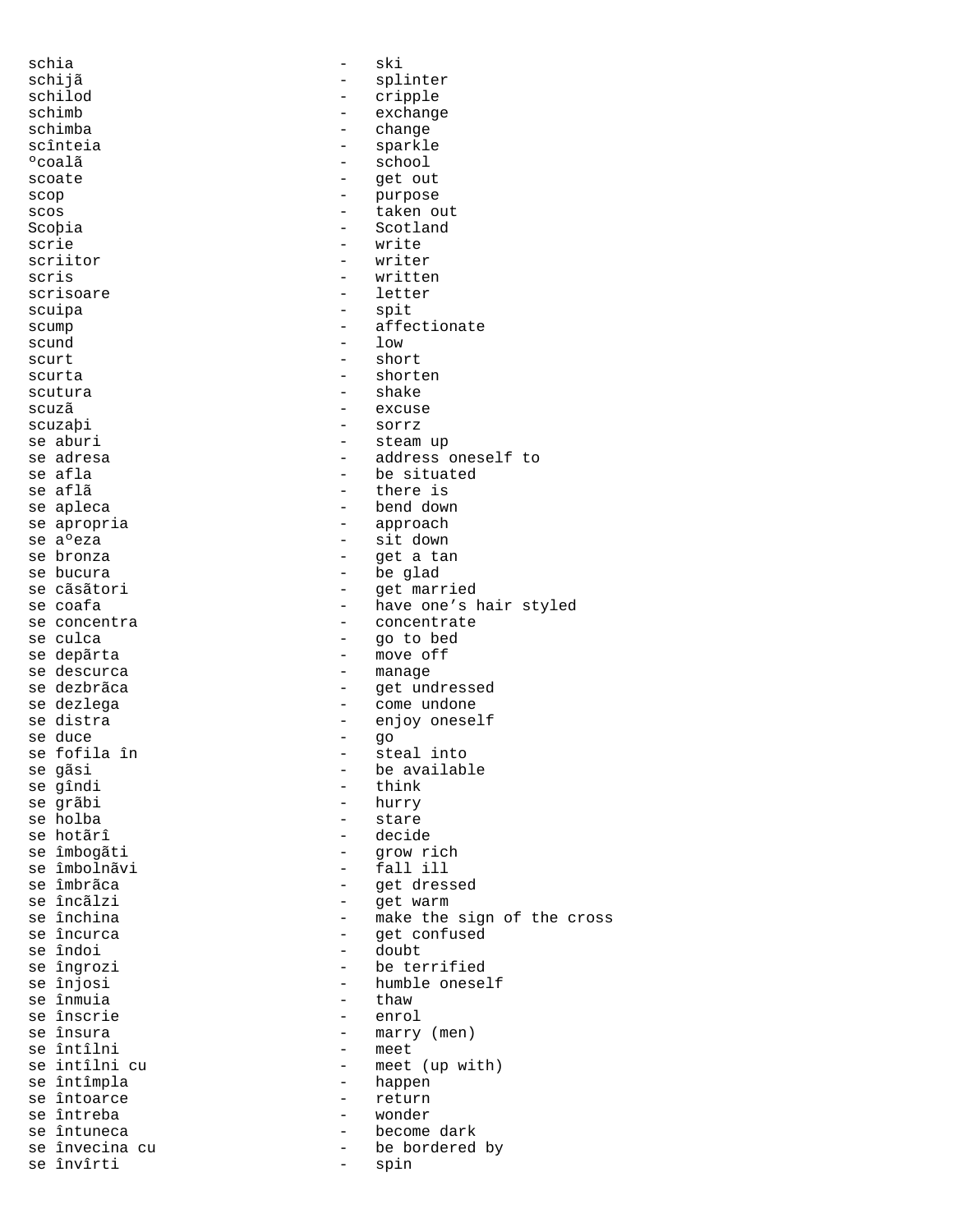se ivi - appear se juca<br>se lãbãrþa - play - play - et e se lãbãrþa - set out of shape se lãrgi - get out of shape set lãrgi - set out of shape set lãngular set out of shape set lãngular set out of shape set lãngular set out of shape set out of shape set out of shape set out of se lãrgi<br>se legãna de lega de legãna de legãna de legãna de lega de lega de lega de lega de la providade de la provida<br>de legãna de la provida de la provida de la provida de la provida de la provida de la provida de la pro - swing<br>- get out of a habit se lepãda de un obicei<br>se limita se limita<br>se logodi - limit oneself<br>discussed become engage se logodi - become engaged<br>se lupta - fight - fight se minuna  $\begin{array}{ccc} - & - & \text{be astonished} \\ - & \text{move} \end{array}$  $\text{se}$  m<sup>3</sup> ca  $\text{se}$  move  $\text{se}$  and  $\text{se}$  move  $\text{se}$  he be be be an  $\text{se}$  he be be an  $\text{se}$  he be be an  $\text{se}$  he be an  $\text{se}$  he be an  $\text{se}$  he be an  $\text{se}$  he be an  $\text{se}$  he be an  $\text{se}$  he be an  $\$ se naºte  $\begin{array}{ccc} - & - & - \end{array}$  be born se numi - be named<br>- rest se odihni se opri - stop se pãrea  $-$  seem se petrece en take place se plimba<br>se plînge die se plînge die se plînge die se plînge die se plînge die se plînge die se plînge die se plînge di<br>se plînge die se plînge die se plînge die se plînge die se plînge die se plînge die se plînge die se - complain se prieptãna  $-$  comb hair<br>se rade  $-$  shave se rade - shave - shave - shave - shave - shave - shave - shave - shave - shave - shave - shave - sh - spread se rãsti - shout - wander se ruga  $-$  pray se sãtura  $-$  have enough se scãlda<br>se scula - bath - bath - et u se scula en el est up de la partida de la contradición de la contradición de la contradición de la contradició<br>Del entre de la contradición de la contradición de la contradición de la contradición de la contradición de la se scumpi - become more expensive - become more expensive - shake se scutura - shake se simþi - feel se spãla<br>se teme se teme  $\begin{array}{ccc} - & \text{fear} \\ - & \text{melt} \end{array}$ se topi - melt se trezi  $-$  wake up<br>se tunde  $-$  have a l se tunde  $\begin{array}{ccc} - & - & \text{have a haircut} \\ - & - & \text{look at} \end{array}$ se uita  $\begin{array}{ccc} - & \text{look at} \\ - & \text{climb} \end{array}$ - climb searã - evening sec - dry secarã - rye secera - reap secol - century - century - century - century - century - century - century - century - century - century - century - century - century - century - century - century - century - century - century - century - century - cent %edea - sit<br>%edinbã - sit<br>"edinbã - meet" edinþã - meeting - meeting - meeting - meeting - meeting - meeting - meeting - meeting - meeting - meeting - me<br>Peeting - meeting - meeting - meeting - meeting - meeting - meeting - meeting - meeting - meeting - meeting ef - chief - chief - chief - chief - chief - chief - chief - chief - chief - chief - chief - chief - chief - chief - chief - chief - chief - chief - chief - chief - chief - chief - chief - chief - chief - chief - chief - c - saddles semafor  $-$  traffic lights semãna - resemble ºemineu - fireplace semn - sign semna - sign ºenilã - caterpillar senin - bright blue<br>sentiment - feeling sentiment - feelings and the feeling of the feeling of  $\sim$ eptel - livestock eptembrie - livestock - livestock eptember septembrie - September<br>
- September<br>
- serf erb - serf - serie - serie - serie - serie - serie - serie - serie - serie - serie - serie - serie - serie - serie - serie - serie - serie - serie - serie - serie - serie - serie - serie - serie - serie - serie - serie - s serie - series erif - sheriff - sheriff - sheriff - sheriff - sheriff - sheriff - sheriff - sheriff - sheriff - sheriff - sheriff - sheriff - sheriff - sheriff - sheriff - sheriff - sheriff - sheriff - sheriff - sheriff - sheriff - sheri - serious ºerveþel - napkin servi - serve serviciu - job<br>
°es - pla: es estimates and the contract of the plain of the plain of the plain of the plain of the plain of the contract of the plain of the plain of the plain of the plain of the plain of the plain of the plain of the plain of the sesiune - session sete - thirst °ezlong - deck chair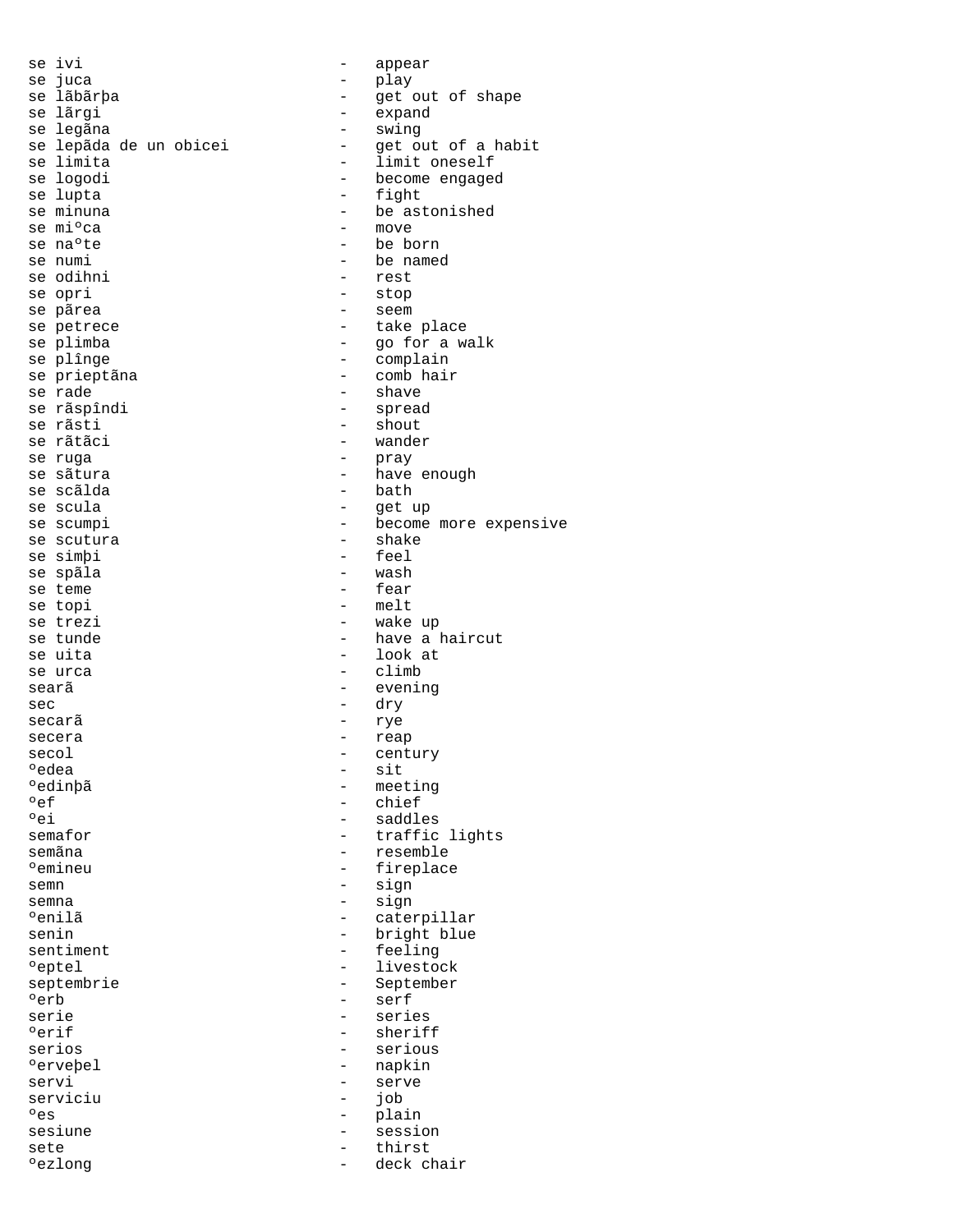°ezut - sat sfãtui - advise sfeclã<br>sfert - beetroot<br>- quarter sfert - quarter sfîr°it -<br>sflare - endbouwer sflare - breathing  $\frac{1}{\sqrt{3}}$  sforãi - snore<br>  $\frac{1}{\sqrt{3}}$  - and  $\begin{array}{ccc} \circ i & & - & \text{and} \\ \circ i & \ldots & \circ i & & - & \text{both} \end{array}$  $\begin{array}{ccc} \circ i & \dots & \circ i \\ \circ i & \text{aduce} \\ \end{array}$  - both ... and <sup>o</sup>i aduce  $\frac{1}{2}$  and  $\frac{1}{2}$  remember  $\frac{1}{2}$  remember ºi aminti - remember oi arãta dinþii - show one's teethologies - show one's teethologies in the show one's throw one show one show  $\frac{1}{2}$  - clear one is throw % of the drege glasul - clear one is throat<br>\*i fringe miinile - wring one's hands °i frînge mîinile - wring one's hands<br>°i imagina - imagine ºi imagina - imagine °i lua rãspunderea - assume responsibility<br>°i... °i - both... and  $\begin{array}{ccc} \circ \text{i} \dots & \circ \text{i} \end{array}$  - both... and  $\circ \text{i} \text{c}$  - elegant oic of the contract of the contract of the elegant of the elegant of the elegant of the elegant of the element<br>Separate of the elegant of the elegant of the elegant of the elegant of the elegant of the elegant of the elega sifon - soda water<br>sigur - - soda water<br>- certain sigur - certain siguranþã<br>sili - safety<br>sili - force sili - force<br>sîmbătă - Sature sîmbãtã - Saturday simpatic simplu - simple simp<br>simpi - feeling<br>- feel simþi - feel<br>sîn - boson sîn - bosom - bosom - bosom - bosom - bosom - bosom - bosom - bosom - bosom - bosom - bosom - bosom - bosom sincer - sincere sindicat - union<br>sînge - blood - blood sînge - blood<br>singular - blood - blood<br>- singular - singular singur - single  $\begin{array}{ccc}\n\text{singularatic} & - & \text{long } \\ \n\text{sint} & - & \text{they} \\ \n\end{array}$ sînt<br>sîntem - they are<br>- we are sînteþi - you are °ir - series sirop - syrup sirop de tuse  $-$  cough syrup sistem  $-$  system  $-$  system  $$ sistem - system - system - system - system - situate situat - situated situaþie - situation<br>slab - weak - weak slab - weak<br>slãbi - lose slãbi - lose weight<br>slãbiciune - weakness slãbiciune - weakness<br>slavã - dorv slavã - glory slujbã - religious service smîntînã - sour cream smochinã – figures de la proposa de la proposa de la proposa de la proposa de la proposa de la proposa de la p<br>En el proposa de la proposa de la proposa de la proposa de la proposa de la proposa de la proposa de la propos oniþel - schnitzel<br>soacrã - mother-in soare - sun esta de la contradición de la contradición de la contradición de la contradición de la contradición de la contra<br>Podem de la contradición de la contradición de la contradición de la contradición de la contradición de la co soartã - fate sobã<br>social - stove<br>- social - social social - social<br>socialist - socialist - social socialist<br>socoteală - socialist<br>- calculati socoti and the contract of the reckon socri  $-$  parents in law socru - father in law ofer - driver - driver - driver - driver - driver - driver - driver - driver - driver - driver - driver - driver - driver - driver - driver - driver - driver - driver - driver - driver - driver - driver - driver - driver soldat - soldier<br>somn - sleep somn - sleep

- holy<br>- end - pip<br>- nice singular - singular - we are - Slovakia - mother-in-law<br>- sun - calculation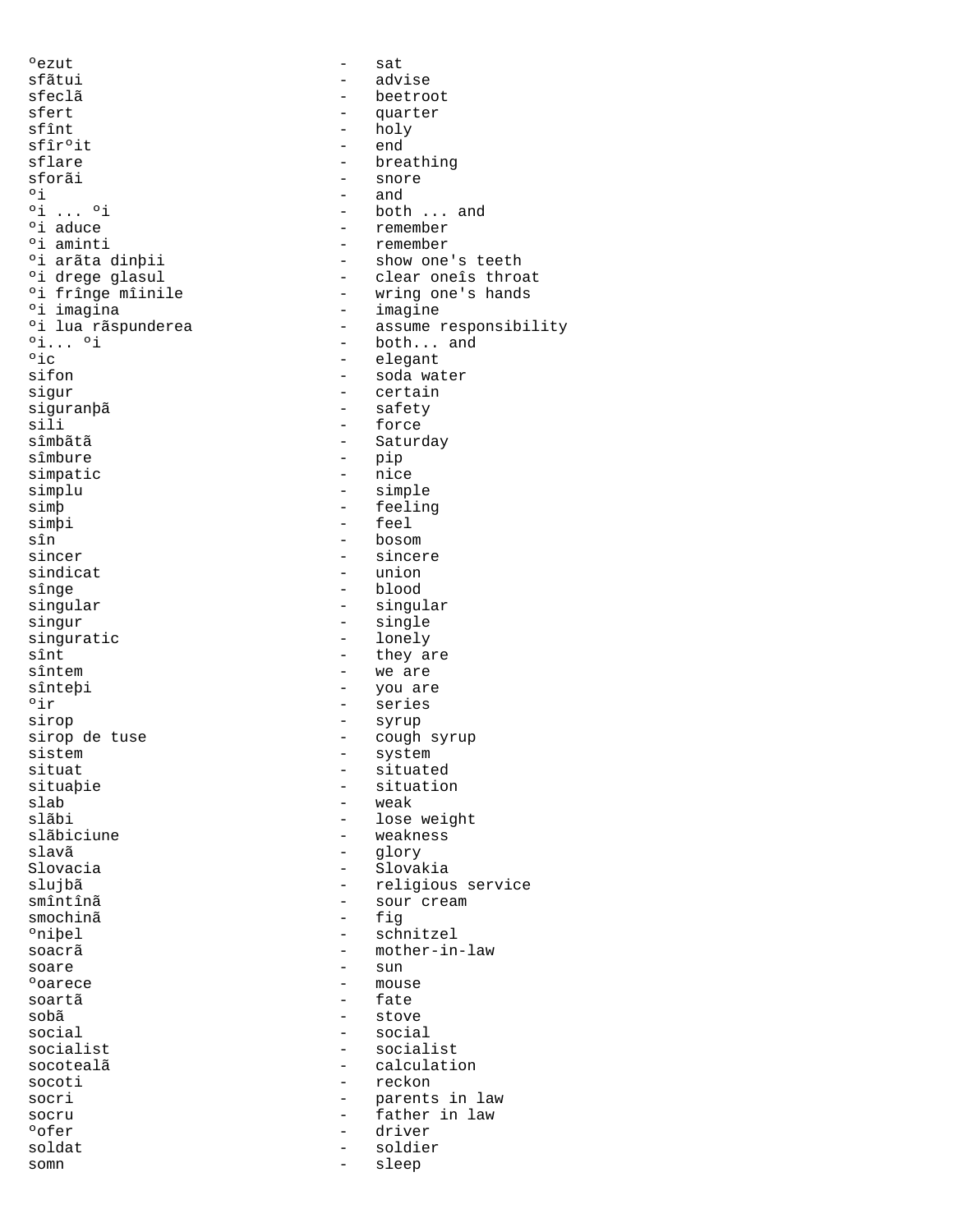sorã - sister sorbi - sip sosi - arrive soþ - husband<br>sobie - husband - husband soþie - wife<br>spaimã - dread spaimã - dread spãla<br>spãlat Spania - Spain - Spain sparge - break spart - broken spate  $-$  back special - special spectacol - show - show speculant - speculator speculaþie - speculation speologie - speleology sper cã da  $\begin{array}{ccc} - & 1 \text{ hope so} \\ - & 1 \text{ hope not} \end{array}$ spera - hope speria - frighten<br>sperieturã - fright sperios - easily frightened sperjur - perjuror - perjuror - perjuror - perjuror - perjuror - perjuror - perjuror - perjuror - periuror - per spin - thorn<br>spinare - thorn - back spinare - back - back - back - back - back - back - back - back - back - back - back - back - back spinos - thorny spînzura - hang - hang spirit - spirit - spirit - spirit - spirit - spirit - spirit - spirit - spirit - spirit - spirit - spirit - spirit - spirit - spirit - spirit - spirit - spirit - spirit - spirit - spirit - spirit - spirit - spirit - spirit spiritual - witty<br>spirt - witty<br>- spiri spirt - spirit - spirit<br>spital - hospital - hospit spital - hospital - hospital - hospital - hospital - hospital - hospital - hospital - hospital - hospital - hospital - hospital - hospital - hospital - hospital - hospital - hospital - hospital - hospital - hospital - hosp splendoare - splendour splinã - spleen spoi - paint<br>spor - paint<br>- spore spor - spore spori - increase<br>sporire - increase sporire - increase sporovãi - chatter<br>sport - chatter - chatter sport - sport - sport - sport<br>spre - toward - toward spre - towards sprijini - support sprînceanã - eyebrow - eyebrow<br>sprinten - agile sprinten - agile<br>
°priþ - Sprit: ºpriþ - Spritz spumã - foam spumega - foam spune - say<br>spus - said - said spus - said<br>sta - stand - stand sta - stand stabili - establish - establish - establish - establish - establish - stamp - stamp - stamp - stamp - stamp - ºtampila - stamp stãpîni - control stat - state staþie - bus stop staþiune - holiday resort statuie - statue - statue<br>stea - star stea - star - star steag - flag etecãr de lectric plugnesis de lectric plugnes de lectric plugnes de lectric plugnes de la contra de la contra<br>De la contra de la contra de la contra de la contra de la contra de la contra de la contra de la contra de la stejar - oak tree

main road - washing - I hope not - hope - fright splendid - splendid - sweep off - sit down<br>- establis stare - state - United States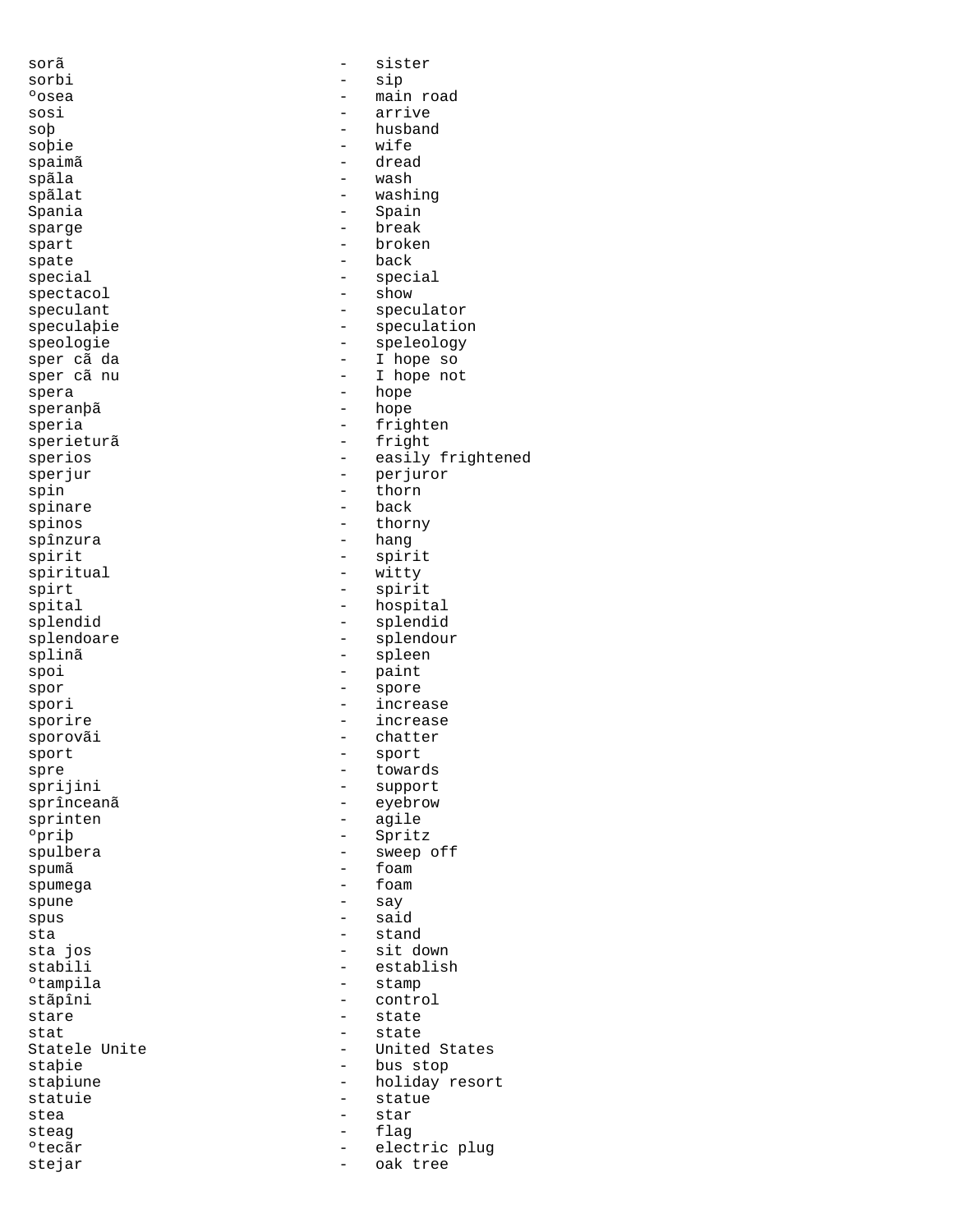| °terge             |                                                      | wipe                     |
|--------------------|------------------------------------------------------|--------------------------|
| °ters              | -                                                    | wiped                    |
| $^{\circ}$ ti      | $\overline{\phantom{0}}$                             | know                     |
| sticlã             | $\overline{\phantom{0}}$                             | bottle                   |
| °tiinbã            | $\overline{\phantom{0}}$                             | science                  |
| stil               | $\qquad \qquad -$                                    | style                    |
| stilou             | -                                                    | fountain pen             |
| stimã              | $\overline{\phantom{0}}$                             | respect                  |
| stimat             | $\overline{\phantom{0}}$                             | esteemed                 |
| stîng              | $\overline{\phantom{0}}$                             | left                     |
|                    | $\qquad \qquad -$                                    | left side                |
| stînga             |                                                      |                          |
| stinge             | -                                                    | put out                  |
| stins              |                                                      | extinguished             |
| °tire              | $\qquad \qquad -$                                    | news item                |
| °tiri              | $\qquad \qquad -$                                    | news                     |
| °tiut              | $\qquad \qquad -$                                    | known                    |
| stoarce            | $\overline{\phantom{0}}$                             | squeeze                  |
| stofã              | $\qquad \qquad -$                                    | cloth                    |
| stomac             | $\qquad \qquad -$                                    | stomach                  |
| strãbun            |                                                      | ancestor                 |
| stradã             | $\qquad \qquad -$                                    | street                   |
| strãin             | $\overline{\phantom{a}}$                             | foreign                  |
| <sup>o</sup> trand | $\overline{\phantom{m}}$                             | swimming pool (open-air) |
|                    | $\overline{\phantom{a}}$                             |                          |
| strica             |                                                      | damage                   |
| striga             | $\overline{\phantom{0}}$                             | call out                 |
| strîmba din nas    | -                                                    | turn up one's nose       |
| strîmt             | $\overline{\phantom{0}}$                             | narrow                   |
| strînge            | $\qquad \qquad -$                                    | qather                   |
| strîns             | -                                                    | gathered                 |
| strop              | $\qquad \qquad -$                                    | drop                     |
| strugure           | $\overline{\phantom{m}}$                             | grape                    |
| student            | $\qquad \qquad -$                                    | student                  |
| studentã           | $\overline{\phantom{0}}$                             | female student           |
| studiu             | $\overline{\phantom{0}}$                             | study                    |
| sub                | $\overline{\phantom{0}}$                             | under                    |
| subiect            | -                                                    | subject                  |
| substantiv         | $\qquad \qquad -$                                    | noun                     |
|                    |                                                      | thin                     |
| subbire            |                                                      |                          |
| suc                | $\qquad \qquad -$                                    | fruit juice              |
| succes             | $\qquad \qquad -$                                    | success                  |
| succesiv           | $\qquad \qquad -$                                    | succesive                |
| succesor           | $\qquad \qquad -$                                    | succesor                 |
| succinct           |                                                      | concise                  |
| suci               | $\qquad \qquad -$                                    | twist                    |
| sucit              |                                                      | twisted                  |
| suculent           |                                                      | juicy                    |
| sucursalã          | $\overline{\phantom{0}}$                             | branch                   |
| sud                | -                                                    | south                    |
| sud-vest           |                                                      |                          |
| suda               |                                                      |                          |
|                    |                                                      | south west               |
|                    | $\overline{\phantom{0}}$                             | solder                   |
| sudoare            |                                                      | sweat                    |
| suedez             | $\overline{\phantom{0}}$                             | Swede                    |
| suedezã            | $\overline{\phantom{0}}$                             | Swedish woman            |
| Suedia             | $\overline{\phantom{0}}$                             | Sweden                   |
| suferi             | $\overline{\phantom{0}}$                             | suffer                   |
| suferind           | -                                                    | invalid                  |
| suferinbã          | -                                                    | suffering                |
| sufla              | -                                                    | blow                     |
| suflet             | $\overline{\phantom{0}}$                             | soul                     |
| sufragerie         | $\qquad \qquad -$                                    | dining room              |
| suge               | $\qquad \qquad -$                                    | suck                     |
| sui                | $\overline{\phantom{0}}$                             | climb                    |
|                    |                                                      |                          |
| <sup>o</sup> uiera | -                                                    | whistle                  |
| sumã               |                                                      | sum                      |
| suna               | -                                                    | ring                     |
| °uncã              | $\qquad \qquad -$                                    | ham                      |
| suntem<br>suntebi  | $\overline{\phantom{0}}$<br>$\overline{\phantom{a}}$ | we are<br>you are        |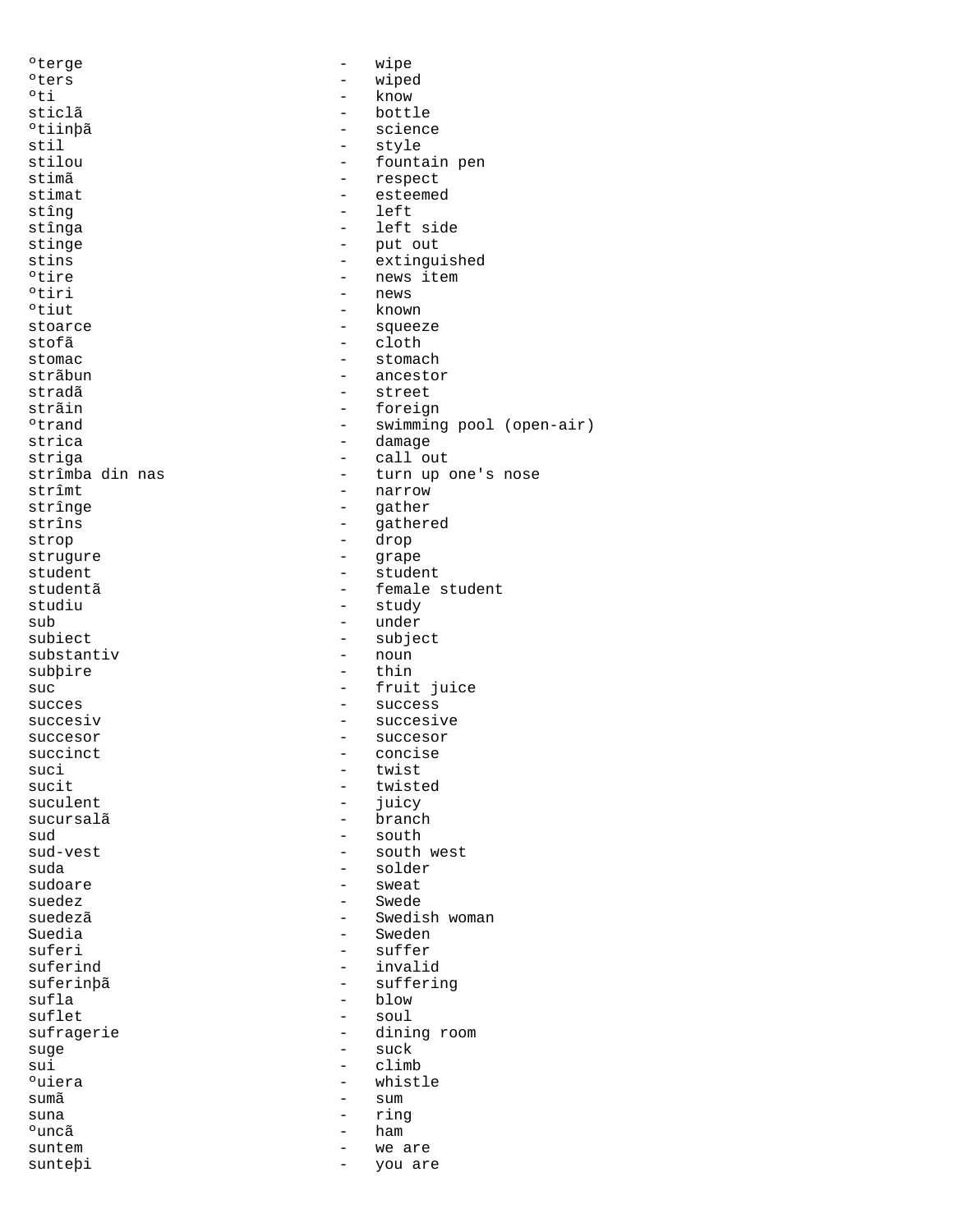supã - soup supãra - annoy suprafaþã - surface supt - sucked surd - deaf surîde - smile<br>surîs - smile surîs - smiled surprinde - surprise surprizã - surprise sus - up<br>suta - hur suta - hundredth sutãlea - hundredth tablou - painting<br>taburet - stool - stool taburet - stool - stool<br>tãcea - - - - - - - - - - - - be qu tãcea - be quiet<br>tãcere - be quiet tãcere - silence - silence - silence - silence - silence - silence - silence - silence - silence - silence - silence - silence - silence - silence - silence - silence - silence - silence - silence - silence - silence - sil tacîm - cover tãia - cut tainã - secret talentat - talented þarã - country Þara Galilor - Wales Þara Romîneascã þãran - peasant tare - strong tãrie - strength<br>
- strength<br>
- coast<br>
- coast þãrm - coast - coast - coast - coast - coast - coast - coast - coast - coast - coast - coast - coast - coast - coast - coast - coast - coast - coast - coast - coast - coast - coast - coast - coast - coast - coast - coast tatã - father tãu - your  $\begin{tabular}{ccc} taur & - & bull \\ \end{tabular}$ tavan - ceiling taxã e tax taxi - taxi - taxi - taxi - taxi - taxi - taxi - taxi - taxi - taxi - taxi - taxi - taxi - taxi - taxi - taxi - taxi - taxi - taxi - taxi - taxi - taxi - taxi - taxi - taxi - taxi - taxi - taxi - taxi - taxi - taxi - taxi teamã characteristicamã de la contrata de la contrata de la featura de la featura de la featura de la featura d teatru - theatre tehnic - technical<br>bel - aim þel - aim - aim - aim - aim - aim - aim - aim - aim - aim - aim - aim - aim - aim - aim - aim - aim - aim - aim - aim - aim - aim - aim - aim - aim - aim - aim - aim - aim - aim - aim - aim - aim - aim - aim - aim - aim teleferic - cable railway<br>telefon - telephone telefon - telephone telefona - telephone<br>telegramã - telegram telegramã - telegram televiziune - television<br>televizor - television - television temã - theme - theme - theme - theme - theme - theme - theme - theme - theme - theme - theme - theme - theme - theme - theme - theme - theme - theme - theme - theme - theme - theme - theme - theme - theme - theme - theme temperat - temperate temperaturã de la contratura de la temperature de la contratura de la contratura de la contratura de la contra<br>
temporaturã de la contratura de la contratura de la contratura de la contratura de la contratura de la contra temut - feared tendinþã<br>teritoriu - tendency<br>- territor termen - term<br>termina - finish termina - finish and the set of the set of the set of the set of the set of the set of the set of the set of the set of the set of the set of the set of the set of the set of the set of the set of the set of the set of the þese - weave text - text - text<br>bigan - qipsy þigan - gipsy þigarã - cigarette tigru - tiger<br>timbru - timbru - stamp timbru - stamp<br>timo - time - time timp - time tînãr - young þine - hold

- surprised - hundred<br>- hundredi talent - talent - Thames - please televizor - television - basis - territory<br>- term woven þine minte - remember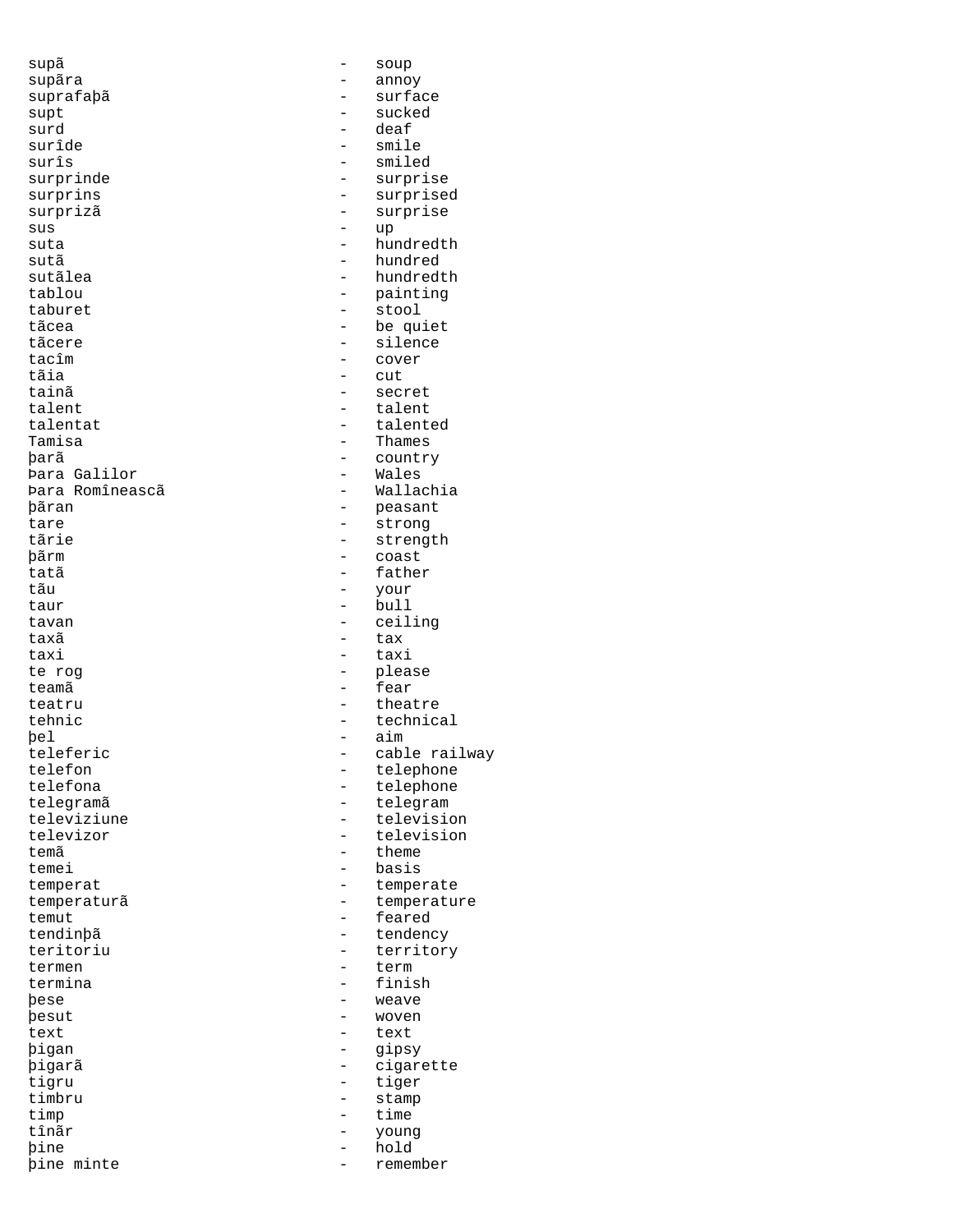tinereþe - youth þinut - region -<br>þipa - scream<br>tipãri - print þipãt - scream - scream - scream - scream - scream - scream - scream - scream - scream - scream - scream - scream - scream - scream - scream - scream - scream - scream - scream - scream - scream - scream - scream - scream tîrziu<br>titlu titlu - title - title - title - title - title - title - title - title - title - title - title - title - title - title - title - title - title - title - title - title - title - title - title - title - title - title - title toamnã - autumn toatã - all toate - all tocanã <br/> - goulash - goulash - goulash - goulash - goulash - goulash - goulash - goulash - goulash - goulash - goulash - goulash - goulash - goulash - goulash - goulash - goulash - goulash - goulash - goulash - goulash tocmai - exactly<br>ton - tone - tone ton - tone tonã - ton topi – melt<br>tort – cake tort - cake tot - also toþi - all<br>totodatã - at 1 tovar㺠e comrade de comrade de comrade de comrade de comrade de comrade de comrade de comrade de comrade de c<br>Executiva de composición de composición de composición de composición de composición de composición de composi trage - pull trãi - live<br>tramvai - tram tramvai - tram<br>trandafir - rose trandafir<br>transforma - rose<br>transforma - trans tras - pulled trata  $-$  treat traversa - cross treabã - business treaptã - step trebui - have to<br>trece - have to trecut - passed trei - three<br>trei pãtrimi - three treia - third treime - third<br>treisprezece - thirteen treisprezecelea<br>treizecea treizeci - thirty<br>treizecilea - thirtie tremura - tremble tren  $-$  train trezi - wake up<br>trimis - sent - sent trimis - sent trimite - send trist

- print<br>- scream - market<br>- late - dressing table - everzbody toc  $\qquad \qquad -$  fountain pen totodatã - at the same time<br>totu<sup>o</sup>i - at the same time totu<sup>o</sup>i - nevertheless<br>tovar㺠- comrade - comrade - tradition tradiþional - traditional - traditional - traditional - traditional - translate traduce - translate traducere  $\qquad \qquad \qquad -$  translation<br>tradus - translated - translated transforma<br>Transilvania - transilvania - transvivania Transilvania - Transylvania<br>transmite - Thansylvania - pass on trãsãturã - characteristic trãsnet <br/>  $\hfill$  - thunderbolt tratament - treatment - pass - three fourths trei sferturi - three quarters trei sute  $\qquad \qquad -$  three hundred - third<br>- third treisprezece - thirteen treisprezecea - thirteenth<br>treisprezecelea - thirteenth treizecea - thirtieth<br>treizeci - thirty - thirty - thirtieth treptat - gradually<br>trezi - wake up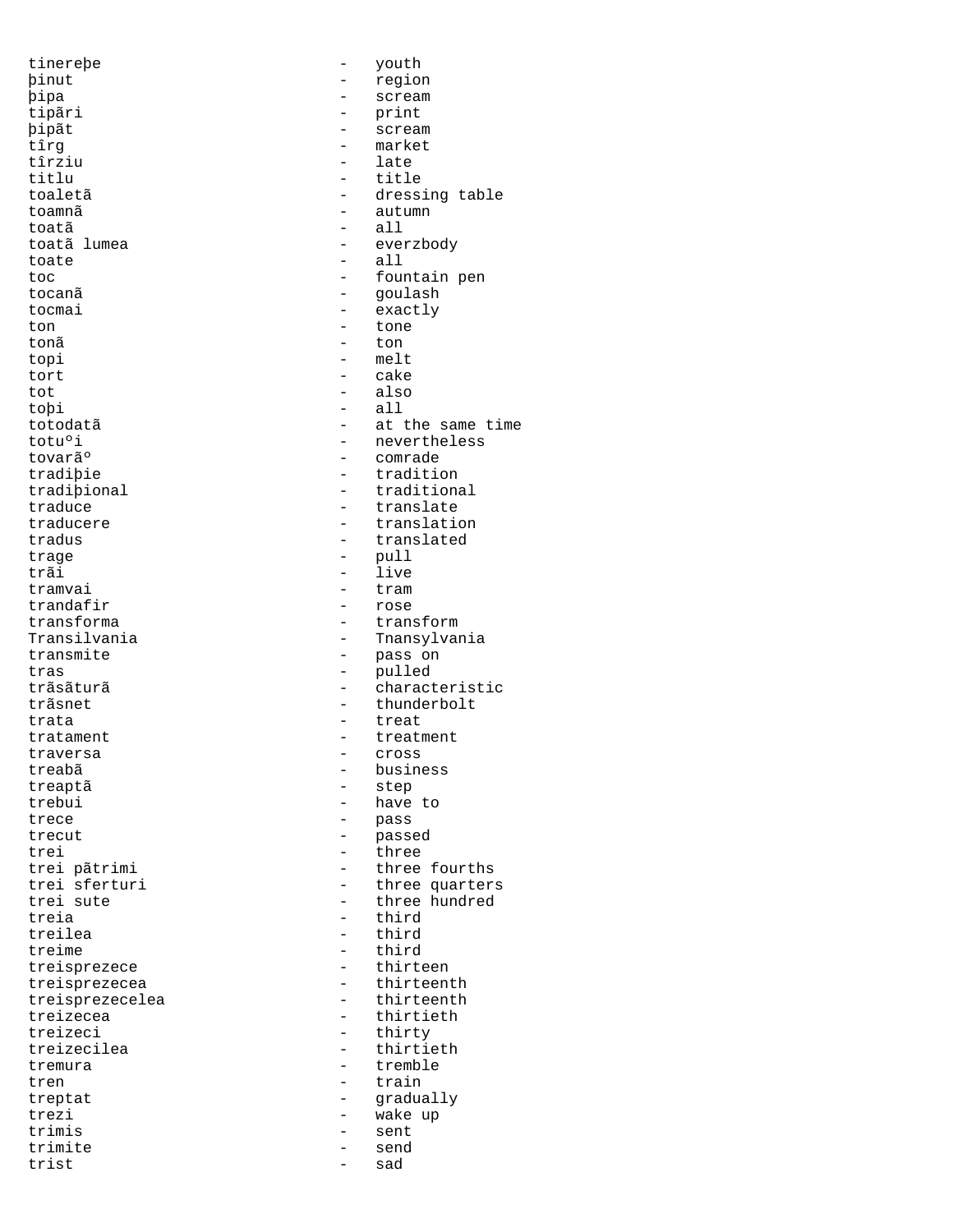tristeþe - sadness troleibuz - trolley trompetã - trumpet<br>trup - hody - hody trup - body - body - body - body - body - body - body - body - body - body - body - body - body - body - body - body - body - body - body - body - body - body - body - body - body - body - body - body - body - body - body tu - you þuicã - plum brandy tun - cannon - cannon - cannon - cannon - cannon - cannon - cannon - cannon - cannon - cannon - cannon - cannon - cannon - cannon - cannon - cannon - cannon - cannon - cannon - cannon - cannon - cannon - cannon - cannon tuns - haircut<br>turc - Turk - Turk turc - Turk - Turkey turist - tourist turn - tower turna - pour tuºi - cough tutun - tobacco<br>tutungerie - tobacco - tobacconist's ucenic - apprentice - apprentice - apprentice - apprentice - apprentice - apprentice - apprentice -  $\text{kill}$ ucide - kill ucigaº - murderer<br>ucis - killed ucis - killed Ucraina  $\begin{array}{ccc} Ucr & - & \text{Ukraise} \\ \hline \text{Ud} & - & \text{wet} \end{array}$ ud - wet  $\frac{1}{2}$  wet  $\frac{1}{2}$  wet  $\frac{1}{2}$  wet  $\frac{1}{2}$ uda  $-$  wet  $-$  wet  $-$  surf uimi - surprise<br>uita - forget uita - forget uite! - look! - look! - look! - look! - look! - look! - look! - look! - look! - look! - look! - look! - look! - look! - look! - look! - look! - look! - look! - look! - look! - look! - look! - look! - look! - look! - look! ulei - oil - sunflower oil<br>- sunflower oil ulei de floarea soarelui<br>ultim ultim - last ultimul - the last<br>uman - human - human uman  $\frac{1}{2}$  human  $\frac{1}{2}$  human  $\frac{1}{2}$  human  $\frac{1}{2}$ umãr - shoulder umbla - walk umbrã - shadow umed  $-\text{damp}$ <br>umfla  $-\text{inf}$ umfla - inflate - humble un  $-$  a un milion  $\qquad$  - one million una  $\frac{1}{2}$  - first una mie  $\frac{1}{2}$  - one the  $\frac{1}{2}$ una mie - one thousand una sutã de mii  $-$  one hundred thousand<br>unchi - uncle unchi - uncle<br>undã - wave - wave  $und\tilde{a}$  = wave  $-$  wave  $-$  where  $-$  where unde - where undeva<br>uneori - somewhere<br>- sometimes uneori - sometimes<br>
Unqaria - Hungary - Hungary - Hungary unge - oil uni - unite unic - unique unii - some<br>unire - unior - union<br>- European Union Uniunea Europeanã (Campana - European Union - European Union - Campana Union - Soviet Union - Soviet Union - Soviet Union - Soviet Union - Soviet Union - Soviet Union - Soviet Union - Soviet Union - Soviet Union - Soviet U Uniunea Sovieticã<br>universal universal - worldwide universitate - university - oiled<br>- eleven unsprezece unsprezecea - eleventh<br>unsprezecelea - eleventh unsprezecelea<br>unt - butter untdelemn - edible oil unu - one ura - wish - wish - wish - wish - wish - wish -  $\sim$  $urca$  - hate  $-$  hate  $-$  climb  $urca$  - climb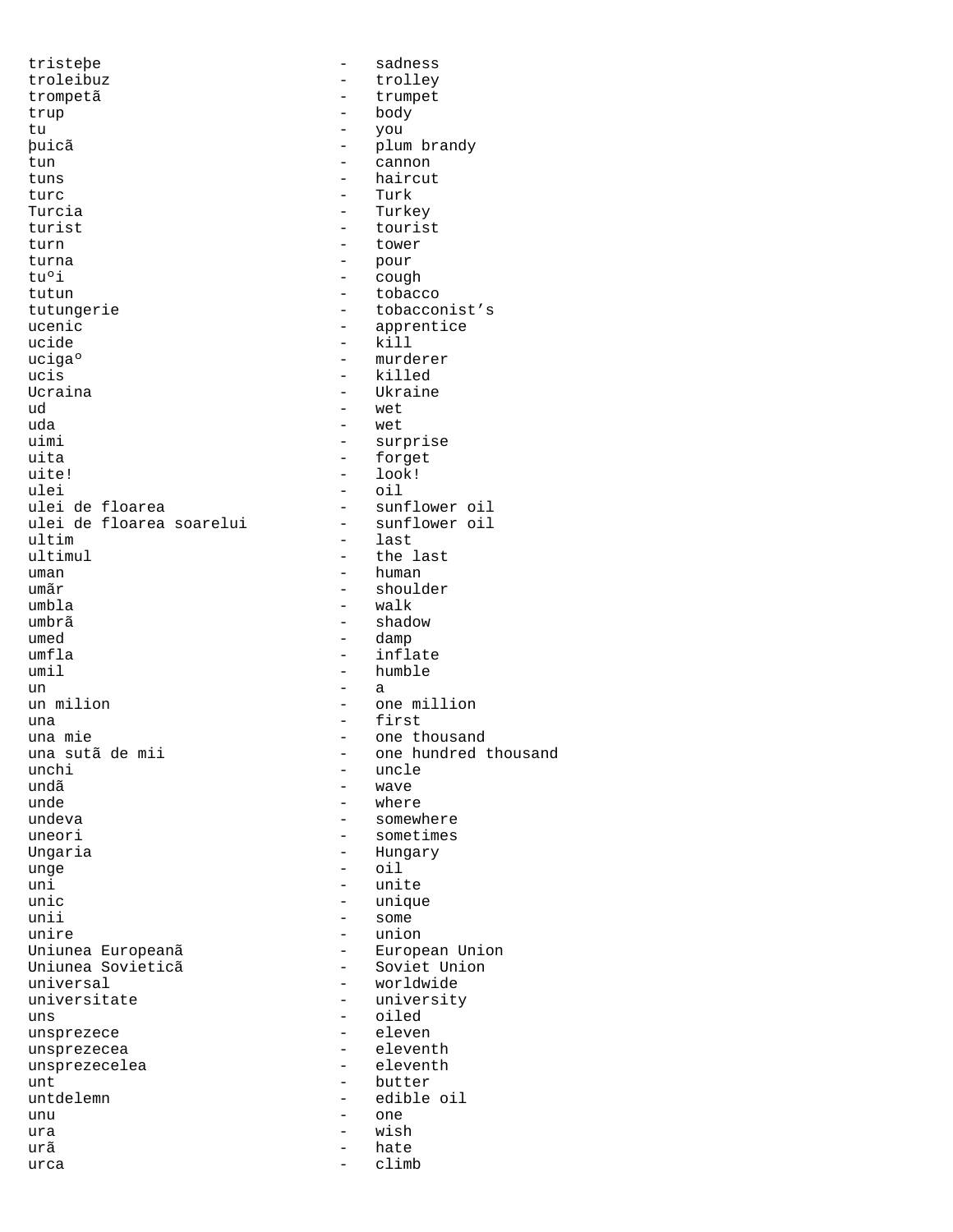ureche - ear urgent - urgent  $ur\hat{1}$  and  $ur\hat{2}$  and  $ur\hat{3}$  and  $r$  and  $r$  and  $r$  and  $r$  and  $r$  and  $r$  and  $r$  and  $r$  and  $r$  and  $r$  and  $r$  and  $r$  and  $r$  and  $r$  and  $r$  and  $r$  and  $r$  and  $r$  and  $r$  and  $r$  and  $r$  and  $r$  and  $r$  an uriaº - giant<br>urît - giant<br>- uqlv urît  $\begin{array}{ccc} \text{unif} & - & \text{unif} \\ \text{unif} & - & \text{unif} \end{array}$ urma - follow urmã - track urmare - prin - consequently<br>urmãri - follow urmãri - follow - follow - follow - follow urmãtor - following - the next urs - bear - door usca - dry uscat  $\frac{1}{u^{\circ}$  or  $\frac{1}{u^{\circ}}$  are  $\frac{1}{u^{\circ}}$  and  $\frac{1}{u^{\circ}}$ - light usturoi - garlic<br>util - useful util - useful vã - you vã rog - please vacã componente de la componente de la componente de la componente de la componente de la componente de la com vacanþã - holiday vad - ford vãd - I see vãdit - obvious - obvious - obvious - obvious - obvious - obvious - obvious - obvious - obvious - obvious - obvious - obvious - obvious - obvious - obvious - obvious - obvious - obvious - obvious - obvious - obvious - obvi - widower vagon - carriage vagon restaurant  $\overline{ }$  - restaurant car val - wave valabil - valid vale - valley valizã - suitcase valoare - value valutã  $\begin{array}{ccc}\n & - & \text{hand currency} \\
 & - & \text{customs } & \text{contr} \\
\end{array}$ vamã customs control de customs control<br>vame<sup>o</sup> de customs officer vame<sup>o</sup> - customs officer<br>vapor - ship<br>- ship vapor - ship - cousin varã - summer variabil - changeable variat - varied - spill<br>- cabba varzã - cabbage vatã  $-$  cotton wool<br>vãzut - seen vãzut - seen veac - century<br>vechi - century<br>- old vechi - old<br>vecin - oriental - oriental - oriental - oriental - oriental - oriental - oriental - oriental - oriental - oriental - oriental - oriental - oriental - oriental - oriental - oriental - oriental - oriental - orie vecin - neighbour<br>vedea - see - see vedea - see - view veni - come venin - poison verde - green vesel - joyful - eternal<br>- west vest  $-$  west veste  $-$  piece of news<br>vestit  $-$  piece of news vestit - renowned<br>
viabã - life<br>
- life viaþã - life vie - vineyard - vineyard - vineyard - vineyard - vineyard vierme – worm<br>viitor – futur – futur viitor - future - future - villa<br>vilã - villa vilã - villa vin - wine vinã - blame vîna - hunt - sell<br>- sold vîndut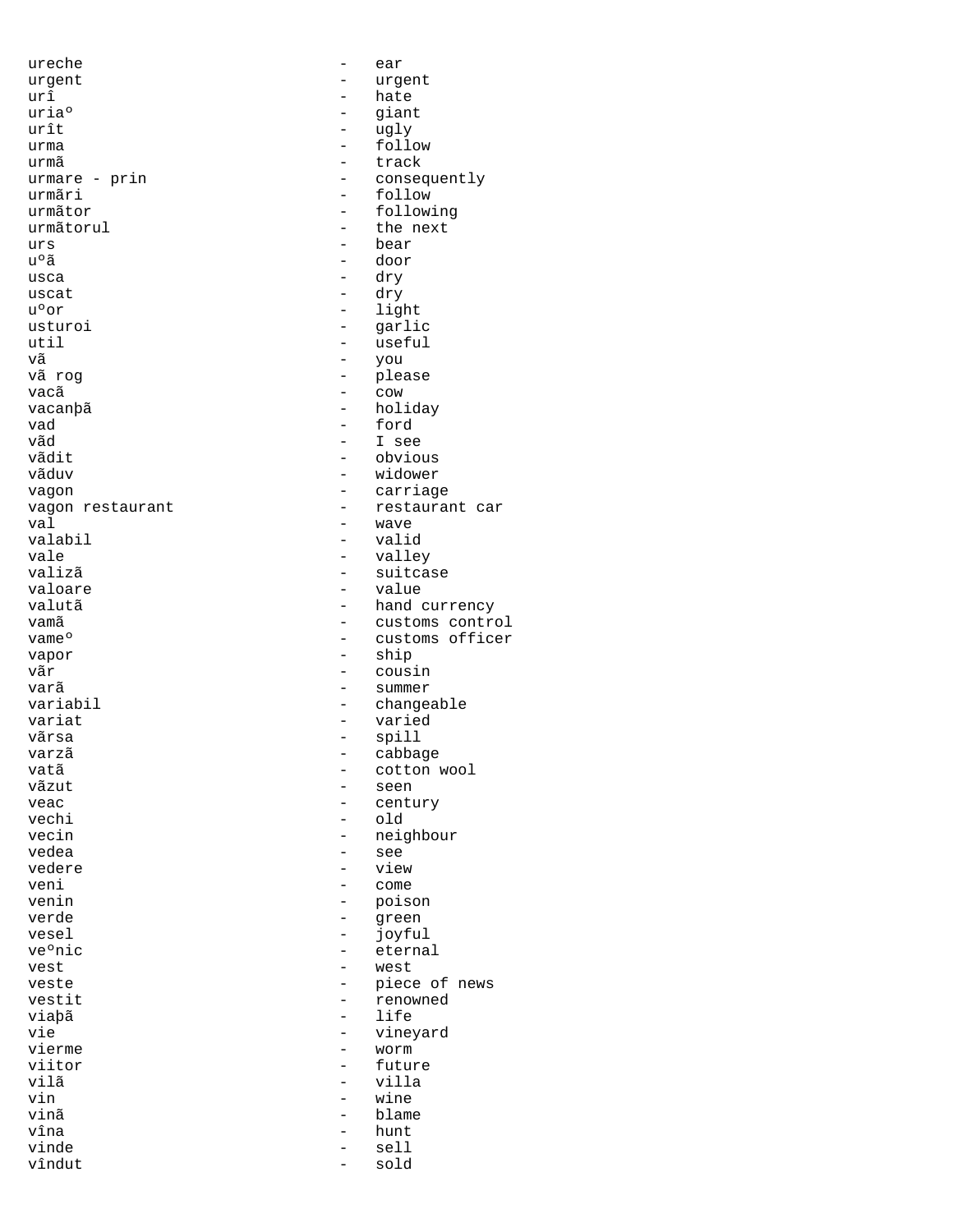vine  $\qquad$  - he comes vineri - Friday vinovat - guilty vînt - wind vînzãtoare - sales assistant<br>vioarã - sales assistant vioarã - violin vîrf - peak virgulã - comma vîrstã - age<br>visa - age - age visa - dream viscol - blizzard<br>vi<sup>o</sup>inã - morello *c* viºinã - morello cherry<br>vitã - cattle - cattle - cattle viteaz - brave viþel - calf vitezã speed - speed - speed - speed - speed - speed - speed - speed - speed - speed - speed - speed - speed viu - alive vizã - visa vizavi de - opposite vizita - visit vizitã - visit Vlad Dracul - VIad the Devil Vlad Þepel - Viad The Impaler vocabular - vocabulary - vocabulary - vocabulary - vocabulary - vocabulary - vocative - vocative voce  $\overline{v}$  - voice voi - you voie - will voinic - robust voinþã - will volum - volume voma - vomit vopsi - paint<br>vor - they v vor - they want vorbã - word vorbesc - I speak vorbi - speak vorbi greceºte - speak Greek - speak plainly vorbiþi române°te - do you speak Romanian vostru - your - your - your - your - your - your - your - your - your - your - your - your - your - your - your vrea  $-$  want vreme time time<br>vrut – want vrut - wanted<br>vulpe - fox - fox vulpe - fox<br>vultur - eag vultur - eagle zãcea - lie<br>zahãr - lie - lie zahãr - sugar - castor sugar zãpãci - confuse zãpãcit - absent-minded zãpadã - snow - catch sight zarzavat - green vegetables zãu - really!<br>zbor - really! - really! zbor - flight zbura - fly crush zece  $\overline{z}$  ten zecea - tenth zecelea - tenth zero  $-$  zero  $-$  zero zeu - God zgîria - scratch zgomot - noise zgomotos - noisy zi - day zi de na°tere  $-$  birthday